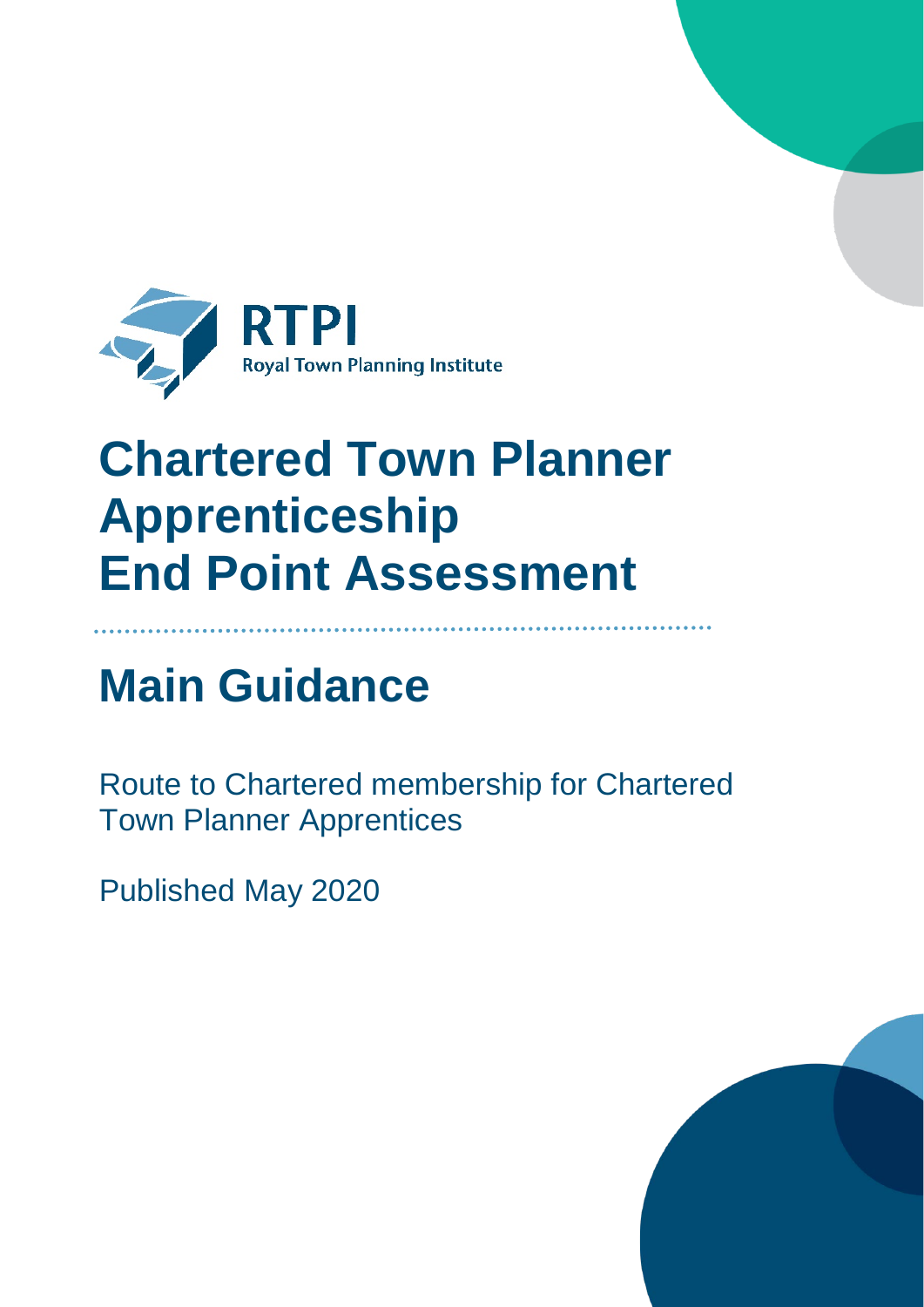**This guidance is applicable to Chartered Town Planner apprentices undertaking End Point Assessment**

**Your assessment will be rejected or deferred if you fail to comply with this document.**

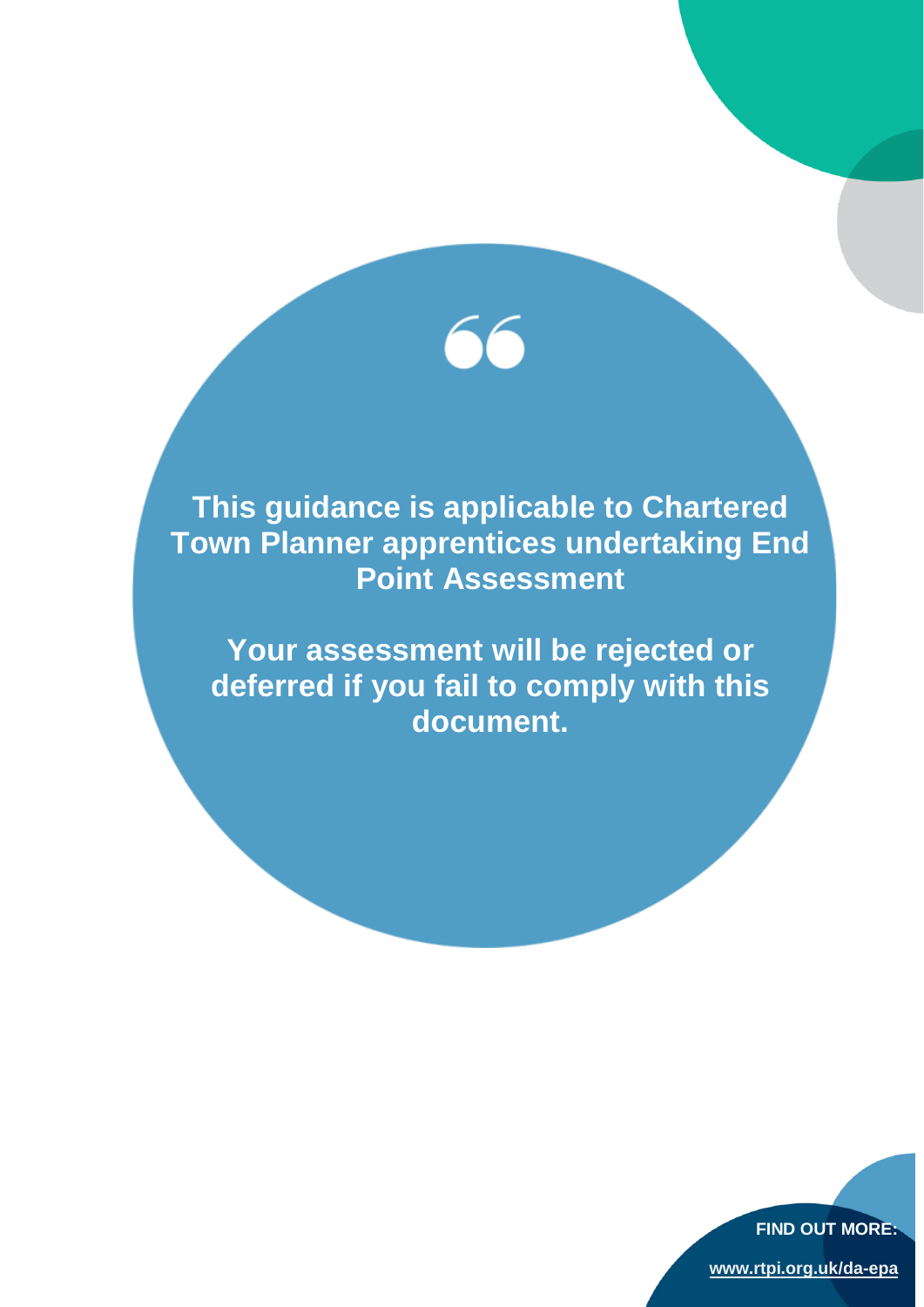



# **Contents**

| 1.4 The Degree Apprenticeship Assessment of Professional Competence (DA-APC) 9 |  |
|--------------------------------------------------------------------------------|--|
|                                                                                |  |
|                                                                                |  |
|                                                                                |  |
| Degree Apprenticeship Assessment of Professional Competence 12                 |  |
|                                                                                |  |
|                                                                                |  |
|                                                                                |  |
|                                                                                |  |
|                                                                                |  |
|                                                                                |  |
|                                                                                |  |
|                                                                                |  |
|                                                                                |  |
| 2.1 Who is the Chartered Town Planner End Point Assessment For?  18            |  |
|                                                                                |  |
|                                                                                |  |
|                                                                                |  |
|                                                                                |  |
|                                                                                |  |
|                                                                                |  |
|                                                                                |  |
|                                                                                |  |
|                                                                                |  |
| TABLE 2 - Demonstrating Skills and Behaviours in a Professional Discussion 23  |  |
|                                                                                |  |
|                                                                                |  |
|                                                                                |  |
| 26<br>A IDALADO MIDITTEN SHRMISSIONI                                           |  |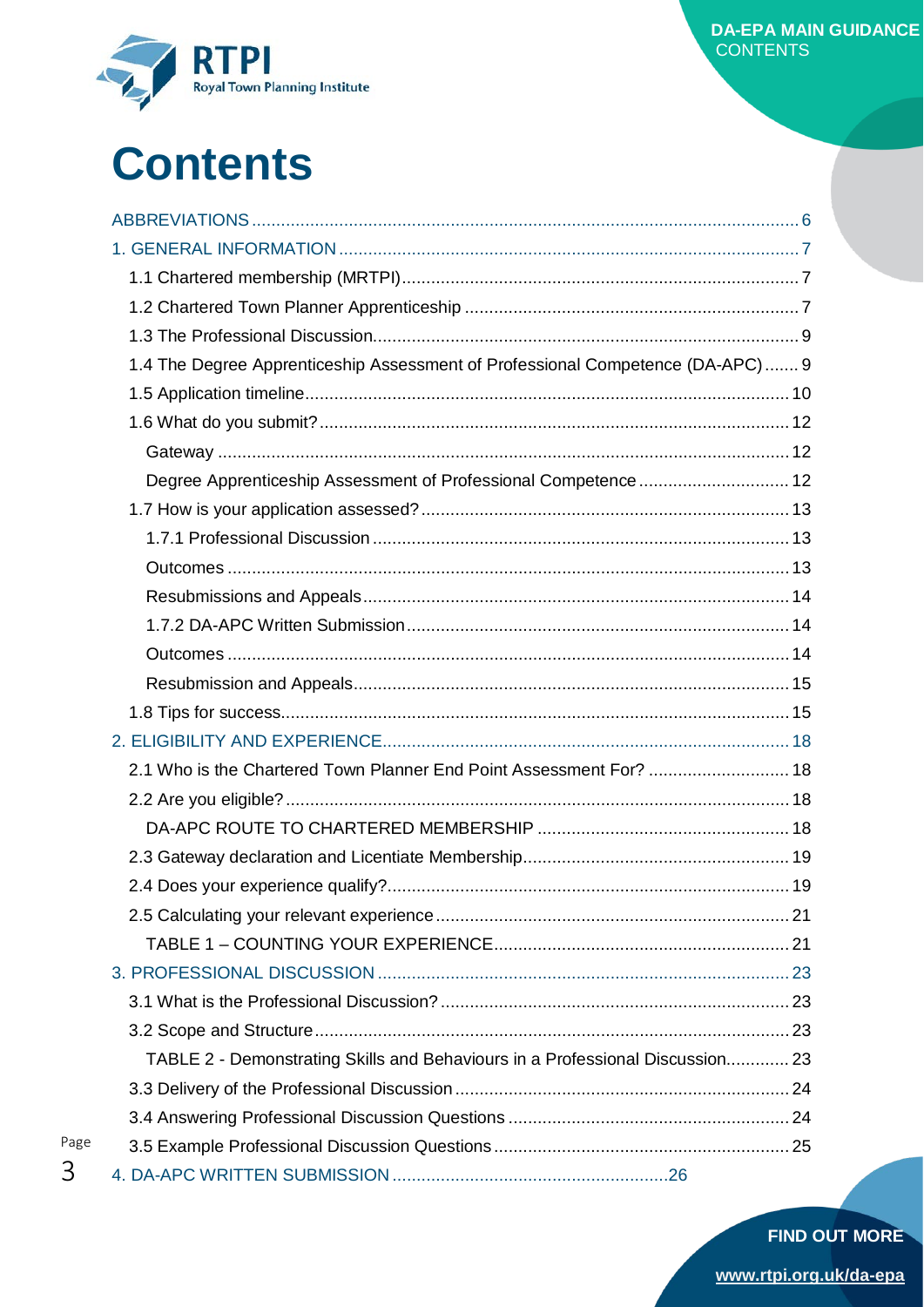**RTPI**<br>Royal Town Planning Institute  $\mathcal{L}$ 

| 5. DA- APC WRITTEN SUBMISSION: PRACTICAL EXPERIENCE STATEMENT (PES)27        |    |
|------------------------------------------------------------------------------|----|
|                                                                              |    |
|                                                                              |    |
|                                                                              |    |
|                                                                              |    |
|                                                                              |    |
| 6. DA-APC WRITTEN SUBMISSION: PROFESSIONAL COMPETENCE STATEMENT              |    |
|                                                                              |    |
|                                                                              |    |
|                                                                              |    |
|                                                                              |    |
| TABLE 4 - KNOWLEDGE, SKILLS AND BEHAVIOURS IN IN THE COMPETENCIES            |    |
|                                                                              |    |
|                                                                              |    |
|                                                                              |    |
|                                                                              |    |
| C5 Identifying and assessing alternative courses of action (Application)  41 |    |
|                                                                              |    |
|                                                                              |    |
|                                                                              |    |
|                                                                              |    |
|                                                                              |    |
|                                                                              |    |
|                                                                              | 50 |
| 7. DA-APC WRITTEN SUBMISSION: PROFESSIONAL DEVELOPMENT PLAN (PDP)  53        |    |
|                                                                              |    |
|                                                                              |    |
|                                                                              |    |
|                                                                              |    |
|                                                                              |    |
|                                                                              |    |
|                                                                              |    |
|                                                                              |    |
|                                                                              |    |
|                                                                              |    |
|                                                                              |    |
|                                                                              |    |

Page 4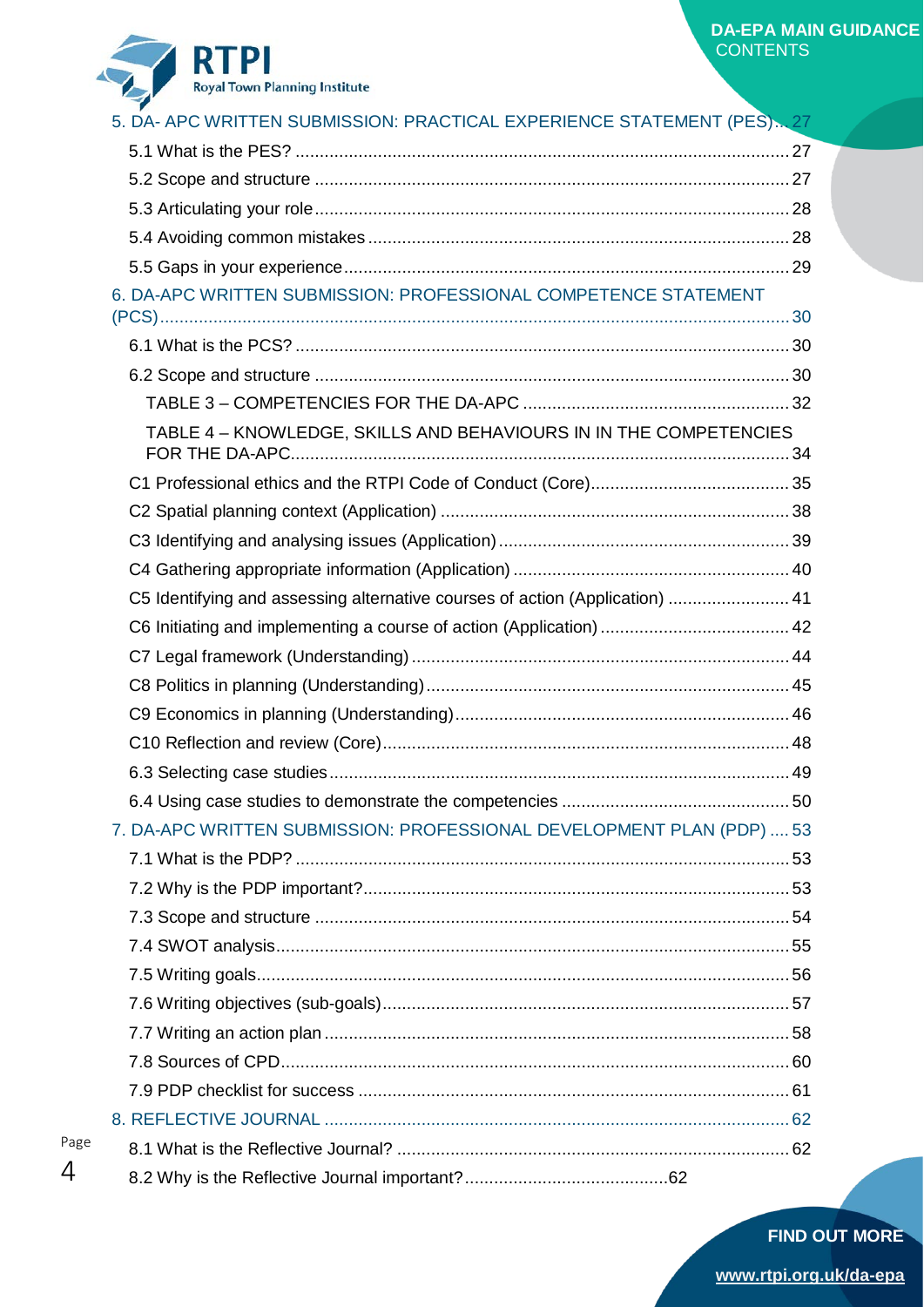

| 8.4 Referring to your Reflective Journal in your Professional Discussion 64      |  |
|----------------------------------------------------------------------------------|--|
| 8.5 Referring to your Reflective Journal within the DA-APC written submission 64 |  |
|                                                                                  |  |
|                                                                                  |  |
|                                                                                  |  |
|                                                                                  |  |
|                                                                                  |  |
|                                                                                  |  |
|                                                                                  |  |
|                                                                                  |  |
|                                                                                  |  |
|                                                                                  |  |
|                                                                                  |  |
|                                                                                  |  |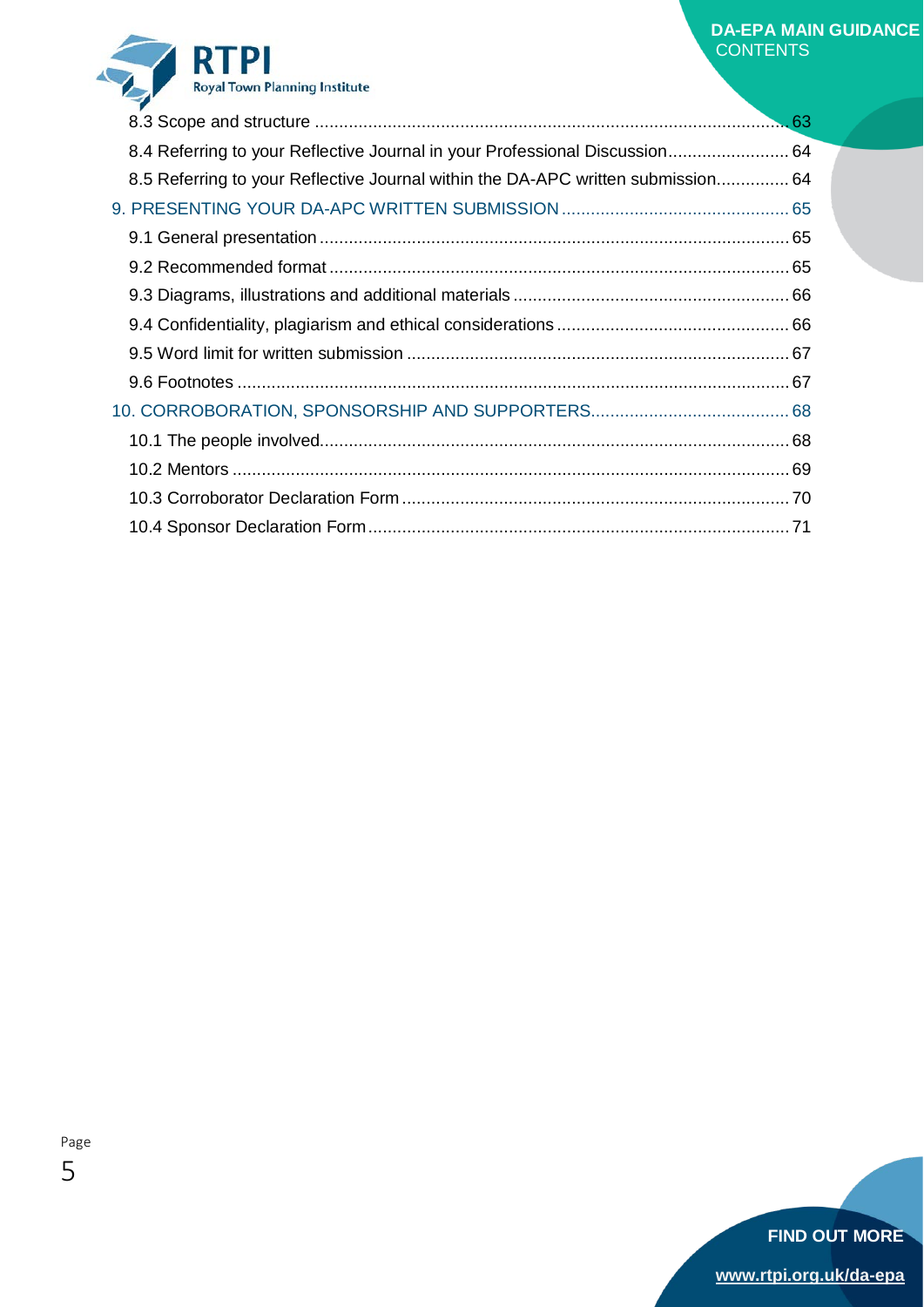



# <span id="page-5-0"></span>**Abbreviations**

- CPD Continuing professional development
- DA-APC Degree Apprenticeship Assessment of Professional Competence
- EPA End Point Assessment
- EPAO End Point Assessment Organisation
- PCS Professional Competence Statement
- PDP Professional Development Plan
- PES Practical Experience Statement
- RTPI Royal Town Planning Institute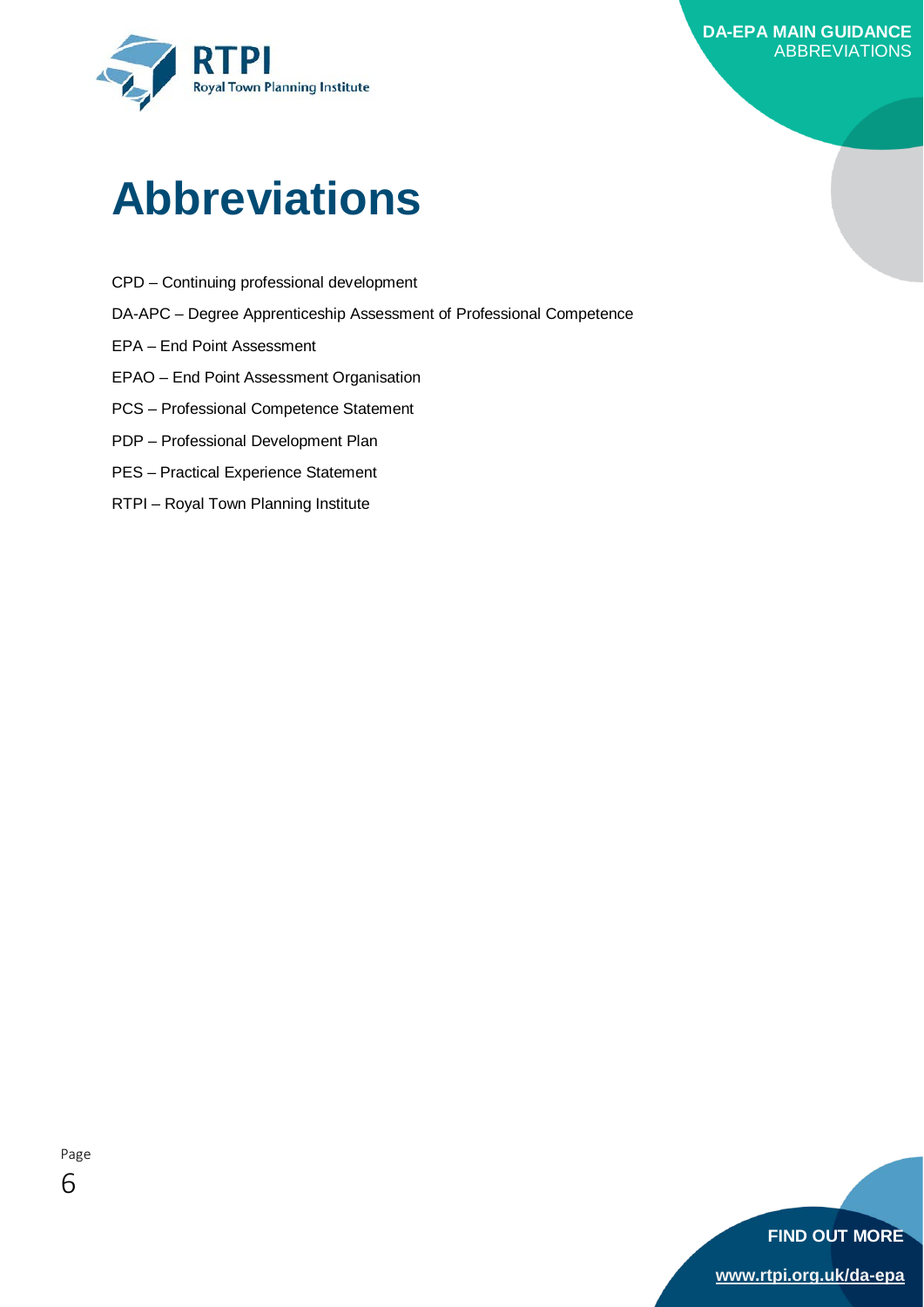

# <span id="page-6-0"></span>**1. General information**

### <span id="page-6-1"></span>**1.1 Chartered membership (MRTPI)**

The Royal Town Planning Institute (RTPI) is the only body in the UK that confers Chartered status to planners, the highest professional qualification sought after by employers in the private and public sectors and academia. The RTPI supports its members throughout their careers, offering them a wide of range of opportunities to learn, grow skills and share ideas. The MRTPI designation is recognised as a sign of competence and professionalism.

Chartered Members belong to an institute whose charitable purpose is to advance the science and art of planning for the benefit of the public, and those values are shared across the Institute's diverse membership base.

### <span id="page-6-2"></span>**1.2 Chartered Town Planner Apprenticeship**

The Chartered Town Planner Apprenticeship combines an RTPI accredited degree with practical experience in the work place. To complete the Chartered Town Planner Apprenticeship, apprentices must pass through the Gateway and successfully complete the End Point Assessment consisting of the Professional Discussion and the Degree Apprenticeship Assessment of Professional Competence (DA-APC) written submission.

To pass through the Gateway an apprentice must apply to the RTPI with evidence of their qualifications and a declaration from their employer that they are ready to take the End Point Assessment.

Page 7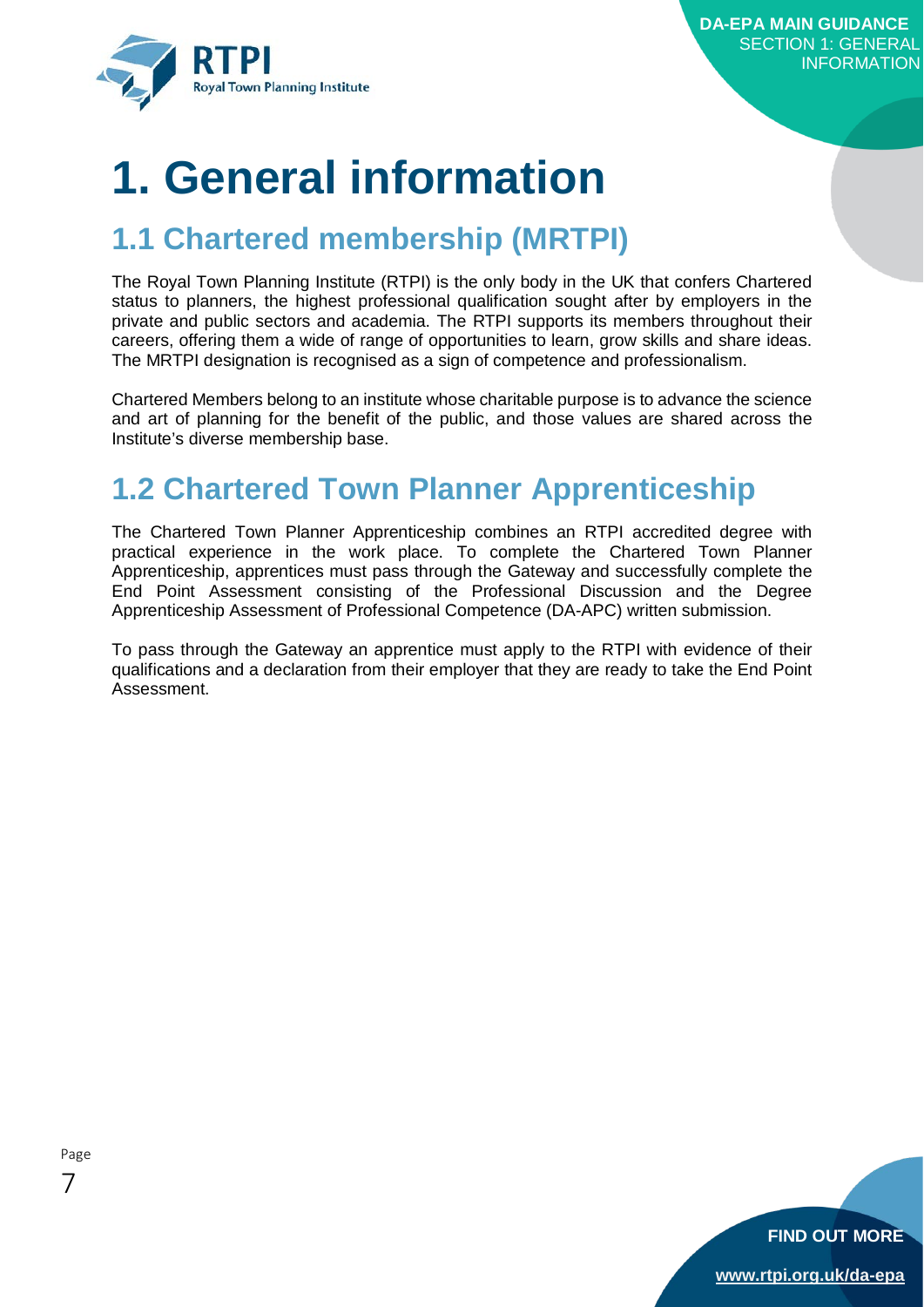



**FIND OUT MORE**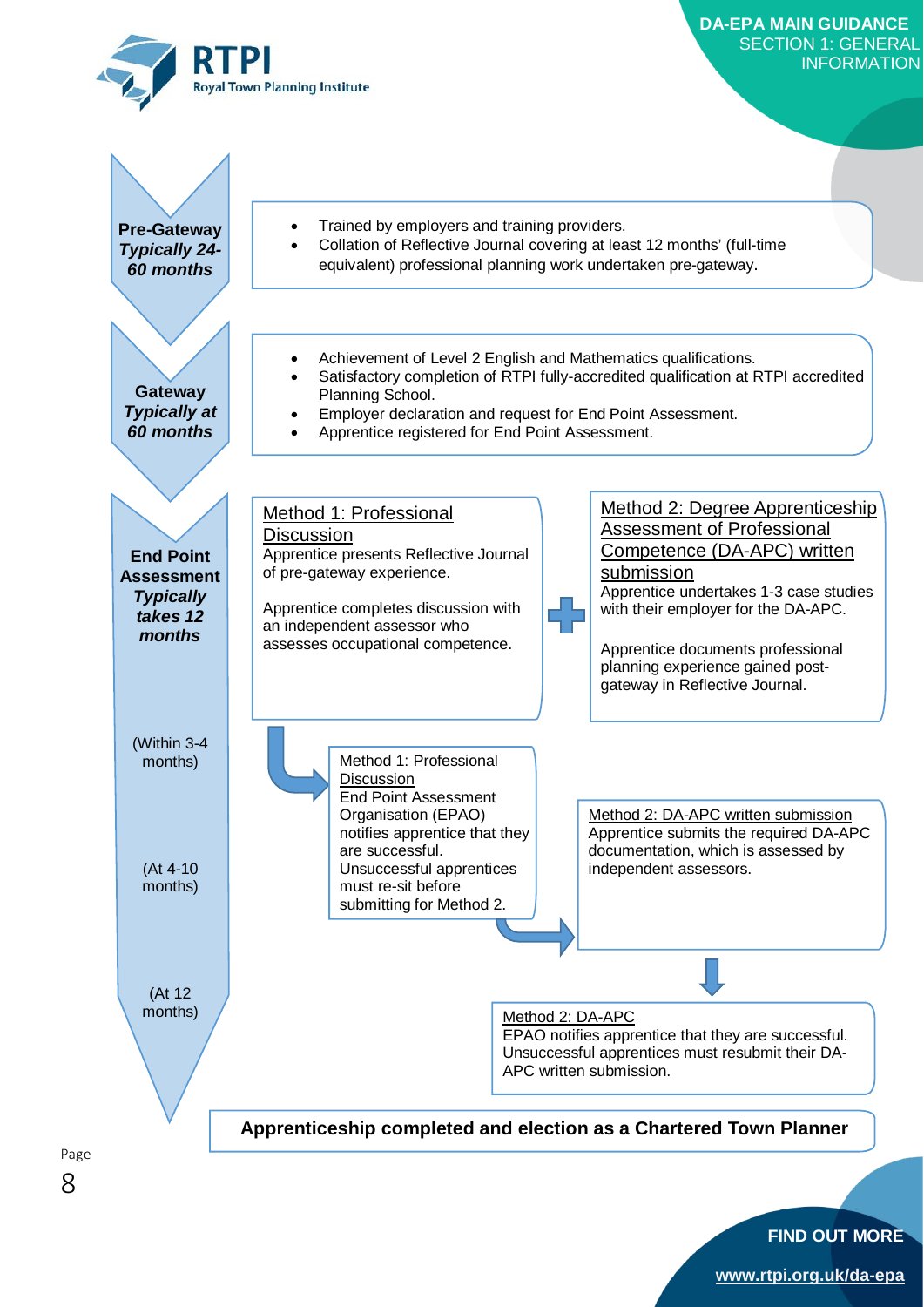

## <span id="page-8-0"></span>**1.3 The Professional Discussion**

The Professional Discussion is a structured interview to assess whether you have developed the key skills and behaviours for the Chartered Town Planner Apprenticeship. It lasts 50 minutes and usually takes place in your workplace using digital conferencing. You will undertake a conversation and be asked questions to assess your understanding and application of the skills and behaviours gained and evidenced through the entries in your Reflective Journal.

### <span id="page-8-1"></span>**1.4 The Degree Apprenticeship Assessment of Professional Competence (DA-APC)**

The Degree Apprenticeship Assessment of Professional Competence (DA-APC) is a competency-based process, which assesses whether you have met the knowledge, skills and behaviours of the Chartered Town Planner Apprenticeship and the high standards required for Chartered membership.

It is designed to:

- raise standards of professional competence;
- empower you to drive your own professional development;
- encourage networking and participation;
- show how you manage your own learning and career direction; and
- instil a habit of lifelong learning as required by the RTPI Code of Professional Conduct.

#### **ELEMENTS OF THE DA-APC WRITTEN SUBMISSION**

The DA-APC application is focused on a written submission of three sections:

- **1. Practical Experience Statement (PES)**. The PES is an **overview statement**, which sets out what **relevant experience** you have gained to meet the eligibility requirements.
- **2. Professional Competence Statement (PCS)**. The PCS is an **analytical statement** where you use case studies to demonstrate the competencies you have developed through your experience. The competencies require you to focus not just on what you did, but also **why you did it** in a particular way and **how you went about it**.
- **3. Professional Development Plan (PDP)**. The PDP is a **detailed plan**, which identifies and sets out how you are going to meet your personal professional development needs over the two years after your submission. It answers the important question: **what next?**

Page  $\mathsf{Q}$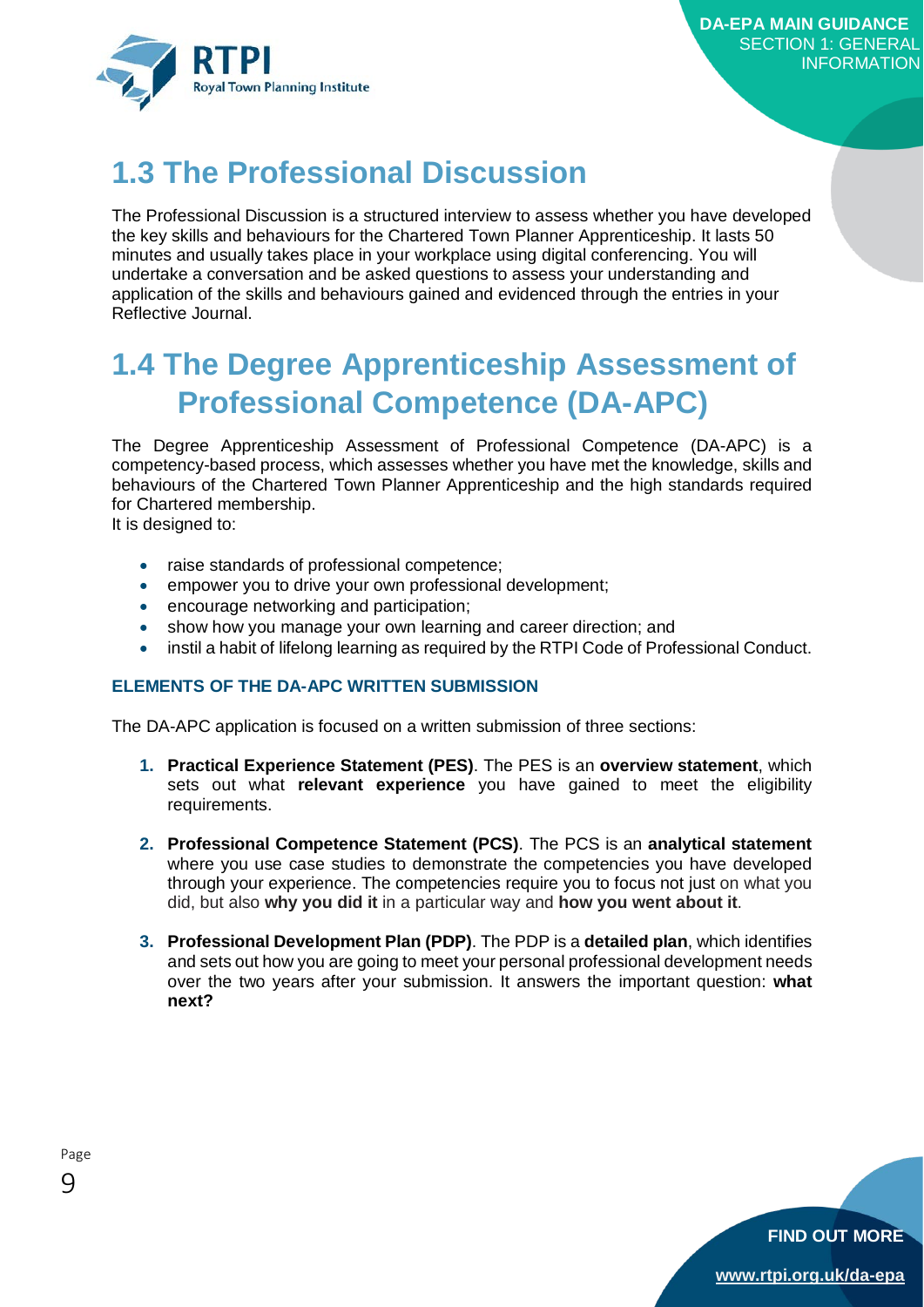

## <span id="page-9-0"></span>**1.5 Application timeline**

You need to have a minimum of 12 months' (full-time equivalent) professional planning experience before being eligible to pass through the Gateway<sup>[1](#page-9-1)</sup>. The RTPI has put together a suggested timeline of the **minimum activities** an apprentice might do to complete the Chartered Town Planner Apprenticeship.

You are encouraged to begin your Reflective Journal early in the process.

<span id="page-9-1"></span>Page 10 **.** <sup>1</sup> See section 2 of this guidance for further information on eligibility and experience.

**FIND OUT MORE**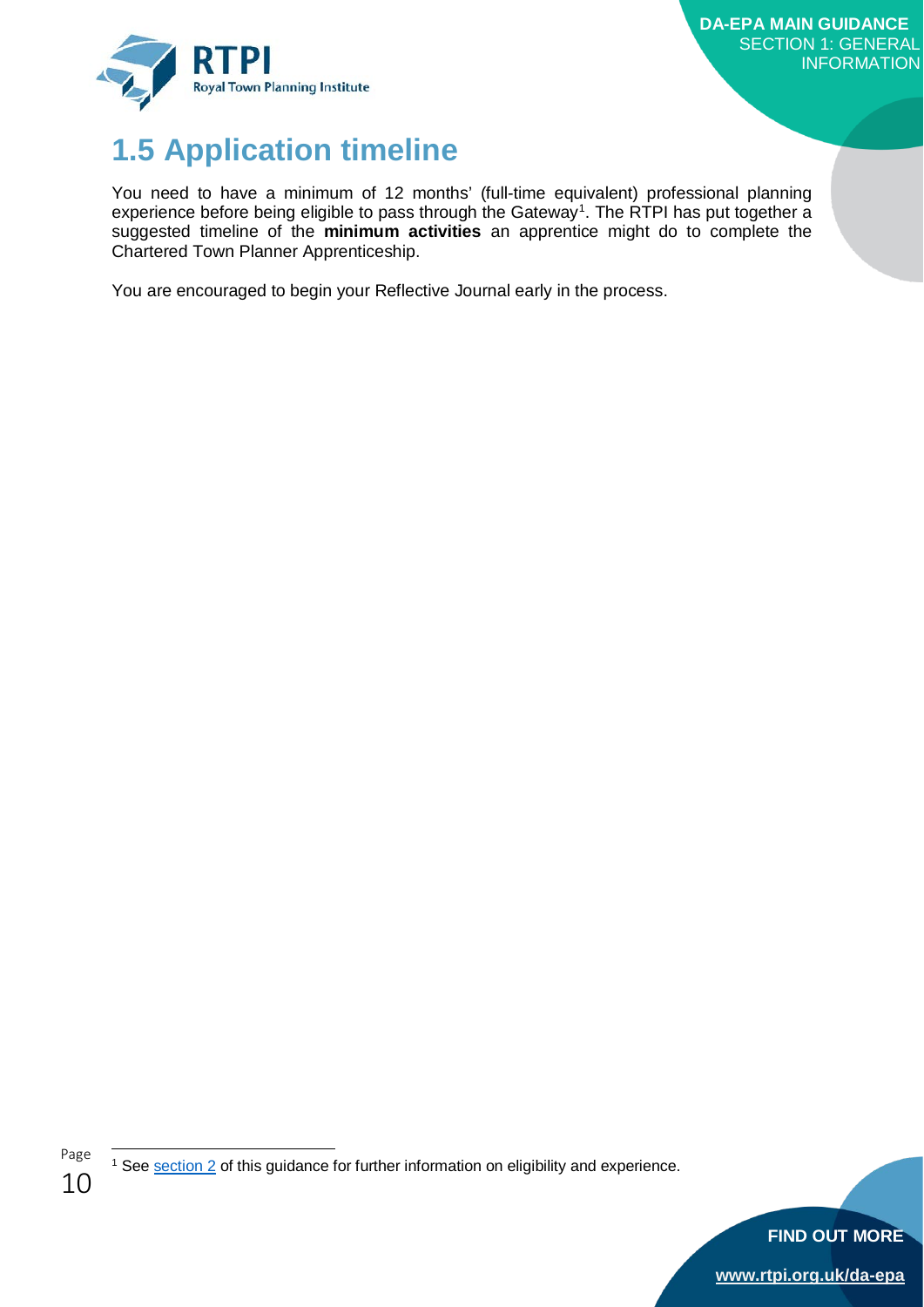

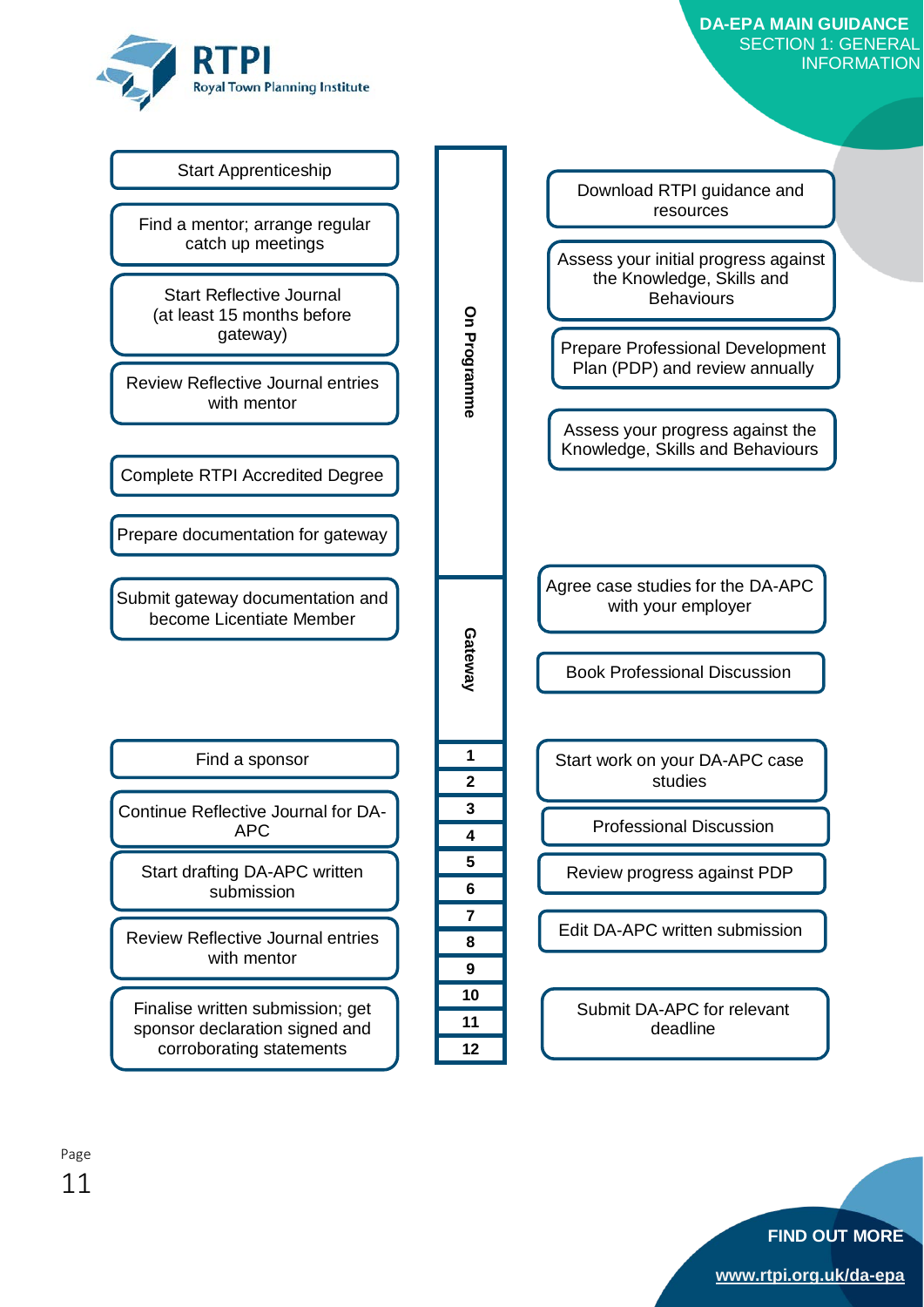

# <span id="page-11-0"></span>**1.6 What do you submit?**

### <span id="page-11-1"></span>**Gateway**

To pass through the Gateway and apply for RTPI Licentiate membership you must submit an application form for **Licentiate membership**.

#### **SUPPORTING DOCUMENTS**

Your application for RTPI Licentiate membership must be supported by:

- **Reflective Journal** covering at least 12 months' (full-time equivalent) pre-gateway experience.
- Scanned copies of **relevant English and Maths certificates (level 2**)
- Scanned copies of **relevant degree certificates** or **academic transcript**
- **Apprentice Employer Declaration Form** completed by your employer.

Your contact details must also be submitted with your application.

### <span id="page-11-2"></span>**Degree Apprenticeship Assessment of Professional Competence**

Your Degree Apprenticeship Assessment of Professional Competence application **must** consist of the following:

#### **CORE DOCUMENTS**

- **Written submission** of 5,500 words (+/- 10%) comprising three sections:
	- (1) Practical Experience Statement (PES) of approximately 1,000 words.
	- (2) Professional Competence Statement (PCS) of approximately 3,000 words.
	- (3) Professional Development Plan (PDP) of approximately 1,500 words<sup>[2](#page-11-3)</sup>.

#### **SUPPORTING DOCUMENTS**

- **Reflective Journal** covering at least 12 months' (full-time equivalent) pre-gateway professional planning experience and continued post-gateway experience to include your case studies and other relevant experience up to the month of submission.
- **Corroborator Declaration Form(s)** which cover **all** work experience in the application.
- **Sponsor Declaration Form** completed by a Chartered Town Planner.

Your contact details, education history and work experience information must also be submitted as part of your application.

Find out how to submit and relevant **submission deadlines** at: [www.rtpi.org.uk/membership](http://www.rtpi.org.uk/membership-submit)[submit.](http://www.rtpi.org.uk/membership-submit)

If any of your documents are in a language other than English, you will need to provide a certified translation.

<span id="page-11-3"></span>Page [resources.](http://www.rtpi.org.uk/da-epa-resources) When calculating your word count, you should only count words which **you** add to the template.

 $\overline{a}$ 

<sup>&</sup>lt;sup>2</sup> The RTPI provides a template for the PDP which is compulsory to use at: [www.rtpi.org.uk/da-epa-](http://www.rtpi.org.uk/da-epa-resources)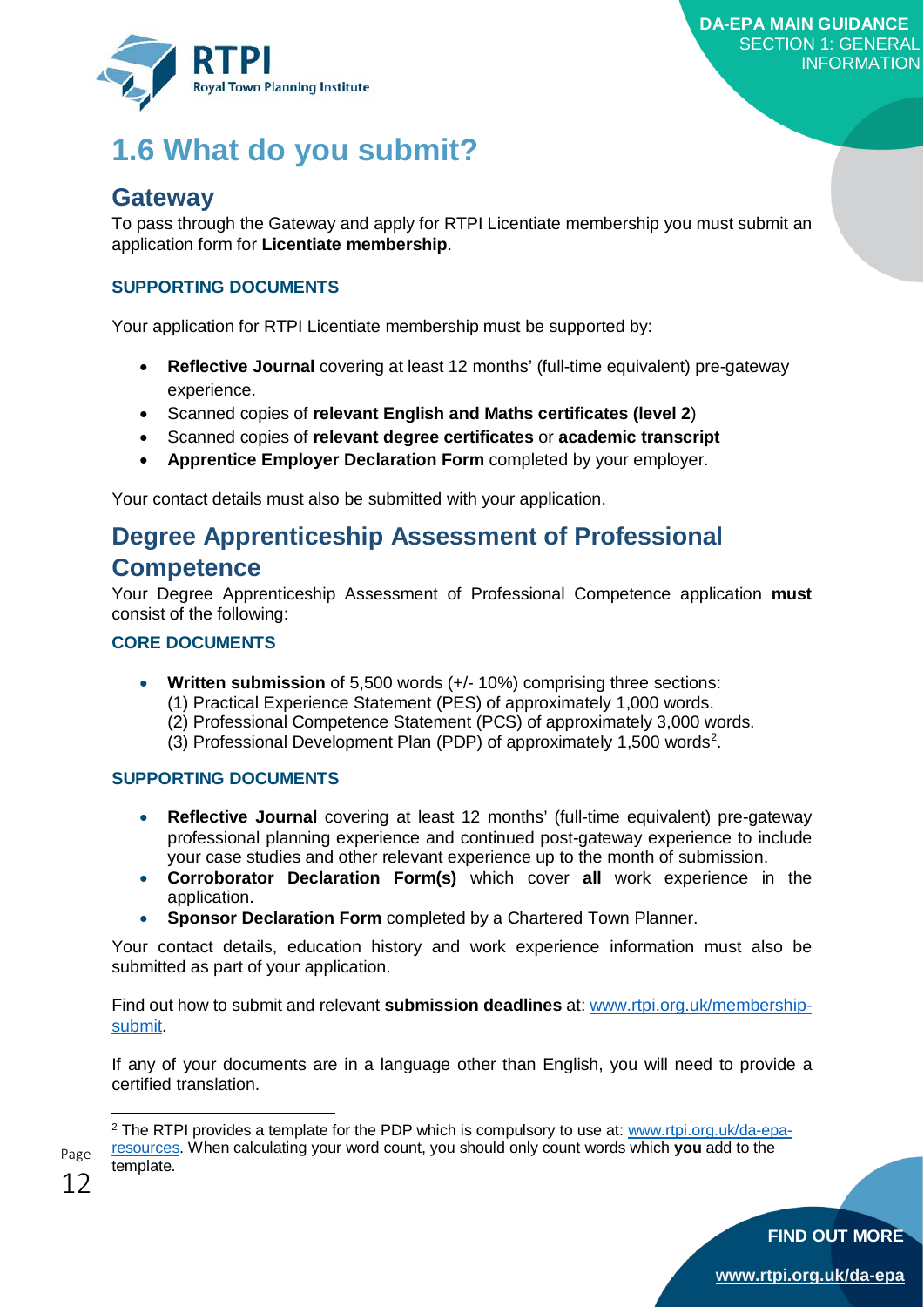

## <span id="page-12-0"></span>**1.7 How is your application assessed?**

### <span id="page-12-1"></span>**1.7.1 Professional Discussion**

When we receive your application:

- 1. **Pre-assessment checks are completed:** These checks ensure you have submitted all relevant documentation and meet the eligibility criteria. Your Professional Discussion may be delayed or rejected if everything is not included, so please ensure you also undertake the checks yourself.
- 2. **The assessor receives your Reflective Journal:** They will review your Reflective Journal for evidence of the relevant skills and behaviours and use this to structure the Professional Discussion.
- 3. **You attend the Professional Discussion (using digital conferencing) with the assessor:** The assessor will ask you questions on the relevant skills and behaviours and assess whether you meet the pass criteria.
- 4. **The assessor completes a feedback report:** This details the outcome of the Professional Discussion and whether you have demonstrated the skills and behaviours required.
- 5. **Post-assessment checks are completed:** These checks review the assessor's feedback report to ensure that due process has taken place.
- 6. **You are notified of the Professional Discussion outcome.**

### <span id="page-12-2"></span>**Outcomes**

There are three possible Professional Discussion outcomes – pass, resit or retake.

- A **pass** outcome means you have demonstrated the required skills and behaviours. You are now able to submit your DA-APC written submission.
- A **resit** means you did not fully demonstrate your understanding and/or application of some of the required skills and behaviours during the Professional Discussion. You can book to attend the next available Professional Discussion.
- A **retake** means you need to undertake and record additional experience to enable you to demonstrate your understanding and/or application of some of the required skills and behaviours. **You will be required to complete a least two months' (fulltime equivalent) further experience in the Reflective Journal (at least 400 words) before your next Professional Discussion**.

Page 13 You will receive a feedback report with your results. The report has a summary of your results on the front page, with assessor comments on each of the required skills and behaviours.

#### **FIND OUT MORE**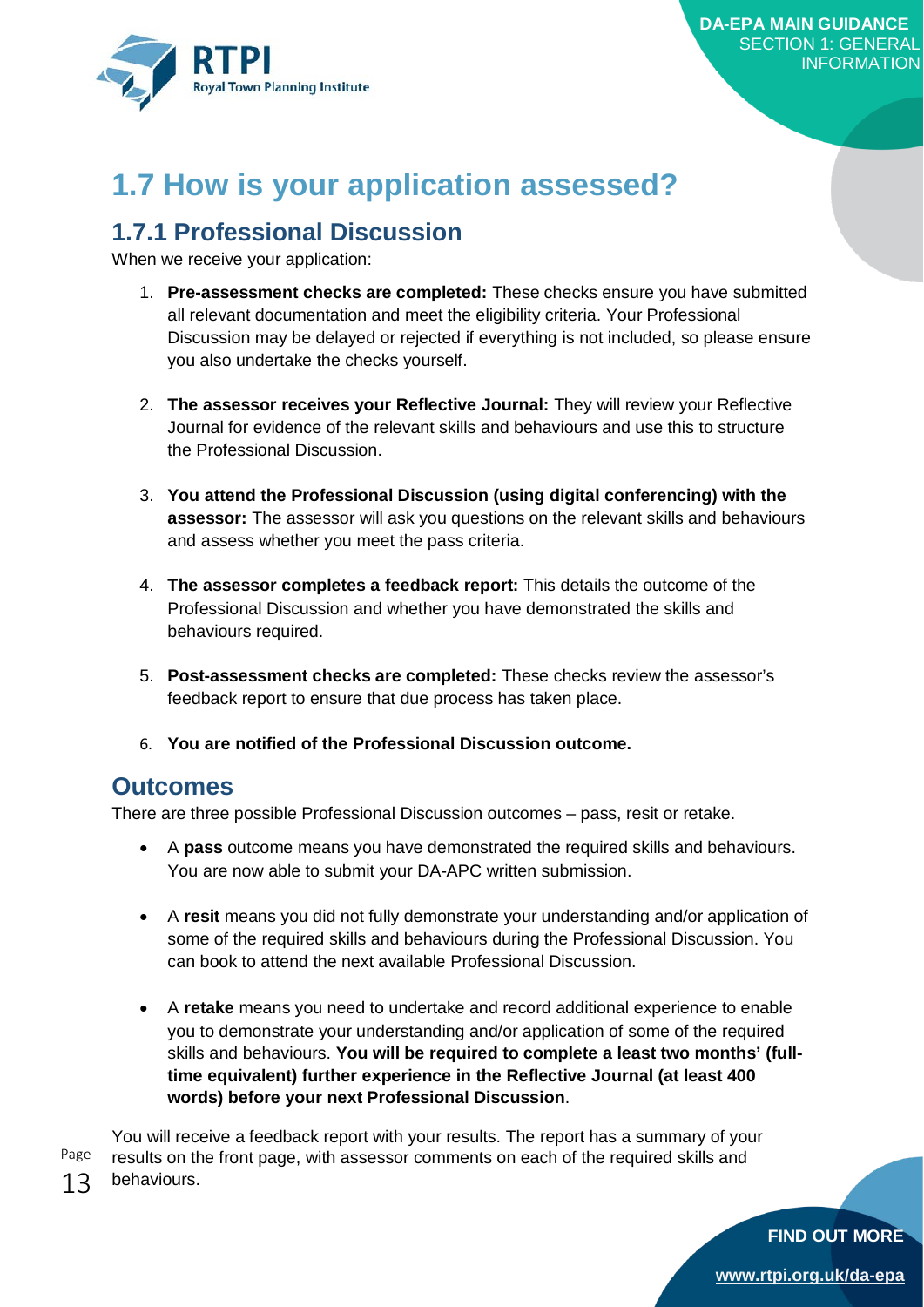

### <span id="page-13-0"></span>**Resubmissions and Appeals**

If you have not met the requirements you will be asked to either book another Professional Discussion date or to provide an updated Reflective Journal with at least two months' (fulltime equivalent) additional experience before you sit your next Professional Discussion.

If you feel due process has not been followed in the assessment of your Professional Discussion, you have a right of appeal but only after at least one resubmission attempt to address the unsuccessful elements. An appeal must be submitted in accordance with the RTPI appeal procedure. For any queries about appeals and the process, please contact the Apprenticeship Team on [epa@rtpi.org.uk.](mailto:epa@rtpi.org.uk)

### <span id="page-13-1"></span>**1.7.2 DA-APC Written Submission**

When we receive your APC written submission:

- **1. Pre-assessment checks are completed:** These checks ensure you have submitted all relevant documentation, are within the word limit, have achieved a pass in the Professional Discussion and meet the basic eligibility criteria. Your application may be delayed or rejected if everything is not included, so please ensure you also undertake the checks yourself prior to submission.
- **2. Two trained assessors receive your application:** They will consider whether you have demonstrated all the competencies and whether you have acquired the appropriate knowledge, skills and reflective practices to be elected to membership. The DA-APC assessors will be different from the Professional Discussion assessor.
- **3. Assessors review your application:** They do this independently of each other and then arrange to confer and agree on a recommendation as to whether you have met the requirements.
- **4. Assessors complete a feedback report:** This details the outcome of the assessment and makes a recommendation as to whether you have demonstrated the requirements to become a Chartered Town Planner. You are formally assessed on the PES, PCS, PDP and general presentation.
- **5. Post-assessment checks are completed:** These checks review the assessors' feedback report to ensure that due process has taken place.
- **6. You are notified of the assessment outcome.**

### <span id="page-13-2"></span>**Outcomes**

There are two possible assessment outcomes – successful or deferral.

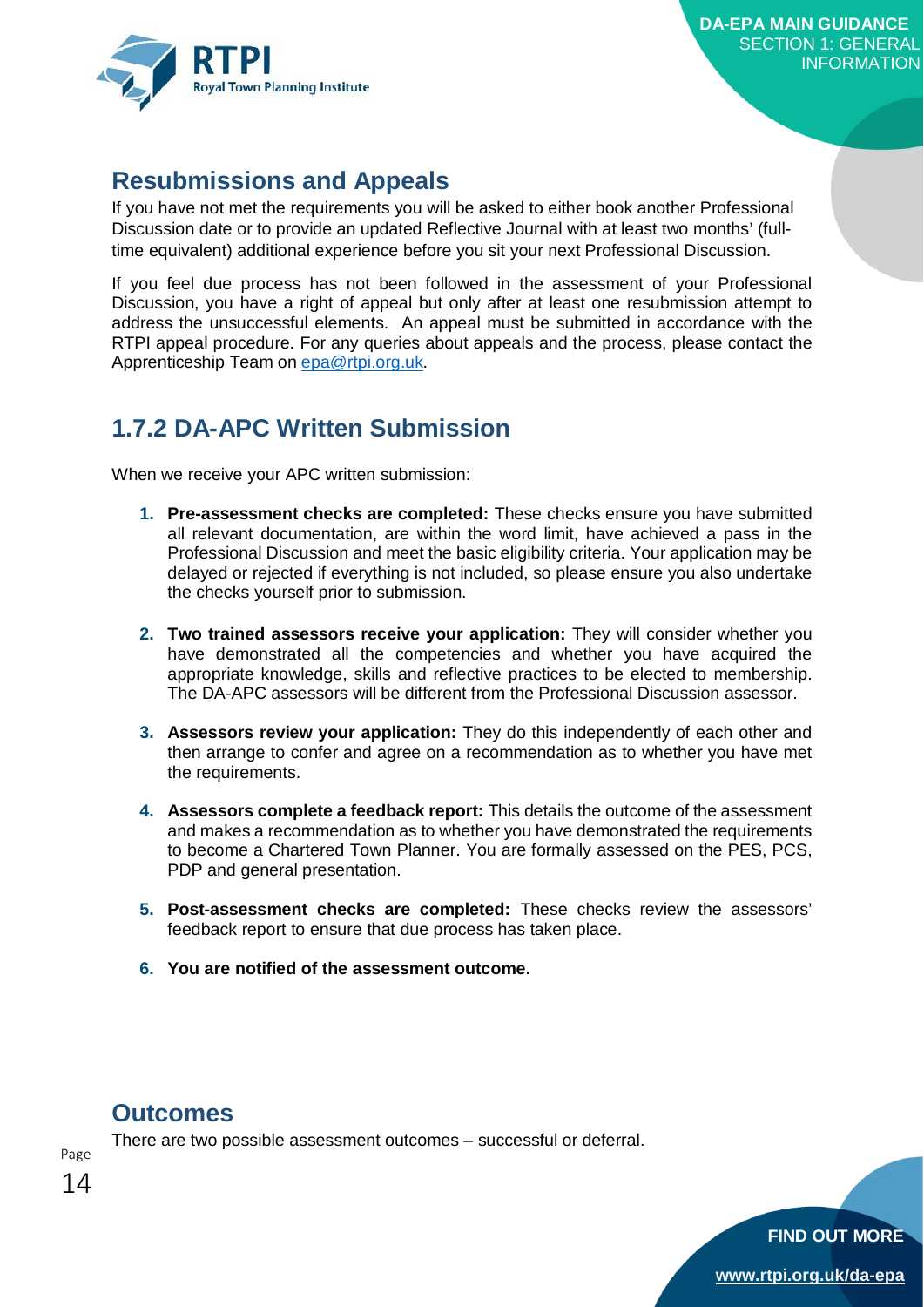

- A **successful** outcome means you have demonstrated the requirements. If you are successful, you will pass your apprenticeship and be elected to Chartered membership. You may be referred to a PDP support phase if there were weaknesses identified in the PDP, for further details see: [www.rtpi.org.uk/pdp-support-phase.](http://www.rtpi.org.uk/pdp-support-phase)
- A **deferral** means that you have not yet met some or all of the requirements. This is not a fail. You are being asked to provide additional information to demonstrate the relevant requirements.

You will receive a feedback report with your results. The report has a summary of your results on the front page, with assessor comments on each of the three parts of the written submission separately, as well as general presentation.

### <span id="page-14-0"></span>**Resubmission and Appeals**

If you have not met the requirements you will be asked to either resubmit the full section or provide a supplementary statement. Any resubmission can be made up to **two years from the date of your first submission**. After this period you will have to submit a new application which will be assessed in its entirety by new assessors; the new application would need to comply with guidance in place at that time.

Further details about DA-APC resubmission are available at: [www.rtpi.org.uk/resubmissions.](http://www.rtpi.org.uk/resubmissions) **Resubmission deadlines** can be found at: [www.rtpi.org.uk/membership-submit.](http://www.rtpi.org.uk/membership-submit)

If you feel due process has not been followed in the assessment of your DA-APC submission, you have a right of appeal but only after at least one resubmission attempt to address the unsuccessful elements. An appeal must be submitted in accordance with the RTPI appeal procedure. For any queries about appeals and the process, please contact the Membership Team on +44(0)20 7929 9462.

### <span id="page-14-1"></span>**1.8 Tips for success**

- **1. Read this guidance**: this guidance is the key to your success read it thoroughly several times, prior to both your Professional Discussion and DA-APC written submission.
- **2. Use the resources available to you**: speak to other professionals and colleagues, find a mentor, attend RTPI membership events and access online resources through the RTPI website: [www.rtpi.org.uk/da-epa-resources.](http://www.rtpi.org.uk/da-epa-resources)
- **3. Know the work in your Reflective Journal well:** review this before your Professional Discussion and ask colleagues to ask you questions about it. The Professional Discussion will be centred around this work and the assessors will both refer to your examples and ask you to use examples from your Reflective Journal to illustrate your answers.
- **4. Arrange a mock Professional Discussion:** practice makes perfect ask colleagues and others to ask you questions based on your Reflective Journal

**FIND OUT MORE**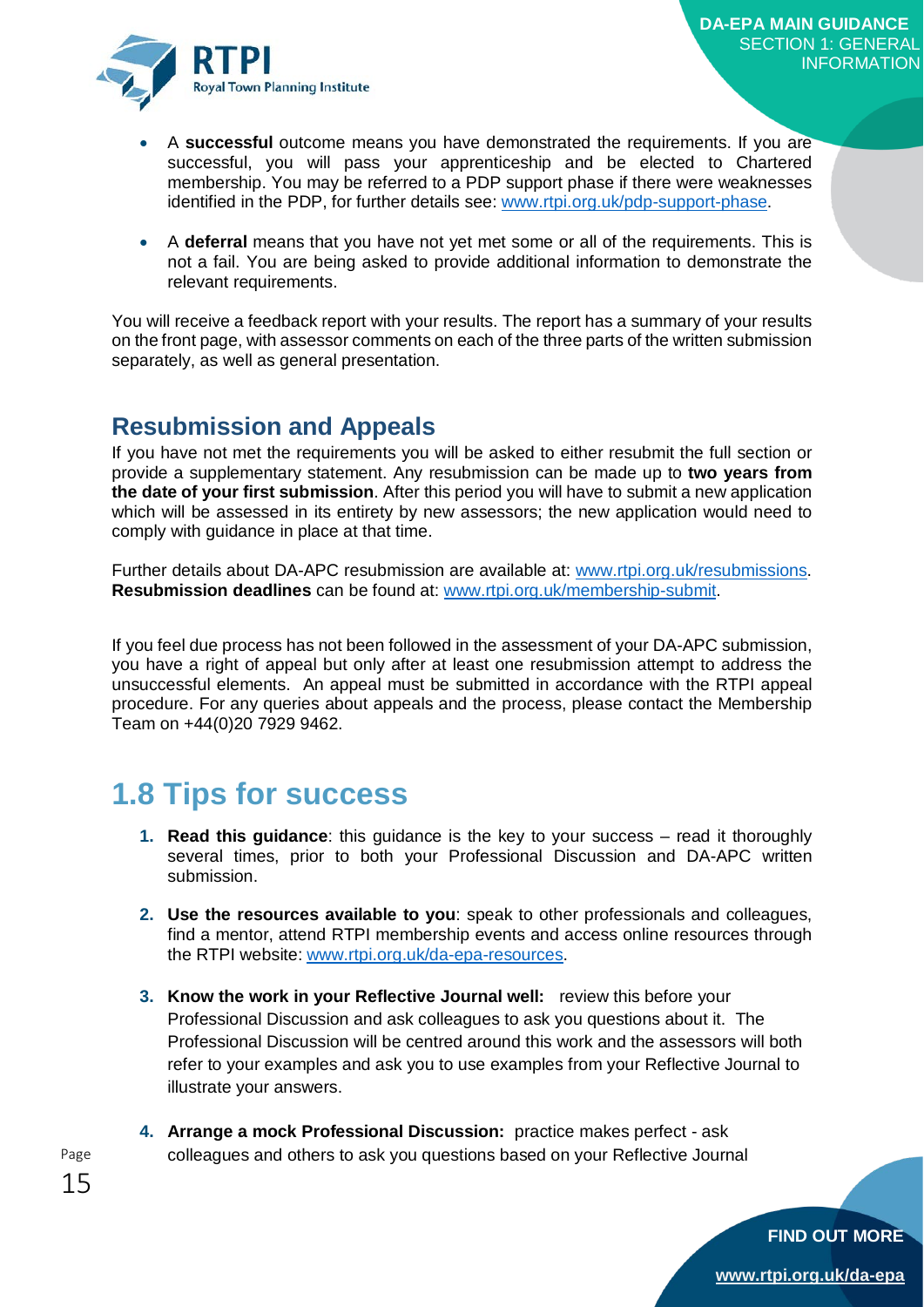

focusing on the skills and behaviours being assessed under this method.

- **5. Make sure you answer the question that is being asked by the Professional Discussion assessor.** Sometimes it is all too easy to think you heard a question but actually it is not the one the assessor asked. Also make sure you choose the best work example to illustrate your answer.
- **6. Revise, revise and revise:** Although the questions will be centred on the work examples in your Reflective Journal, the Professional Discussion is a verbal exam and you will be expected to refer to key legislation, policy, codes and standards as relevant to the questions.
- **7. Competency criteria are the key for the DA-APC written submission**: have you sufficiently addressed each competency in your written submission? The best way to meet the competency criteria is to explain the reasoning behind your decisions and actions in the case studies. A checklist is available on the RTPI website to help you.
- **8. Select your case studies for your DA-APC written submission carefully**: choose case studies that were challenging to you personally and which showcase your involvement. You do not have to choose the biggest, most impressive project you have worked on. Use your Reflective Journal to select case studies that best demonstrate the competency criteria.
- **9. Be critical**: do not be afraid to explain how you would do things differently if you were doing a task again. Strong case studies do not need to be successful projects.
- **10. Spend time on your PDP**: a detailed plan for your future development is needed. Refer to the PDP checklist<sup>[3](#page-15-0)</sup> to make sure you meet all of the requirements.
- **11. Prepare**: do not leave your submission until the last minute before the deadline, and allow your mentor, manager or colleagues time to review your application. Complete your Reflective Journal regularly.
- **12. Review your DA-APC written submission**: give it to someone who has never read it before – is your experience and role in the case studies clear? It is not unusual for people who are familiar with your work and your projects to read more into the text than is on the page. Remember, the assessors will only read what is presented and bring no prior knowledge of you to the process.
- **13. Check the presentation and formatting:** have you presented your DA-APC written submission in accordance with the details in the guidance, including the word counts? Make sure your Corroborator Form(s) are clearly labelled so the assessors can easily identify what they are looking for.
- **14. Aim for success first time**: if you produce an exemplary submission for Chartered membership you could be nominated for a commendation by your assessors. See: [www.rtpi.org.uk/apc-commendations.](http://www.rtpi.org.uk/apc-commendations)

<span id="page-15-0"></span>Page 16 **.** <sup>3</sup> See section 7.9 of this guidance.

**FIND OUT MORE**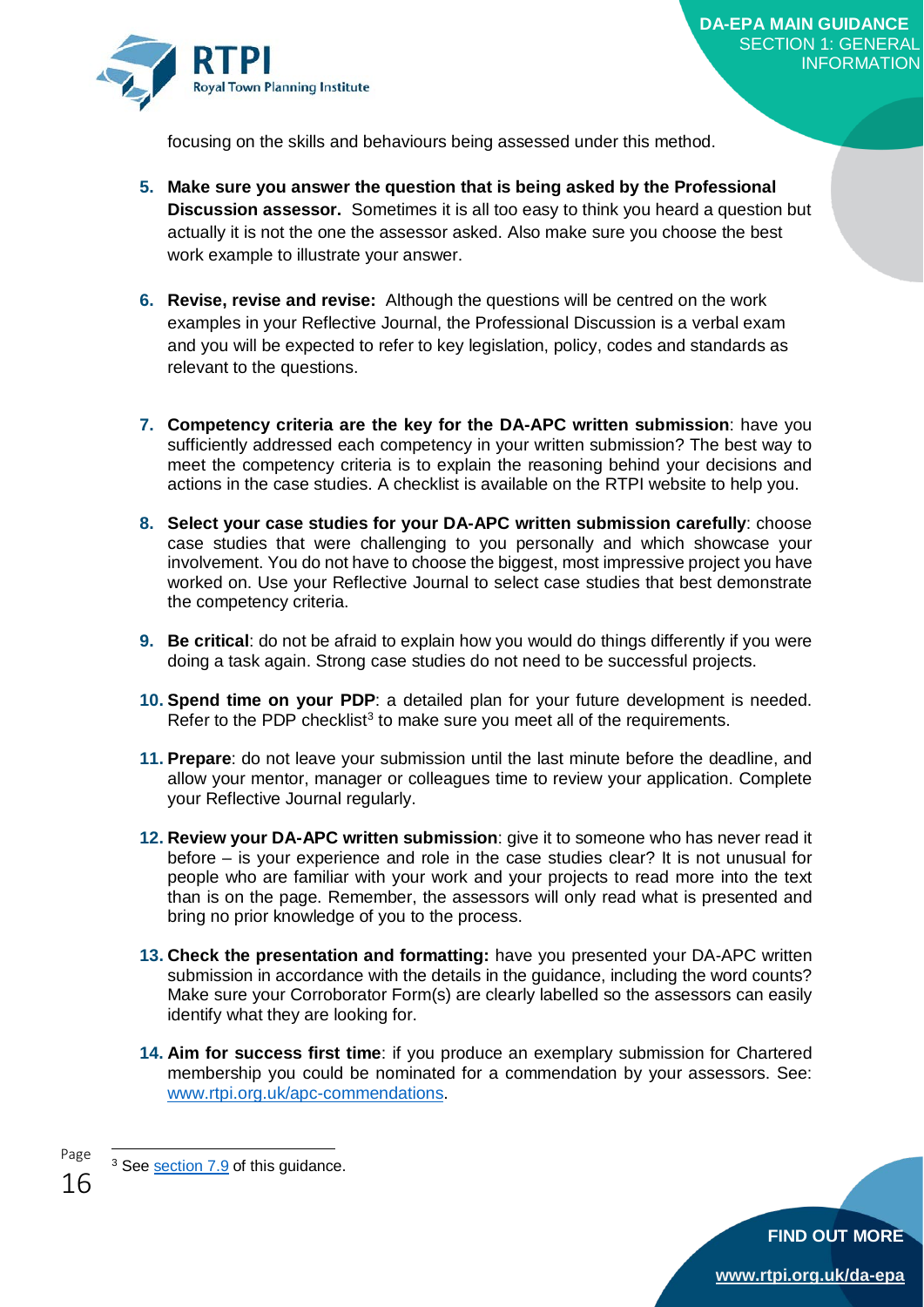

**DA-EPA MAIN GUIDANCE** SECTION 1: GENERAL **INFORMATION** 

Page 17

**FIND OUT MORE**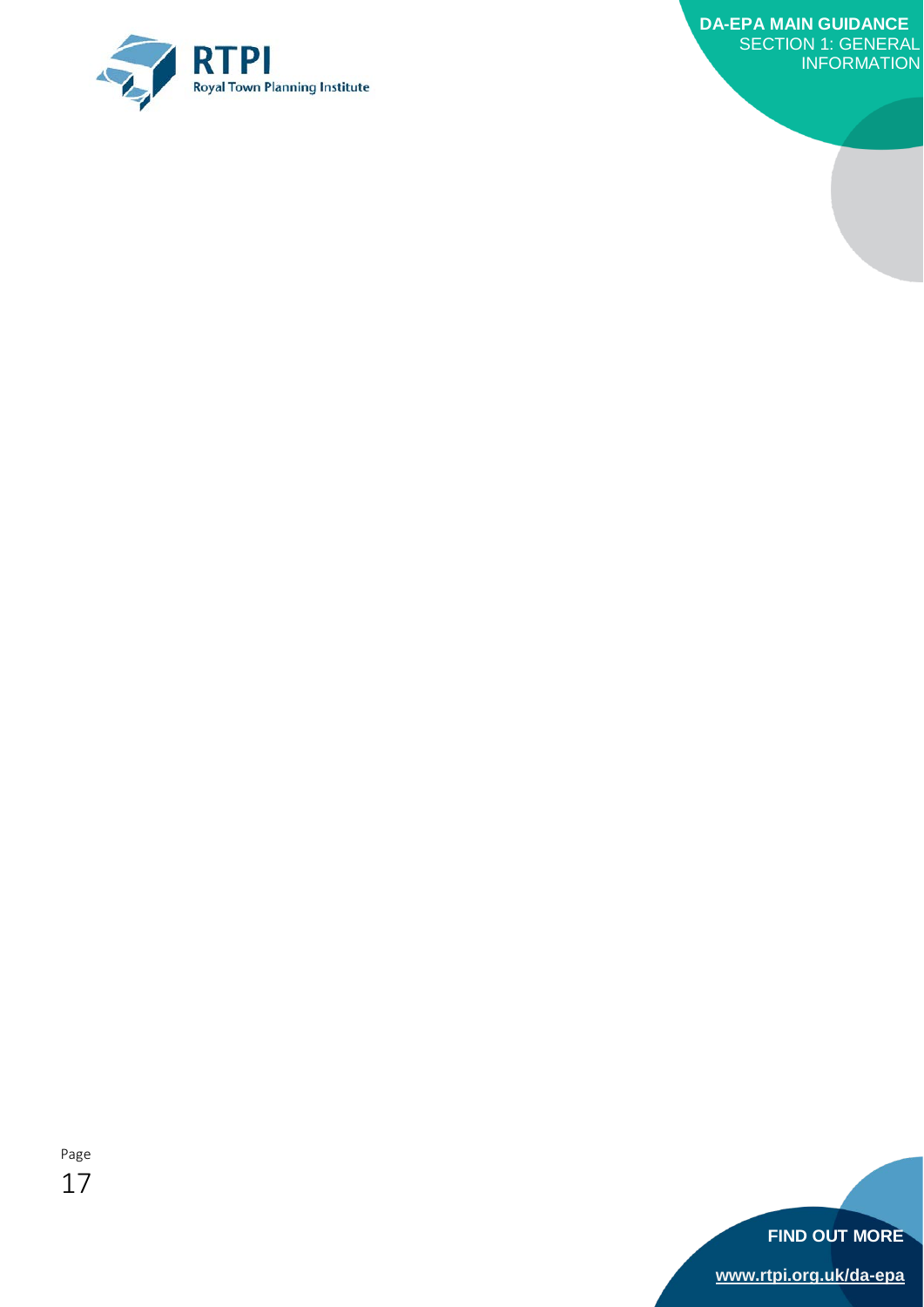

# <span id="page-17-0"></span>**2. Eligibility and experience**

## <span id="page-17-1"></span>**2.1 Who is the Chartered Town Planner End Point Assessment For?**

The Chartered Town Planner End Point Assessment, comprising the Professional Discussion and the DA-APC is the formal assessment for the Chartered Town Planner Apprenticeship. You **must** be a Chartered Town Planner apprentice and a Licentiate Member of the RTPI to submit for the Professional Discussion and the DA-APC.

### <span id="page-17-2"></span>**2.2 Are you eligible?**

To be eligible to take the Chartered Town Planner End Point Assessment you must pass through the Gateway.

To pass through the Gateway:

- You **must** be a Chartered Town Planner apprentice.
- You **must** have achieved English and Mathematics at level 2.
- You **must** have a fully RTPI accredited qualification<sup>[4](#page-17-3)</sup>.
- Your employer **must** confirm that you are ready to take the End Point Assessment.
- You **must** have documented at least 12 months' (full-time equivalent) professional planning experience in the Reflective Journal.

To apply for Chartered membership through the DA-APC:

- You **must** be a Chartered Town Planner apprentice.
- You **must** be a current registered Licentiate of the RTPI.
- You **must** have a minimum of 2 years' professional planning experience (full-time equivalent) whilst a Chartered Town Planner apprentice.
- You **must** successfully complete the Professional Discussion.

![](_page_17_Figure_18.jpeg)

#### <span id="page-17-3"></span>Page <sup>4</sup> Find out if you have a fully RTPI accredited qualification at: : [https://www.rtpi.org.uk/become-a](https://www.rtpi.org.uk/become-a-planner/study-at-university)[planner/study-at-university.](https://www.rtpi.org.uk/become-a-planner/study-at-university)

#### **DA-APC ROUTE TO CHARTERED MEMBERSHIP**

**FIND OUT MORE**

 $\overline{a}$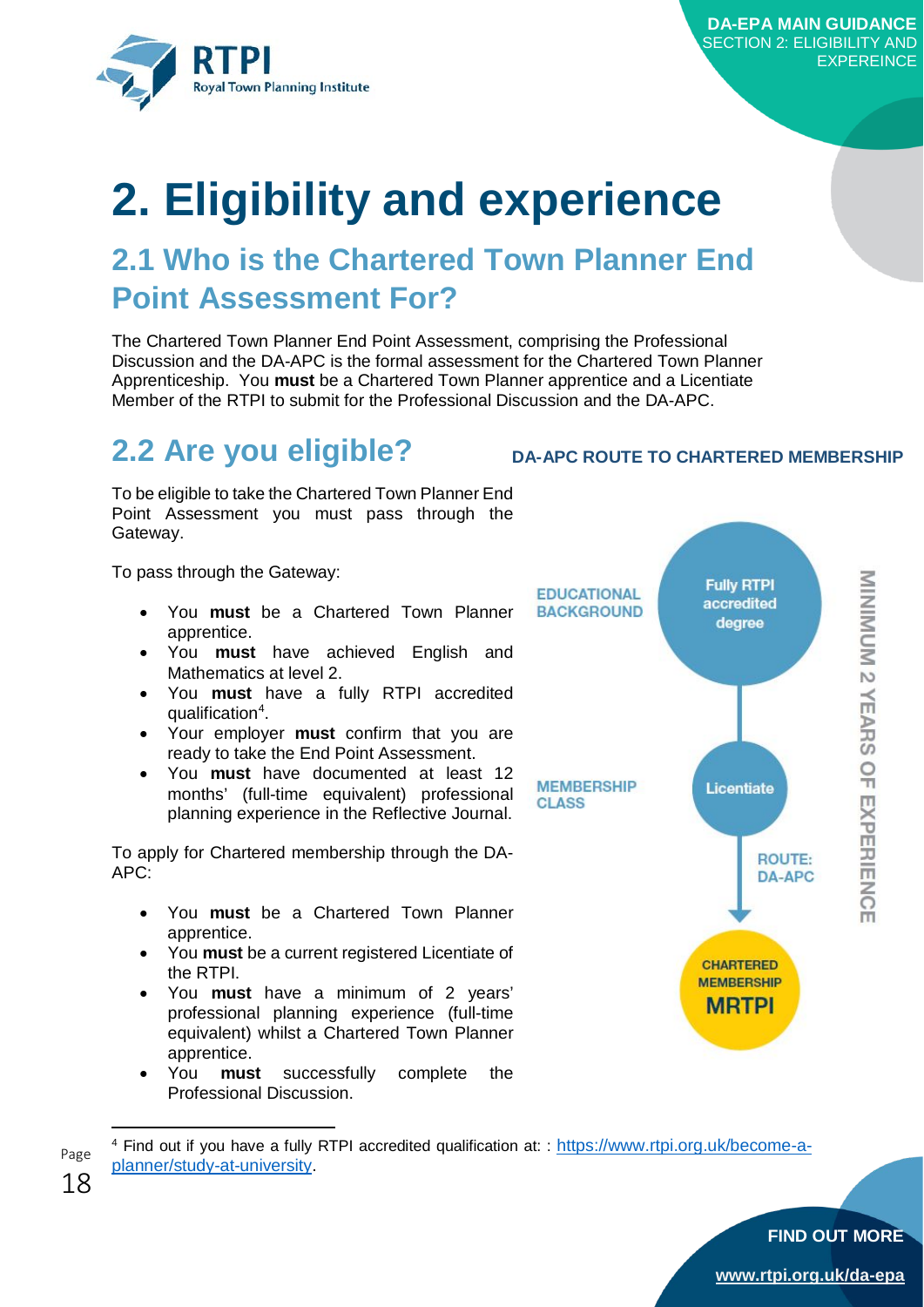![](_page_18_Picture_0.jpeg)

## <span id="page-18-0"></span>**2.3 Gateway declaration and Licentiate Membership**

To pass through the Gateway and be eligible to take the Chartered Town Planner Apprenticeship End Point Assessment, you must apply to become a Licentiate member of the RTPI. Licentiate membership is the class of membership that bridges the gap between Student and Chartered membership. You will become a Licentiate member when you pass through the Gateway. The Licentiate period should be structured – during this time you will undertake the case studies for your DA-APC written submission, continue your Reflective Journal and you must comply with the RTPI Code of Professional Conduct.

You are eligible to become a Licentiate once you have been awarded a fully RTPI accredited qualification. Applying for Licentiate membership is quick and easy, please see section 1.6.

Your employer must complete the **Apprentice Employer Declaration Form.** In this form your employer declares that:

- you will be provided with opportunities to undertake relevant case studies;
- you have met occupational competence of the knowledge, skills and behaviours for a Chartered Town Planner;
- you have documented at least 12 months' (full-time equivalent) professional planning experience in the Reflective Journal; and
- you are ready to take the EPA.

The fee for your End Point Assessment including your Licentiate membership application will be paid from your apprenticeship funding by your training provider.

#### **When should you apply for Licentiate membership?**

Apply for Licentiate membership as soon as you are ready to pass through the Gateway.

### <span id="page-18-1"></span>**2.4 Does your experience qualify?**

The RTPI recognises the variety of backgrounds held by planning professionals. You could be working in the public or private sectors, be employed by charities or non-governmental organisations. As an apprentice on the Chartered Town Planner Apprenticeship, your employer will ensure you gain the relevant experience to be eligible to undertake the Chartered Town Planner Apprenticeship End Point Assessment.

Examples of planning work that are eligible towards your application will include some of the points below. Please note that this is a non-exhaustive list of the broad types of work included as planning and candidates **do not** require experience in **all** these areas. You need to show how the work you do directly affects / influences planning decisions:

Page 19

**FIND OUT MORE**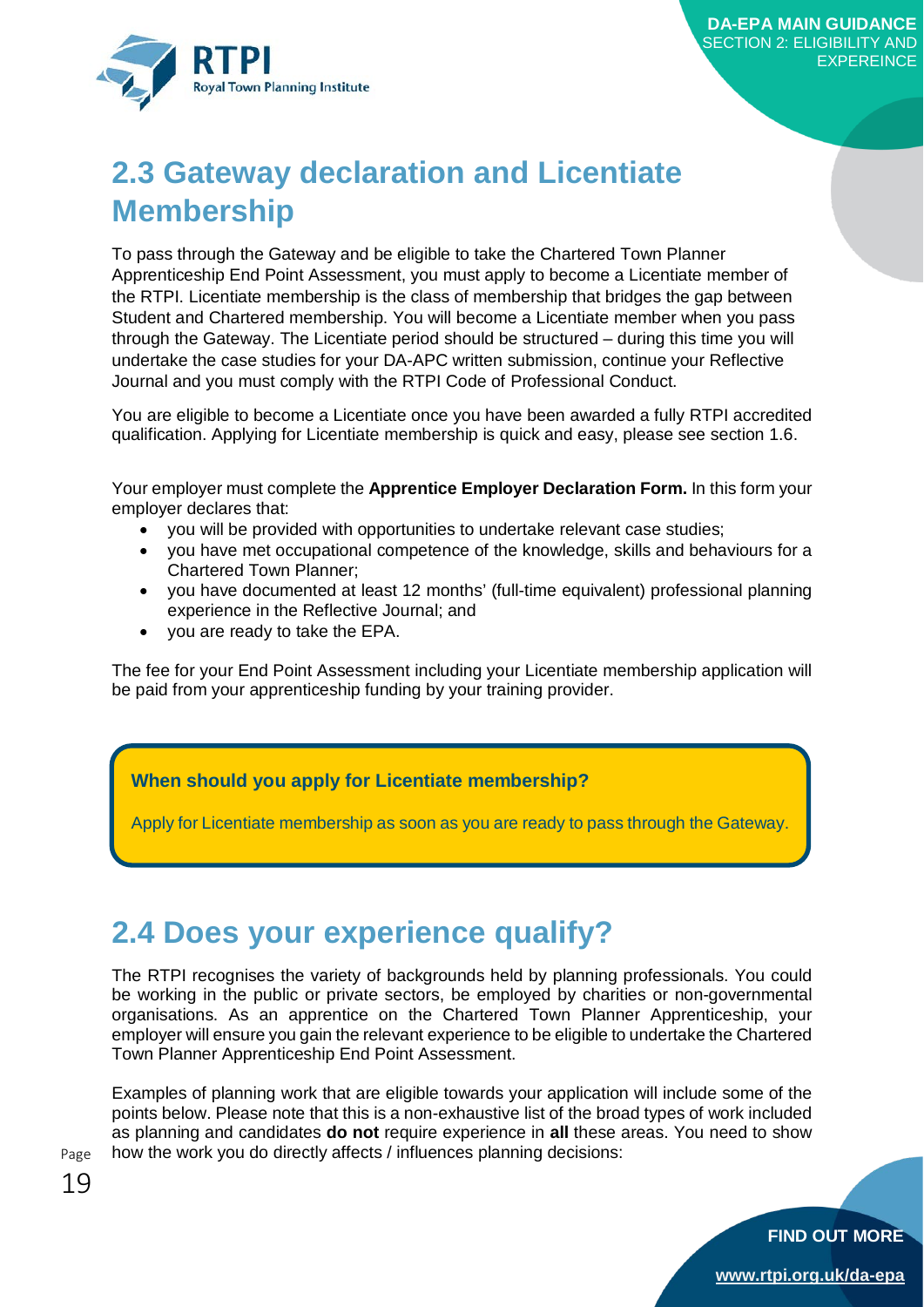![](_page_19_Picture_0.jpeg)

#### **THE PREPARATION OF PLANS, POLICIES AND RELATED DOCUMENTS**

This includes but is not restricted to activities such as:

- research and analysis of information for policy formulation;
- preparation of contributory material or actual formulation and monitoring of policy, guidelines and advice;
- spatial development strategies and statutory development plans as well as master, town, village / parish settlement and conservation plans for buildings, urban areas and the countryside;
- development briefs, design guides, environmental, economic and traffic impact assessments;
- sustainability appraisal, transportation and economic assessments and travel plans;
- associated processes of economic development, viability assessments, community engagement, preparation of materials for inquiry, advocacy and presentations to clients, which are regarded as integral to plan preparation;
- landscape / biodiversity assessments and appraisals.

#### **PLAN IMPLEMENTATION**

This includes but is not restricted to activities such as:

- statutory development management / control and enforcement and the handling of appeals at all stages;
- preparation, submission and following through of planning applications and other consenting regimes;
- implementation of plans or schemes for conservation, environmental improvement, economic development, urban regeneration, traffic and transportation, tourism, minerals, waste disposal, or derelict land reclamation, including funding and delivery options;
- planning involvement in housing and housing management, community development, environmental education and recreation, and urban design;
- site appraisal, feasibility studies, scoping exercises and all forms of study preparatory to the submission of a planning application;
- water and marine planning such as flood risk planning:
- experience gained from involvement in investigation, negotiation and resolution of breaches of planning control, preparation of notices, handling of enforcement appeals and court proceedings.

#### **MONITORING AND RESEARCH**

This includes but is not restricted to activities such as:

- research and analysis of information leading to the making of planning policy or planning recommendations and decisions;
- funded research for clients from the public / private / voluntary sectors;
- monitoring of plans and policies leading to reports and plan revision;
- planning submissions, or research appraisals.

Page  $2<sub>0</sub>$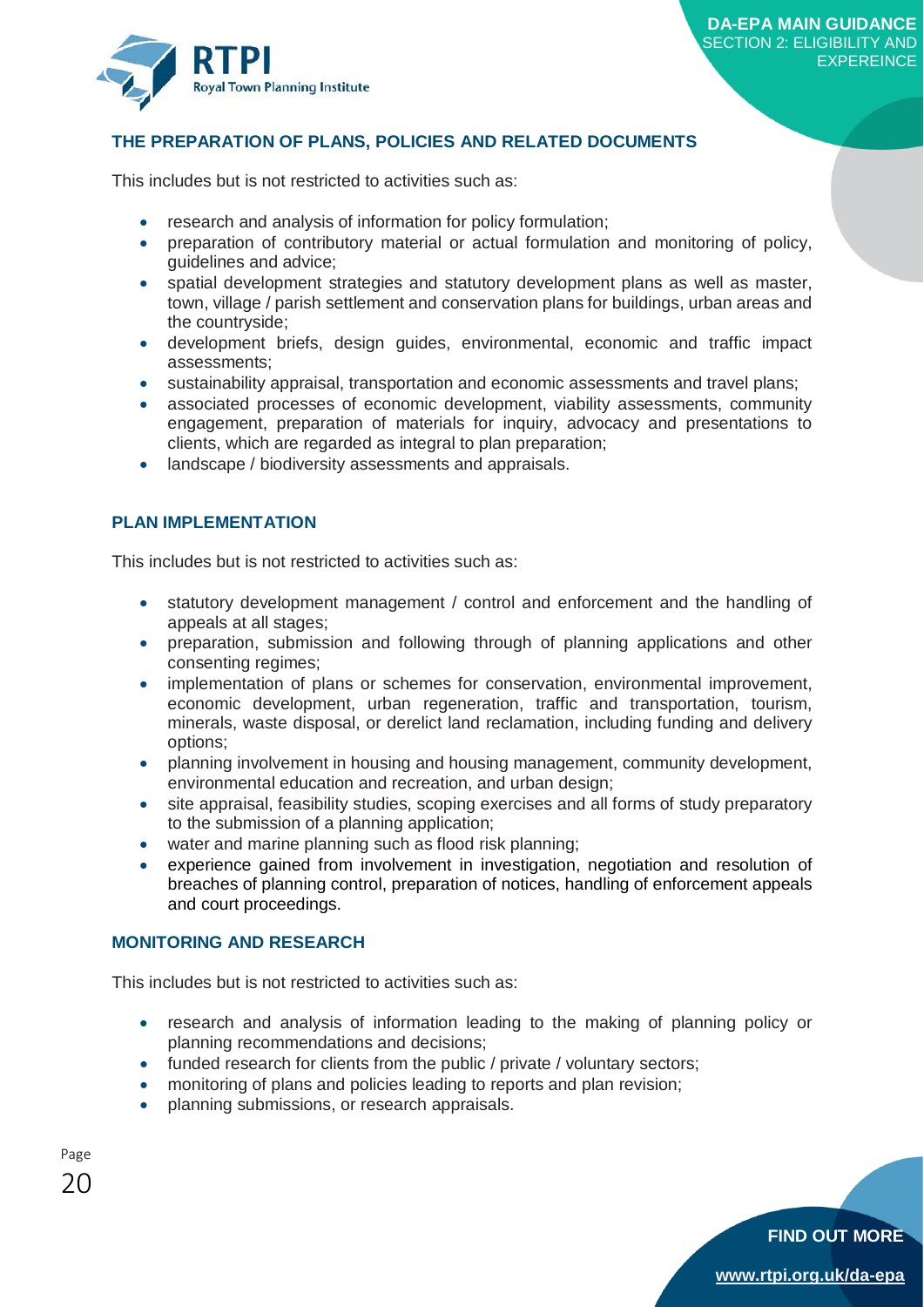## <span id="page-20-0"></span>**2.5 Calculating your relevant experience**

The experience requirements<sup>[5](#page-20-2)</sup> must be gained at the relevant professional level. 'Professional level' is defined as exercising independent professional judgement to make decisions or influence planning outcomes.

The table below outlines the types of experience that can and cannot count towards the application.

### <span id="page-20-1"></span>**TABLE 1 – COUNTING YOUR EXPERIENCE**

| <b>Experience type</b>                                                                                                                                                                                                                                                                                                                                 | <b>Can it</b><br>count? |
|--------------------------------------------------------------------------------------------------------------------------------------------------------------------------------------------------------------------------------------------------------------------------------------------------------------------------------------------------------|-------------------------|
| <b>Full- or part-time experience.</b> To calculate part-time experience you need to pro<br>rata your part-time hours against the 35 hour week. <sup>6</sup> You cannot count experience<br>gained whilst you are undertaking the 20% off the job training.                                                                                             | <b>Yes</b>              |
| Paid or voluntary experience.                                                                                                                                                                                                                                                                                                                          | <b>Yes</b>              |
| Experience gained in the UK or overseas.                                                                                                                                                                                                                                                                                                               | Yes                     |
| <b>Experience that is non-consecutive.</b> Breaks in employment for parental leave,<br>redundancy or travelling are fine. They just need to be excluded from your overall<br>planning experience.                                                                                                                                                      | Yes                     |
| gained whilst undertaking<br><b>Chartered</b><br><b>Planner</b><br><b>Experience</b><br>$\mathbf{a}$<br>Town<br>Apprenticeship. You can only count experience gained outside of the 20% off the<br>job training.                                                                                                                                       | Yes                     |
| Experience less than three months in duration (full-time equivalent).                                                                                                                                                                                                                                                                                  | <b>No</b>               |
| Administrative experience or technical support experience. Experience must<br>be of the relevant professional level, as defined above.                                                                                                                                                                                                                 | <b>No</b>               |
| Experience gained as an elected member or politician. You cannot count<br>experience gained as an elected member, though such experience may help you<br>to appreciate the context within which you operate.                                                                                                                                           | <b>No</b>               |
| Experience gained prior to registering as a Licentiate. Experience gained,<br>whilst registered as a Chartered Town Planner apprentice, before your Licentiate<br>period, is acceptable. However, all case studies for the DA-APC written submission<br>must be undertaken once you have passed through gateway and are registered as<br>a Licentiate. | Yes                     |

**.** 

<sup>5</sup> See [section 2.2.](#page-21-0)

<span id="page-20-3"></span><span id="page-20-2"></span><sup>6</sup> To ensure that experience is gained over a sustained period, candidates can only claim a **maximum** of 35 hours relevant experience each week. If you work more than 35 hours a week, you **cannot** pro rata this experience to exceed the full-time requirement.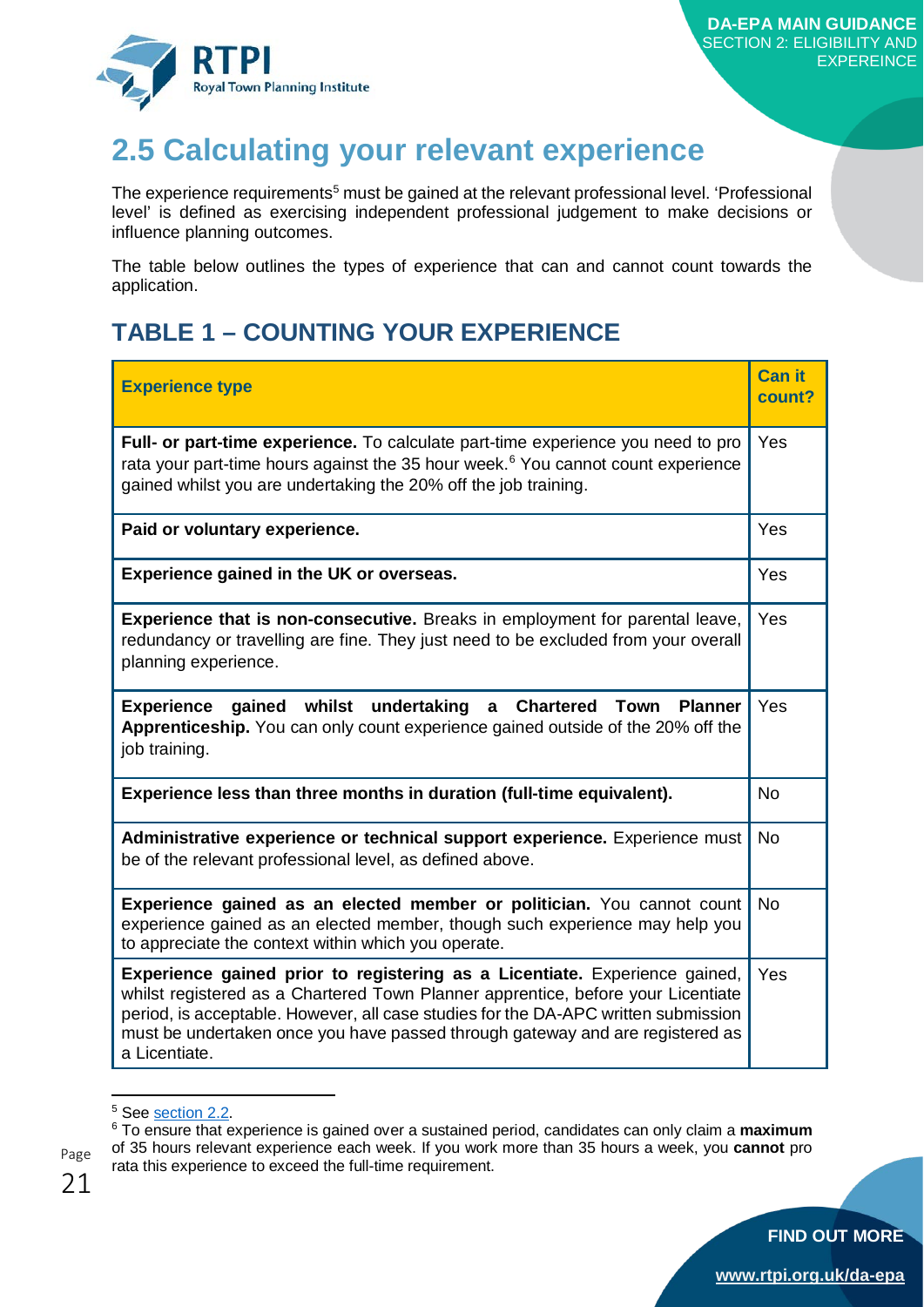![](_page_21_Picture_0.jpeg)

#### **How do you calculate your experience as an apprentice?**

As an apprentice you will be spending at least 20% of your time on off-the job learning. You cannot count experience during this time. You must demonstrate how you have calculated your eligibility. For example, an apprentice working for 28 hours a week (80%) and studying for 7 hours a week (20%) over two years, would state:

- $\geq$  15 months' working for 80% of the time and studying 20% of the time is the equivalent to 12 months' full-time work.
- $\geq$  30 months' working for 80% of the time and studying 20% of the time is the equivalent to 24 months' full-time work.

|                | <b>Required Experience</b>                                                                                     |  |
|----------------|----------------------------------------------------------------------------------------------------------------|--|
| <b>Gateway</b> | 12 months' full-time equivalent in Reflective Journal.                                                         |  |
|                | For an apprentice studying for 20% of the time, the full-<br>time equivalent experience required is 15 months. |  |
| <b>DA-APC</b>  | 24 months' full-time equivalent in PES.<br>Combination of pre/post gateway.                                    |  |

If you worked in a role that was 40% planning and 60% non-planning for 12 months, then did six months' full-time planning, you would state:

<span id="page-21-0"></span> $\geq 12$  months at 40% of a full-time role is equivalent to 4.8 months' full-time work. Plus 6 months' full-time work. Total: 10.8 months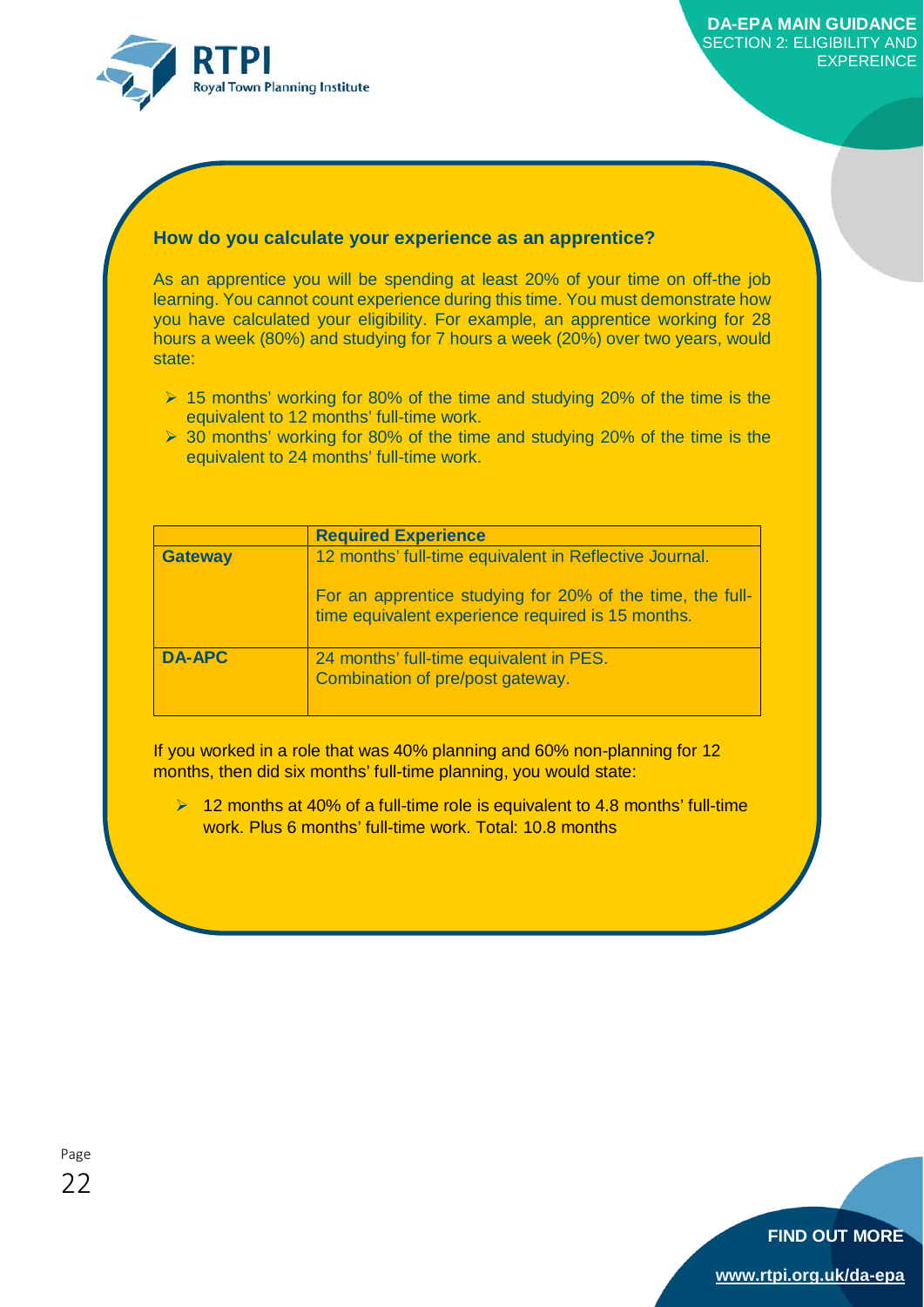![](_page_22_Picture_0.jpeg)

# <span id="page-22-0"></span>**3. Professional Discussion**

### <span id="page-22-1"></span>**3.1 What is the Professional Discussion?**

The Professional Discussion is the first part of the Chartered Town Planner End Point Assessment, and is a structured discussion (usually undertaken using digital conferencing) to assess whether you have achieved key skills and behaviours for the Chartered Town Planner Apprenticeship. Using your Reflective Journal, you will respond to questions with examples of your work to demonstrate the skills and behaviours.

### <span id="page-22-2"></span>**3.2 Scope and Structure**

The Professional Discussion will last approximately 50 minutes and the assessor will pose five principal questions to assess your understanding of key behaviours and assess your practical experience of key skills. You must give examples of your work experience in answer to the assessor's questions. There may be one follow up question for each principal question.

### <span id="page-22-3"></span>**TABLE 2 - Demonstrating Skills and Behaviours in a Professional Discussion**

| <b>Skill/Behaviour</b>                                                               | What the assessors are looking for                                                                                                                                                                                                                                                                                                                                      | <b>How assessed</b>                              |
|--------------------------------------------------------------------------------------|-------------------------------------------------------------------------------------------------------------------------------------------------------------------------------------------------------------------------------------------------------------------------------------------------------------------------------------------------------------------------|--------------------------------------------------|
| $S8 -$<br>Interpersonal<br>skills                                                    | You answer all of the questions competently using<br>professional interpersonal skills.                                                                                                                                                                                                                                                                                 | Throughout the<br><b>Professional Discussion</b> |
| B5 - Curiosity<br>and a desire to<br>improve the<br>built and natural<br>environment | You consistently show a desire to improve the built<br>and natural environment.                                                                                                                                                                                                                                                                                         | Throughout the<br>Professional Discussion        |
| $B4 - A$ focus on<br>outcomes and<br>positive attitude                               | You consistently demonstrate a focus on outcomes<br>and a positive attitude.                                                                                                                                                                                                                                                                                            | Throughout the<br><b>Professional Discussion</b> |
| S <sub>3</sub> - Creative<br>vision and<br>design                                    | You give an example, which shows you have<br>produced a creative and innovative design strategy,<br>policy or solution to achieve positive design<br>outcomes for stakeholders.                                                                                                                                                                                         | <b>Specific Question</b>                         |
| S <sub>5</sub><br>Stakeholder<br>management<br>and leadership                        | You give an example which shows how you used<br>communication, negotiation, advocacy or mediation<br>to build positive outcomes for stakeholders or a<br>work project.                                                                                                                                                                                                  | <b>Specific Question</b>                         |
| S6 - Project<br>management                                                           | You give an example of a project you have led from<br>start to finish and explain how you evaluated to<br>outcome of the project, identified opportunities for<br>improvement and development. In your example<br>you should explain how you worked both<br>independently and as part of a team. You should<br>also explain how you managed your work and your<br>time. | <b>Specific Question</b>                         |

Page 23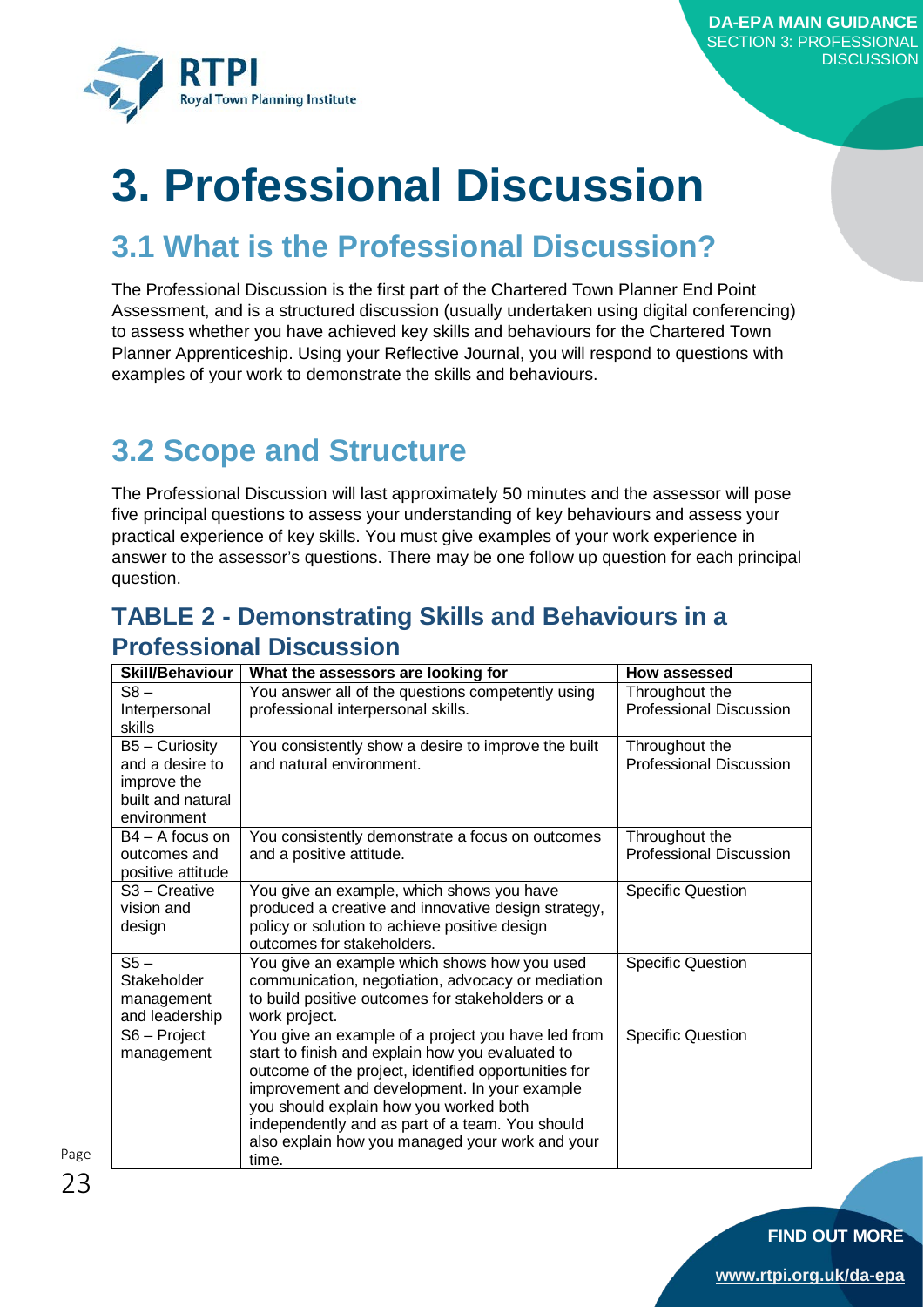![](_page_23_Picture_0.jpeg)

| $S7 -$<br>Collaborative<br>and<br>multidisciplinary<br>working                                                  | You give an example, which shows how you have<br>worked in partnership with other disciplines to<br>achieve positive outcomes for stakeholders. You<br>should also explain how you have demonstrated<br>customer and client care. | <b>Specific Question</b> |
|-----------------------------------------------------------------------------------------------------------------|-----------------------------------------------------------------------------------------------------------------------------------------------------------------------------------------------------------------------------------|--------------------------|
| B <sub>3</sub> - Reliability,<br>integrity and<br>confidentiality<br>on work related<br>and personal<br>matters | You give an example, which shows you respect<br>confidentiality on work related and personal matters.<br>Your example may refer to the appropriate use of<br>social media and information systems.                                | <b>Specific Question</b> |

### <span id="page-23-0"></span>**3.3 Delivery of the Professional Discussion**

Once you have passed through the Gateway we will provide you with details of how to book your Professional Discussion.

The Professional Discussion will take place in your workplace using digital conferencing and will be recorded for moderation purposes. Your employer will need to provide you with access to a computer you can use for digital conferencing in a designated room free from distractions. A notice should be in place to inform others that there is to be no distraction.

### <span id="page-23-1"></span>**3.4 Answering Professional Discussion Questions**

When responding to questions in your Professional Discussion you should refer to the projects in your Reflective Journal to illustrate your experience and demonstrate applying skills in practice. The assessor will frame some questions around specific projects in your Reflective Journal and also ask you questions where you will need to give factual answers and then refer to specific projects to demonstrate your skills. The Professional Discussion is about your experience and is similar to a behavioural interview where the interviewer asks questions about your past work experiences in order to find out if you have the necessary skills. This works on the basis that your actions in the past reflects and predicts how you will behave in the future. When responding to this type of question you should adopt the STAR technique.

There are four steps to answering using this technique:

- **Situation**: Describe the background or context (this should just be a short reminder as the assessors will have read your Reflective Journal).
- **Task**: Describe the task or challenge you were faced with.
- **Action:** Explain the action you took, and how and why you did it.
- **Result:** Describe how it ended, the outcome and what you learnt.

Page  $74$ 

**FIND OUT MORE**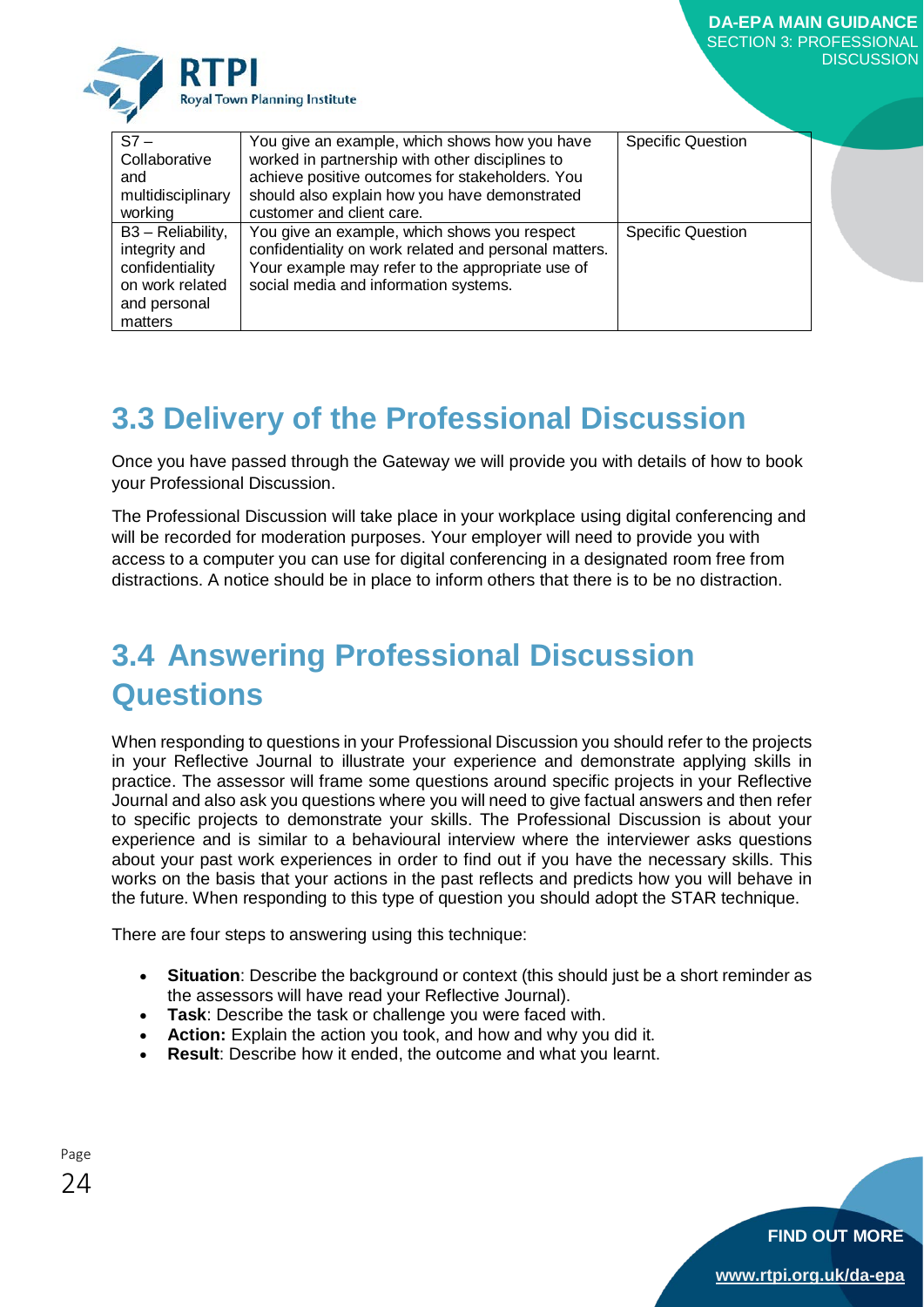![](_page_24_Picture_1.jpeg)

## <span id="page-24-0"></span>**3.5 Example Professional Discussion Questions**

The assessor will review your Reflective Journal and may ask you questions about specific projects. You should give a specific example for each question and make sure you explain your role in the project that you select. As examples, the sorts of questions you may be asked include:

- 1. How did you apply good design principles in your project x? (S3)
- 2. It is clear that in project x you were working with many stakeholders with differing, and sometimes, conflicting objectives and priorities. How did you deal with this? (S5)
- 3. Tell me about how you led and managed project x from start to finish? (S6)
- 4. Using examples in your Reflective Journal explain how you build relationships with partners and what you feel is the key to successful partnership working with other disciplines? (S7)
- 5. What do you understand by the term 'acting with integrity' and using examples from your Reflective Journal explain how you have applied this in practice. (B3)

The assessor may ask you a follow-up question if appropriate.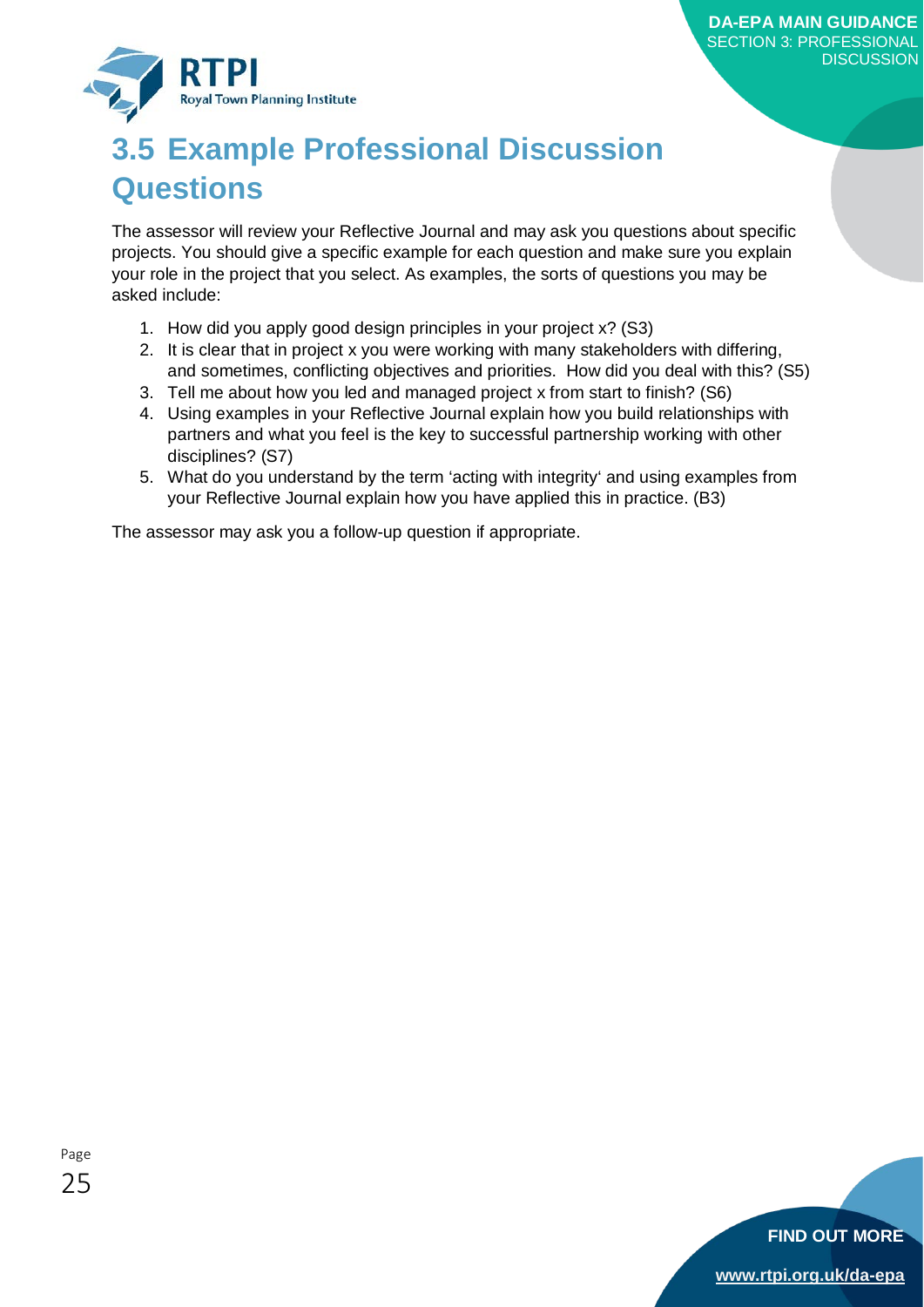![](_page_25_Picture_1.jpeg)

# <span id="page-25-0"></span>**4. DA-APC written submission**

The DA-APC written submission requires apprentices to demonstrate their experience and how they have developed the relevant knowledge, skills and behaviours.

The written submission is 5,500 words and consists of three parts:

- Professional Experience Statement
- Professional Competence Statement
- Professional Development Plan

Before you can submit a DA-APC submission, you must pass the Professional Discussion, be a Licentiate member and have 2 years' (full-time equivalent) planning experience.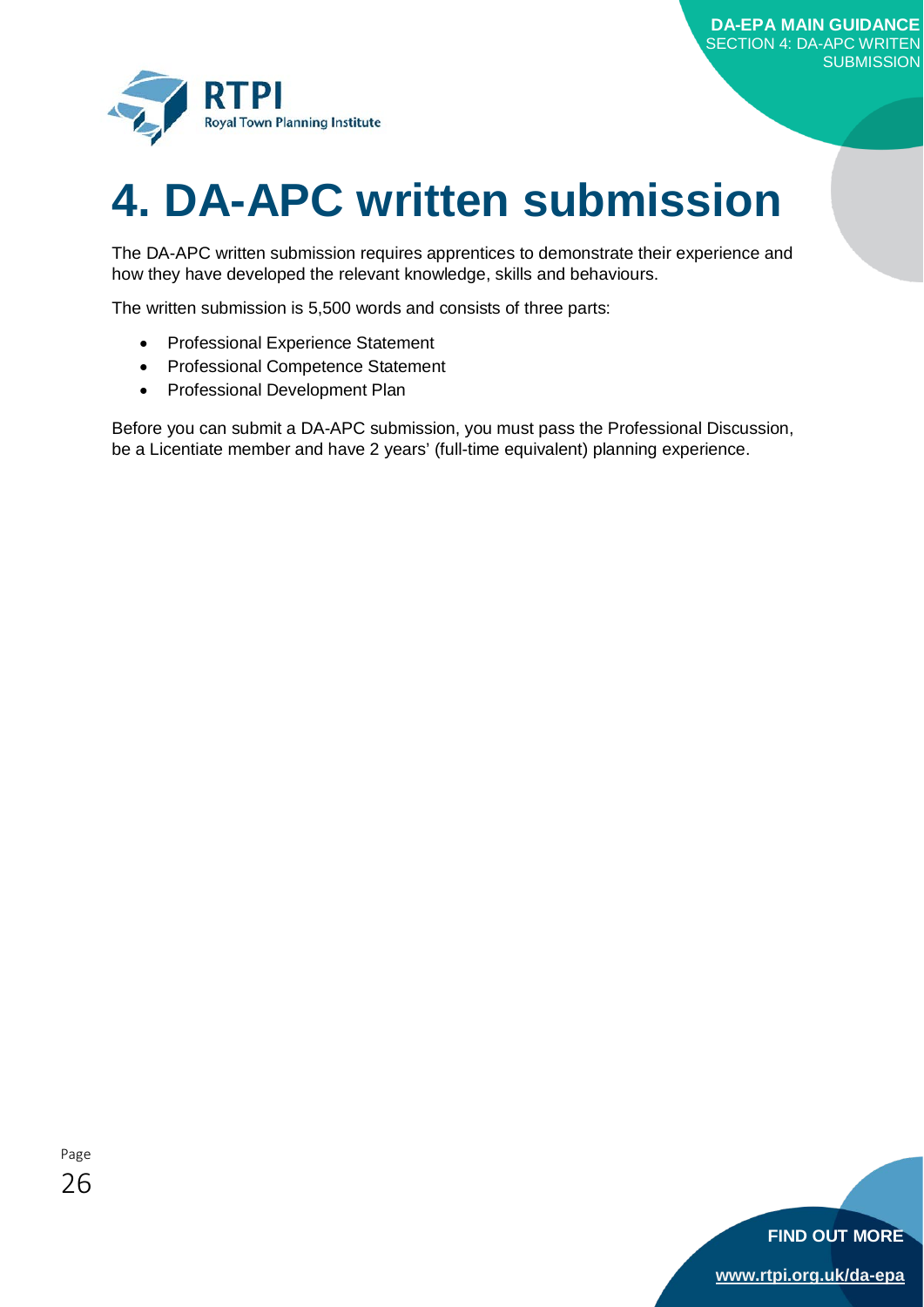![](_page_26_Picture_0.jpeg)

# <span id="page-26-0"></span>**5. DA- APC written submission: Practical Experience Statement (PES)**

### <span id="page-26-1"></span>**5.1 What is the PES?**

The PES is the first section of the written submission, and is an overview statement, which sets out what **relevant experience** you have gained to meet the eligibility requirements. It should also provide the assessors with enough information to understand the context within which you work.

The relevant employer(s) or supervisor(s) must corroborate<sup>7</sup> all experience within the PES.

### <span id="page-26-2"></span>**5.2 Scope and structure**

The PES **must** refer to a **minimum** of **2 years' professional planning experience** (full-time equivalent). It must be current up to a month prior to submission.

You **must** demonstrate that your experience was at a suitable professional level. 'Professional level' is defined as exercising independent professional judgement to make decisions or influence planning outcomes.

It is recommended that the PES be structured in chronological order, role by role, to provide comprehensive coverage of your experience to date.

For each position you have held, the PES **must** include:

- the name and type of employer e.g. public sector, private sector, academia;
- the nature of the organisation (mainstream planning, local planning authority, multidisciplinary practice, educational institution etc.);
- your own job description: a summary of the main role and responsibilities, including any line management responsibility;
- the nature of the work you undertook in the role; and
- dates and time periods covered.

It is also helpful to provide information on the size of the organisation and where you sit within the organisational structure, but this is not a requirement.

#### **What if I have achieved more?**

If you exceed the minimum experience requirements, you are encouraged to demonstrate this additional experience within the PES as long as it is supported by a Corroborator Declaration Form.

<span id="page-26-3"></span>Page 27 <sup>7</sup> See [section 10.3.](#page-69-0)

**.** 

**FIND OUT MORE**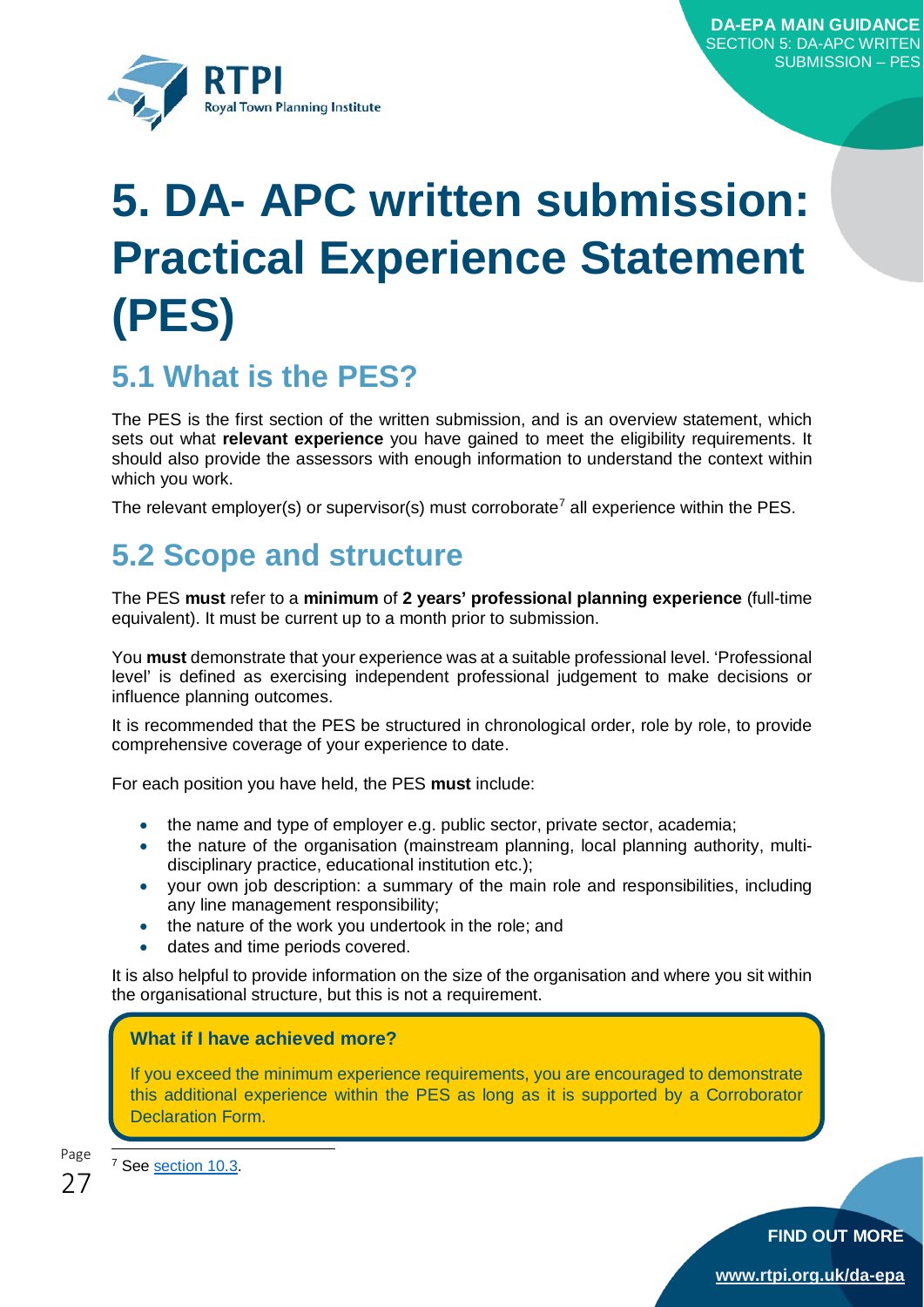![](_page_27_Picture_1.jpeg)

# <span id="page-27-0"></span>**5.3 Articulating your role**

The PES is a factual account of your **own** professional responsibilities and an overview of your experience; it does not need to focus on competencies. Where you have been involved in group tasks or projects, you must describe how you personally contributed to the project as a whole. It is not necessarily expected that you will have been managing entire projects or been involved in a project in its entirety. Some projects you have been involved in may not have reached completion when you are finalising your submission.

You need to describe the type of planning work that you undertook. If your job has changed or evolved within a single organisation over the period of practical experience, you should clearly indicate this.

#### **Finding it difficult to explain your experience?**

Make use of bullet points, tables and / or a timeline to present your experience clearly.

If you gained some of your experience in areas that were not solely planning related, you need to estimate and clearly set out the **proportion** of your time that was devoted to planning responsibilities (see [section 2.5](#page-21-0) for how to calculate relevant experience).

### <span id="page-27-1"></span>**5.4 Avoiding common mistakes**

The assessors will use this part of the submission to determine whether you have the right amount and type of experience. Assessors may disregard parts of your experience if:

- you only describe the function of your organisation or department rather than the work you have done; or
- you have described roles that are predominantly administrative or managerial and not planning; or
- they are not convinced you have gained the minimum amount of relevant experience; or
- they have difficulty identifying what part of the work outlined was done by you; or
- they feel a significant proportion of your work is more aligned to another aspect of the built environment such as surveying or architecture.

If you are concerned that your experience is not sufficiently robust to meet the minimum requirements, you may prefer to gain more experience before you submit<sup>[8](#page-27-2)</sup>.

**.** 

<span id="page-27-2"></span>Page 28 <sup>8</sup> See **section 2** for experience requirements.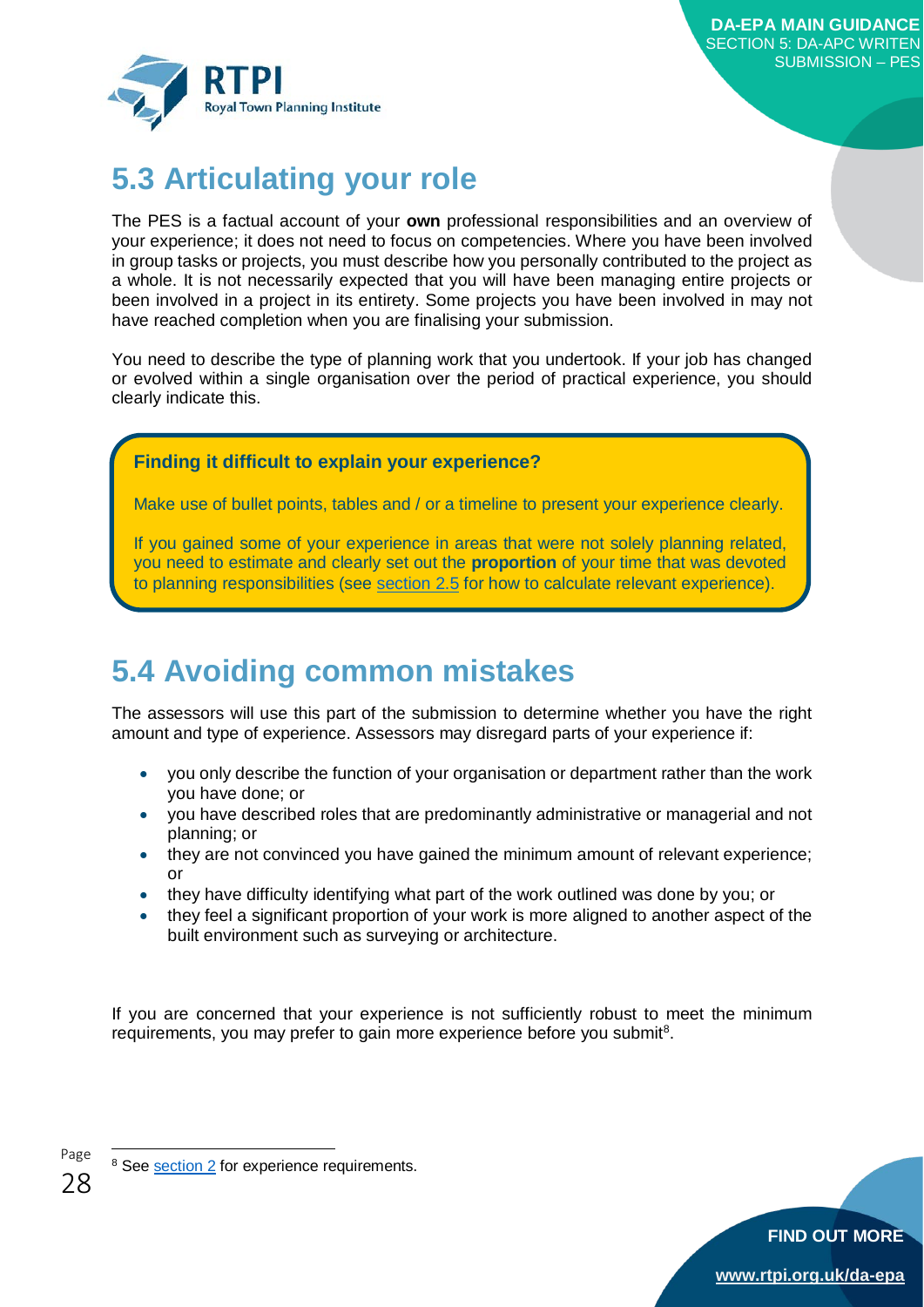**DA-EPA MAIN GUIDANCE** SECTION 5: DA-APC WRITEN SUBMISSION – PES

![](_page_28_Picture_1.jpeg)

## <span id="page-28-0"></span>**5.5 Gaps in your experience**

Should you have gaps in your periods of eligible experience, for example due to extended or parental leave or a career break, which are greater than normal annual leave or sickness entitlements, these periods should be excluded from the experience period presented and not included in the calculation of experience.

You should briefly explain any gaps in your experience within your PES.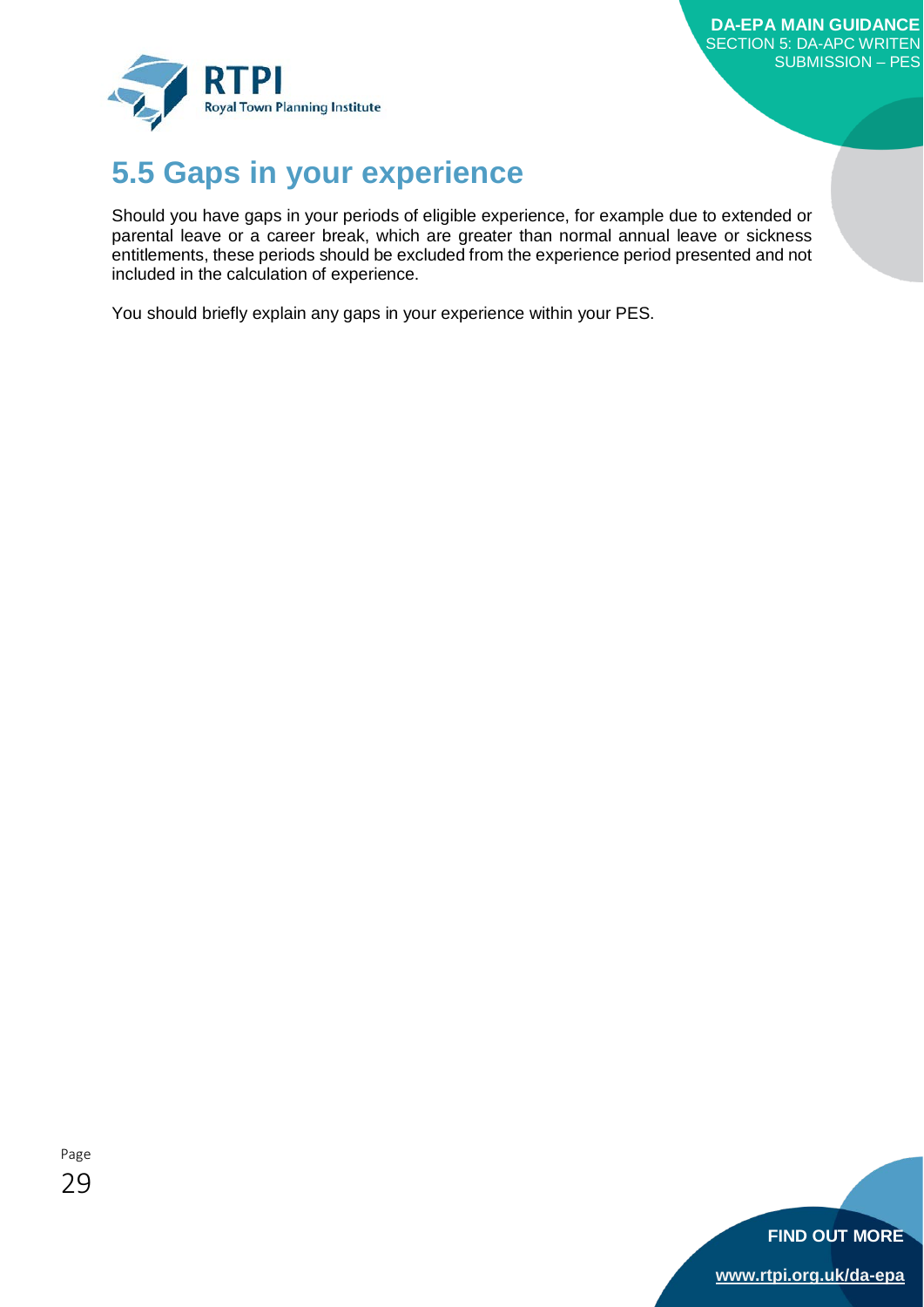![](_page_29_Picture_0.jpeg)

# <span id="page-29-0"></span>**6. DA-APC Written submission: Professional Competence Statement (PCS)**

### <span id="page-29-1"></span>**6.1 What is the PCS?**

The PCS is the second section of the written submission, and is an **analytical statement** where you use case studies to reflect on the knowledge, skills and behaviours you have developed through your apprenticeship. Your PCS will be assessed against **10 competencies** which group together these knowledge, skills and behaviours. Overall, you must demonstrate all competency criteria to be successful on this section.

The relevant employer(s) or supervisor(s) must corroborate<sup>9</sup> all experience within the PCS.

## <span id="page-29-2"></span>**6.2 Scope and structure**

All planners operating at a professional level must be able to critically assess a problem, research the issues and select an appropriate response after considering a number of options. This work is undertaken in an environment complicated by multiple stakeholders with different expectations, complex legal guidelines and political objectives.

In the PCS you must demonstrate that you are a reflective professional and a competent planner. You are not only trying to show what skills you have, you are trying to show that you learn and grow in your work by thinking about the context in which you operate. You should also show that you are aware of the factors that impact on your work and that you can analyse and critique your work to improve your performance.

Your PCS will be assessed against **10 competencies** which group together key knowledge, skills and behaviours for the Chartered Town Planner Apprenticeship<sup>10</sup>. The competencies are all equally important, are interrelated and linked to one another. You are required to select **1 to 3 case studies[11](#page-29-5)** from your experience which will collectively demonstrate **all competencies** at the **appropriate level**. You do not need to refer specifically to the individual knowledge, skills and behaviours as you will be assessed through your demonstration of the overarching 10 competencies. Other than for the 'core' competencies, which should be demonstrated throughout your PCS, you do not need to address every competency in every case study.

<span id="page-29-4"></span><span id="page-29-3"></span>Page  $10$  See [table 4](#page-33-0)

 $\overline{a}$ 

<span id="page-29-5"></span>30

**FIND OUT MORE**

<sup>&</sup>lt;sup>9</sup> See [section 10.3.](#page-69-0)

<sup>&</sup>lt;sup>11</sup> For information on how to structure case studies, see [section](#page-48-0) 6.3 and [section 6.4.](#page-49-0)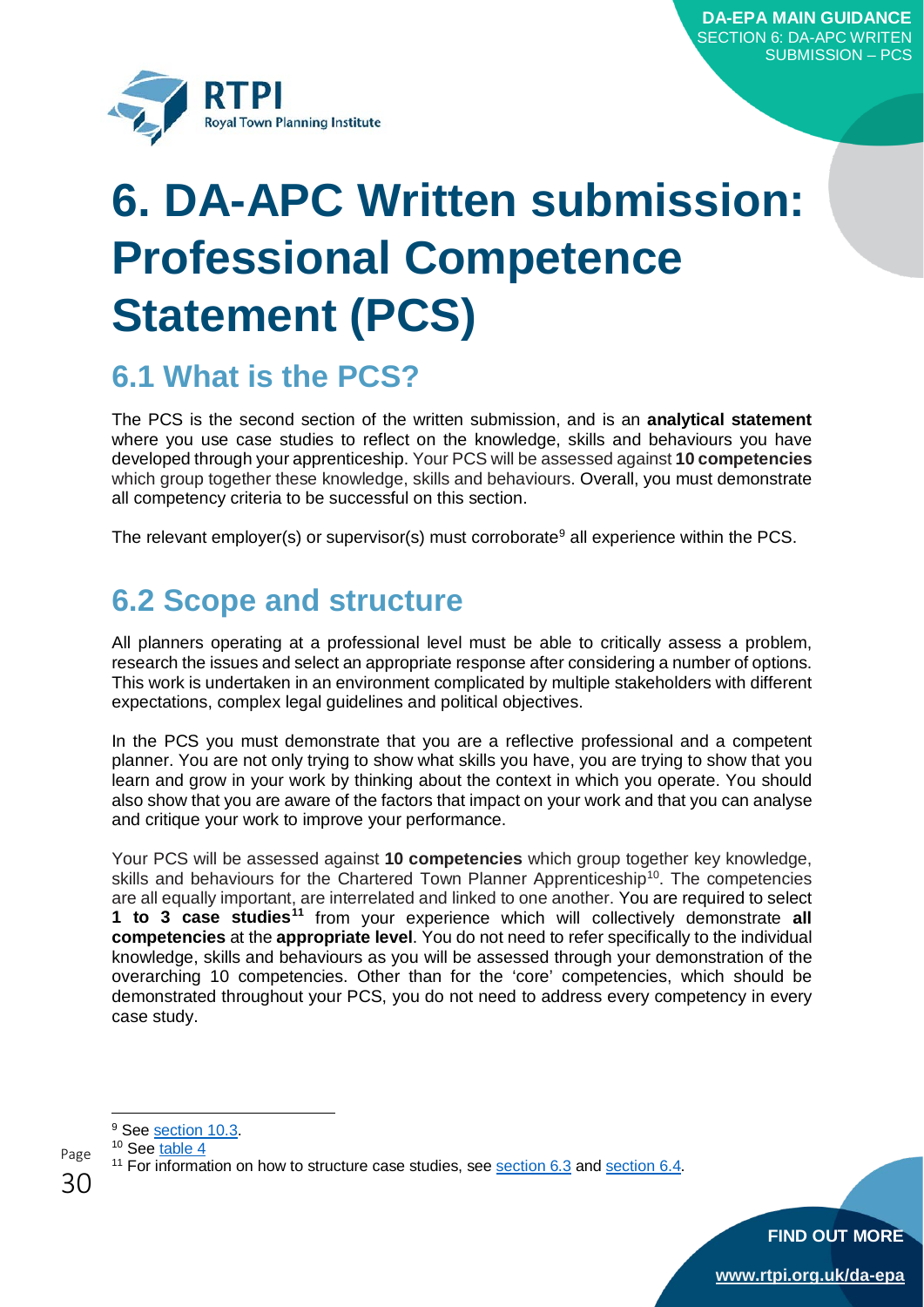![](_page_30_Picture_1.jpeg)

#### **EVIDENCE TYPES FOR COMPETENCIES – AWARENESS TO CORE**

A minimum type of evidence is required for each competency, however, if you have experienced more in your career you are encouraged to demonstrate this.

The types of evidence range from Awareness to Core and are defined in this section. Awareness level is not required for candidates applying to Chartered membership, including apprentices, but the definition has been provided so that you can benchmark your experience.

The criteria for Core competencies need to be demonstrated throughout all case studies you present, unless indicated next to the specific criterion. Application, Understanding and Awareness competency criteria only need to be demonstrated in sufficient detail within one case study to be successful.

| 1. Awareness (Recognise): Appreciate the principles of the competency recognising they<br>have implications for your case study (not required for Chartered membership; only<br>required for Associate membership).                                                                                                 |  |  |  |  |
|---------------------------------------------------------------------------------------------------------------------------------------------------------------------------------------------------------------------------------------------------------------------------------------------------------------------|--|--|--|--|
| How do I know if I have reached Awareness? I know how planners are<br>➤<br>expected to operate in their professional capacity I can recognise good<br>practice                                                                                                                                                      |  |  |  |  |
| 2. Understanding (Explain): Explain specific implications of the competency for your case<br>study, which could be an observed or hypothetical scenario.                                                                                                                                                            |  |  |  |  |
| $\triangleright$ How do I know if I have reached Understanding? I can explain how a planner<br>should operate in their professional capacity I can explain what good<br>practice looks like                                                                                                                         |  |  |  |  |
| 3. Application (Do): Demonstrate how you have applied the competency through your<br>case study.                                                                                                                                                                                                                    |  |  |  |  |
| $\triangleright$ How do I know if I have reached Application? I operate in a professional way<br>in my practice I use my understanding of professional practice to guide my<br>actions                                                                                                                              |  |  |  |  |
| 4. Core (Behave): Demonstrate repeated application of the competency through your case<br>study and practice.                                                                                                                                                                                                       |  |  |  |  |
| How do I know if I have reached Core? I consistently behave in a professional<br>➤<br>way in my practice, in a range of situations, some of which are challenging and<br>unpredictable I use my knowledge and experience from similar situations to<br>inform and guide my actions in new and unfamiliar situations |  |  |  |  |

Page 31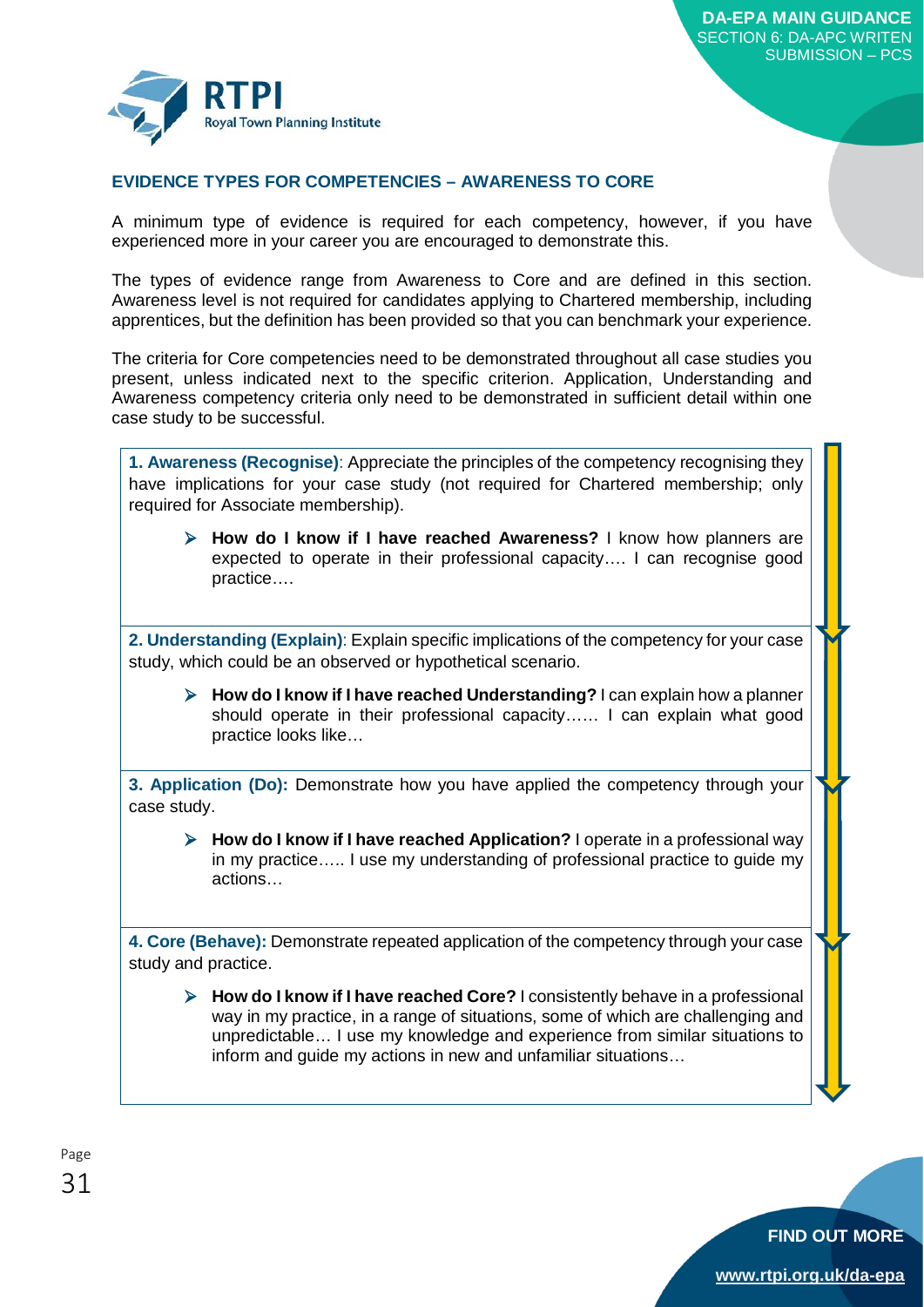![](_page_31_Picture_1.jpeg)

#### **HOW TO READ THE COMPETENCIES**

Each competency is structured in three parts as follows:

- **Descriptor:** defines the competency and its relevance to the planning profession.
- **Criteria:** sets out the minimum standards you **must** meet to achieve success with the competency. Failure to demonstrate **even one criterion** means your application will be unsuccessful. There are between one and five criteria per competency.
- **Examples:** provides examples of how the competency **could** be demonstrated at the relevant Awareness, Understanding, Application or Core evidence type. The examples provided are **purely indicative** of how whole or partial criterion / criteria might be demonstrated within a competency – they are not an exhaustive list. Using these examples does not guarantee your success; you are encouraged to consider the examples within the wider context of your case studies and experience.

### <span id="page-31-0"></span>**TABLE 3 – COMPETENCIES FOR THE DA-APC**

| <b>Competency</b>                                          | <b>Evidence type</b> |
|------------------------------------------------------------|----------------------|
| C1 Professional ethics and the RTPI Code of Conduct        | Core                 |
| C <sub>2</sub> Spatial planning context                    | Application          |
| C3 Identifying and analysing issues                        | Application          |
| C4 Gathering appropriate information                       | Application          |
| C5 Identifying and assessing alternative courses of action | Application          |
| C6 Initiating and implementing a course of action          | Application          |
| <b>C7 Legal framework</b>                                  | Understanding        |
| <b>C8 Politics in planning</b>                             | Understanding        |
| C9 Economics in planning                                   | Understanding        |
| C10 Reflection and review                                  | Core                 |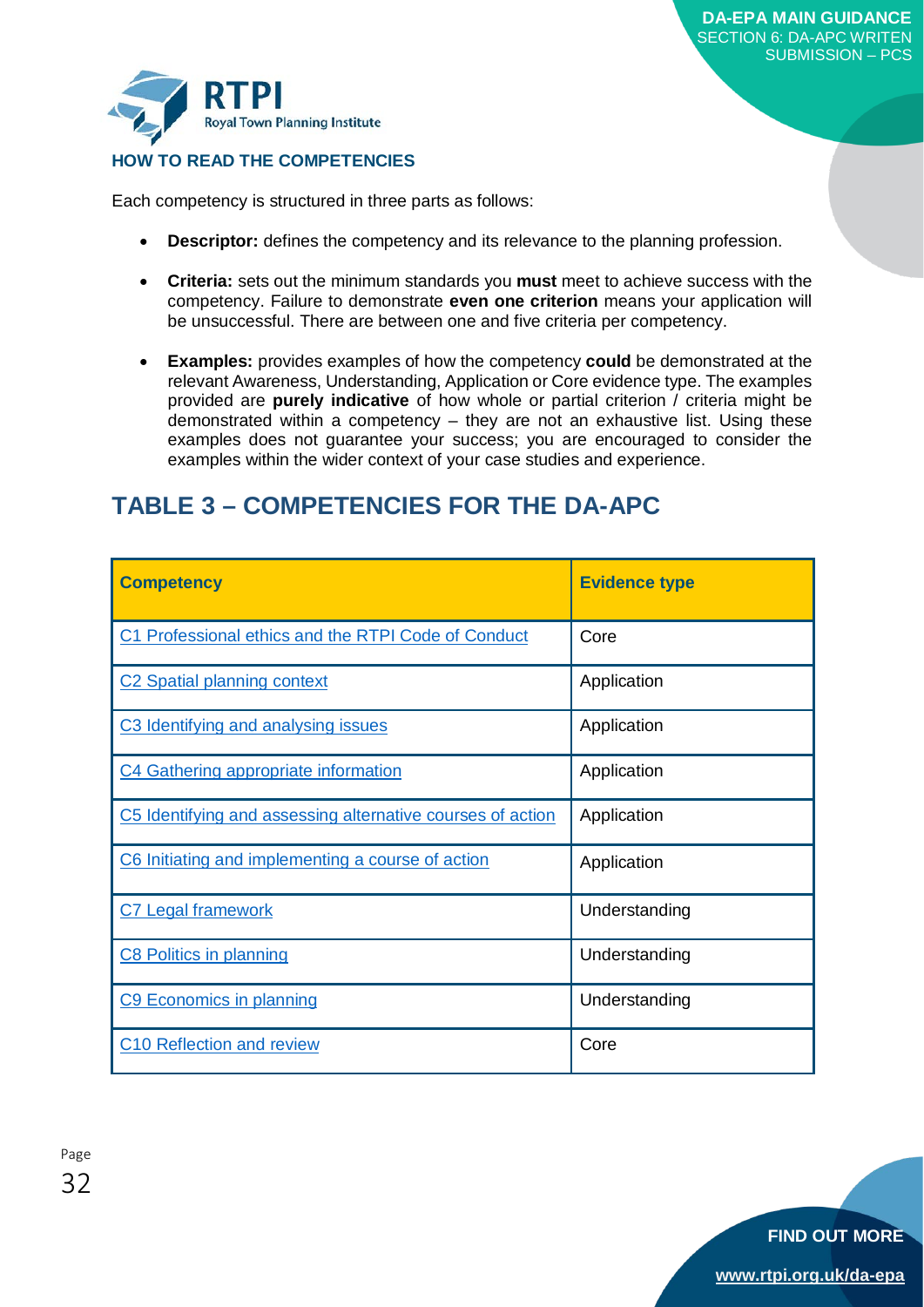![](_page_32_Picture_0.jpeg)

#### **Do not use the competencies as sub-headings**

The competencies are interrelated and describe what you would do to manage an activity within the planning environment. You must therefore use case studies to demonstrate them, rather than a short example for each. The PCS should not be structured with the competencies as sub-headings.

For detailed information on each competency, see *[C1 –](#page-34-0) C10*.

The competencies group together the key Knowledge, Skills and Behaviours you are required to demonstrate (Table 4). You are only required to demonstrate that you have met the competencies, you do not need to give an example to demonstrate the Knowledge,, Skills and Behaviours. Each of the competencies is explained in more detail in the following pages.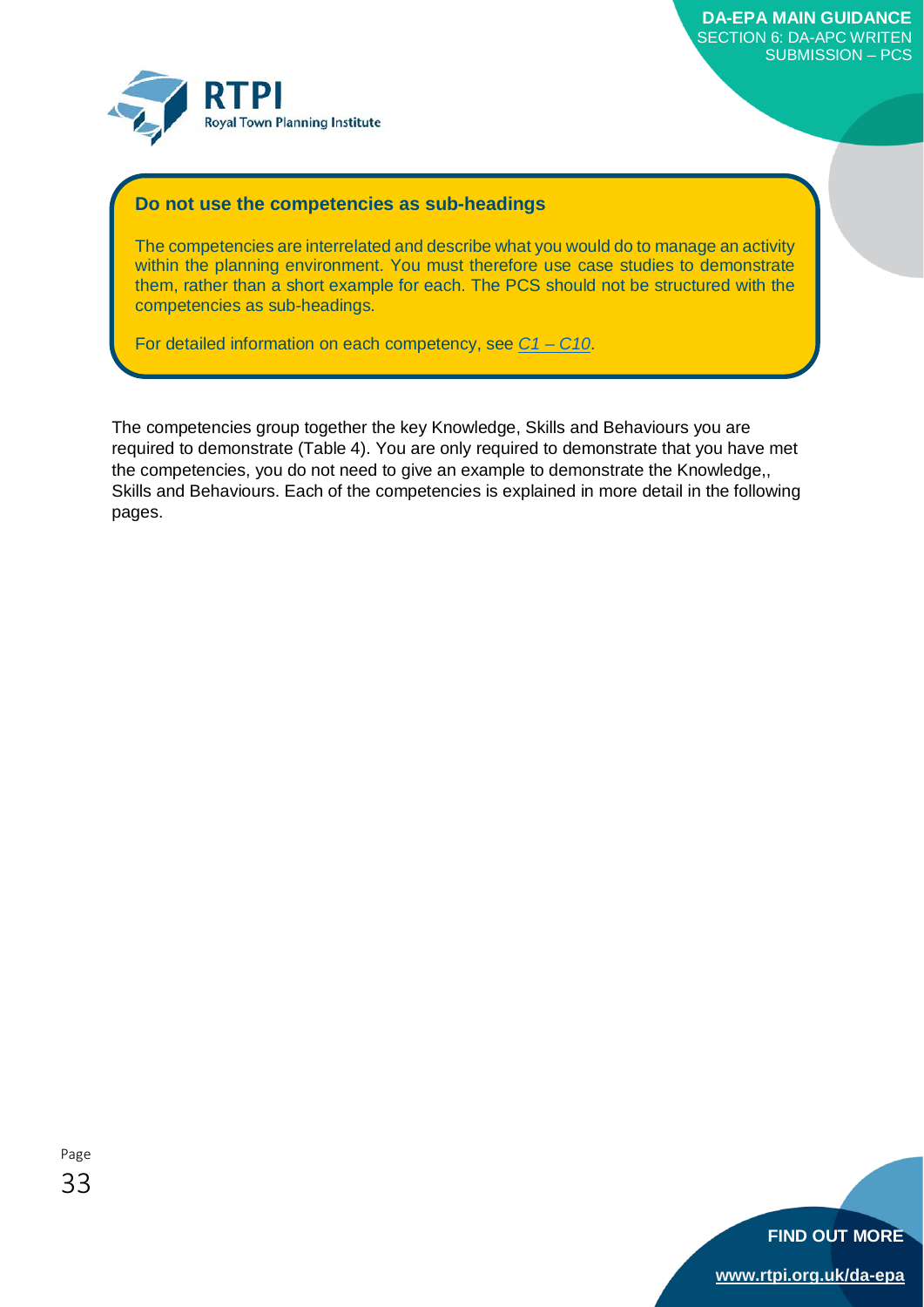![](_page_33_Picture_1.jpeg)

### <span id="page-33-0"></span>**TABLE 4 – KNOWLEDGE, SKILLS AND BEHAVIOURS IN IN THE COMPETENCIES FOR THE DA-APC**

|                          | C1 - Professional Ethics<br>and the RTPI Code of<br><b>Professional Conduct</b> | C2 - Spatial Planning<br>context | C3 - Identifying and<br>analysing issues | C4- Gathering appropriate<br>information | assessing courses of action<br>C5 - Identifying and | implementing a course of<br>C6 - Initiating and<br>action | C7-Legal framework | C8 - Politics in Planning | C9 - Economics in planning | C10 - Reflection and review |
|--------------------------|---------------------------------------------------------------------------------|----------------------------------|------------------------------------------|------------------------------------------|-----------------------------------------------------|-----------------------------------------------------------|--------------------|---------------------------|----------------------------|-----------------------------|
| $\overline{K1}$          |                                                                                 |                                  |                                          |                                          |                                                     |                                                           |                    |                           |                            |                             |
| $\overline{K2}$          |                                                                                 |                                  |                                          |                                          |                                                     |                                                           |                    |                           |                            |                             |
| K3                       |                                                                                 |                                  |                                          |                                          |                                                     |                                                           |                    |                           |                            |                             |
| $\overline{K4}$          |                                                                                 |                                  |                                          |                                          |                                                     |                                                           |                    |                           |                            |                             |
| K <sub>5</sub>           |                                                                                 |                                  |                                          |                                          |                                                     |                                                           |                    |                           |                            |                             |
| K6                       |                                                                                 |                                  |                                          |                                          |                                                     |                                                           |                    |                           |                            |                             |
| K7                       |                                                                                 |                                  |                                          |                                          |                                                     |                                                           |                    |                           |                            |                             |
| K8                       |                                                                                 |                                  |                                          |                                          |                                                     |                                                           |                    |                           |                            |                             |
| $\overline{S1}$          |                                                                                 |                                  |                                          |                                          |                                                     |                                                           |                    |                           |                            |                             |
| $\overline{\mathsf{S2}}$ |                                                                                 |                                  |                                          |                                          |                                                     |                                                           |                    |                           |                            |                             |
| $\overline{\mathsf{S}4}$ |                                                                                 |                                  |                                          |                                          |                                                     |                                                           |                    |                           |                            |                             |
| $\overline{\text{S5}}$   |                                                                                 |                                  |                                          |                                          |                                                     |                                                           |                    |                           |                            |                             |
| S <sub>6</sub>           |                                                                                 |                                  |                                          |                                          |                                                     |                                                           |                    |                           |                            |                             |
| S7                       |                                                                                 |                                  |                                          |                                          |                                                     |                                                           |                    |                           |                            |                             |
| S <sub>8</sub>           |                                                                                 |                                  |                                          |                                          |                                                     |                                                           |                    |                           |                            |                             |
| B <sub>1</sub>           |                                                                                 |                                  |                                          |                                          |                                                     |                                                           |                    |                           |                            |                             |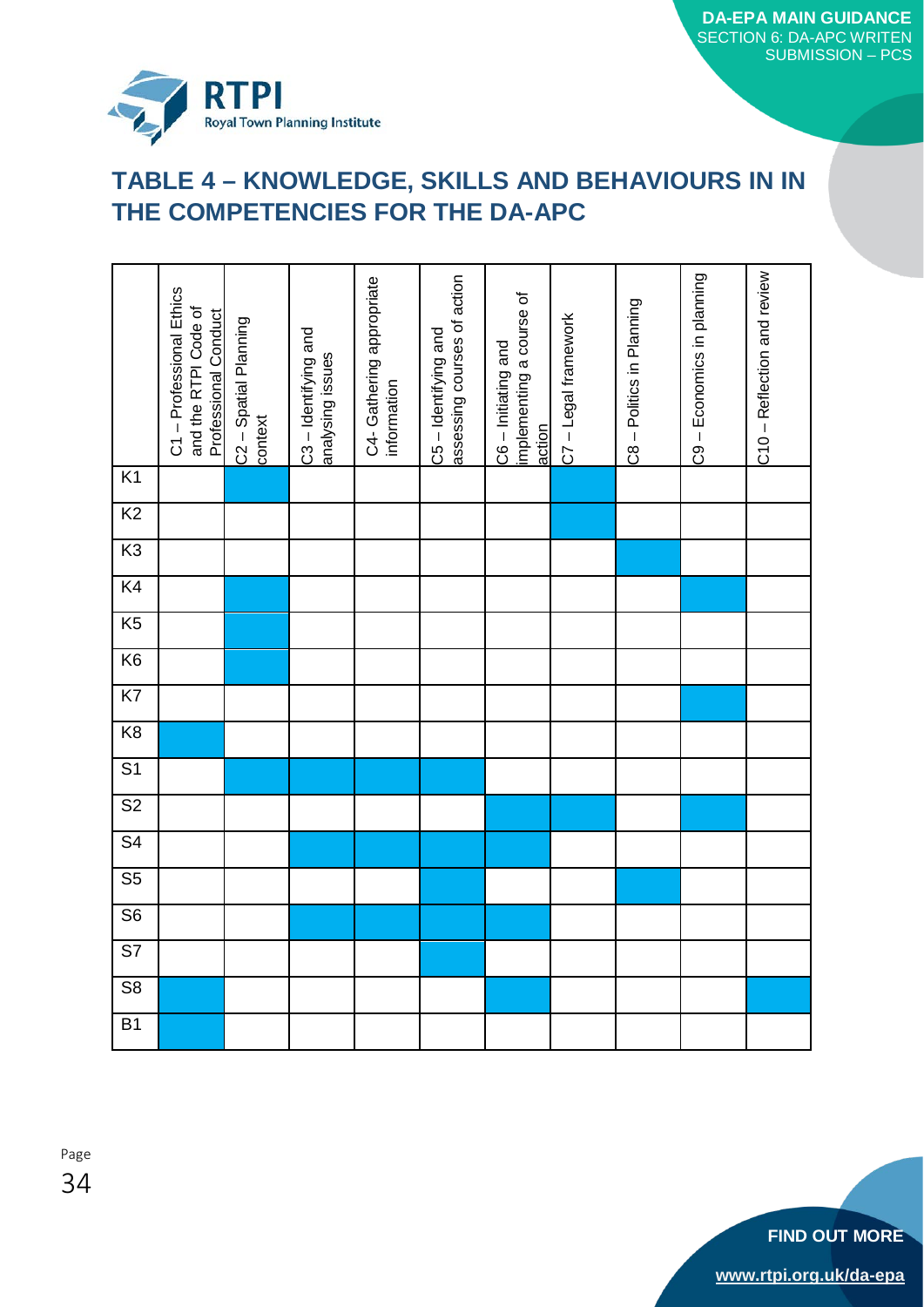![](_page_34_Picture_1.jpeg)

# <span id="page-34-0"></span>**C1 Professional ethics and the RTPI Code of Conduct (Core)**

#### **DESCRIPTOR**

Members must demonstrate their commitment to the RTPI's Code of Professional Conduct<sup>12</sup>. Its five core principles relate to:

- Competence, honesty and integrity
- Independent professional judgement
- Due care and diligence
- Equality and respect
- Professional behaviour

Professionals must liaise and cooperate effectively with others and may need to use different communication methods tailored to their audience. Negotiation, mediation, influence and advocacy are also key attributes.

Ethical behaviour underpins the five core principles of the RTPI Code of Professional Conduct but it is important to recognise that ethics can go beyond the requirements of law and regulation. To build trust in the profession, it is vital to behave in an appropriate manner, to recognise right from wrong, and to be able to reflect on society's expectations of planning practice.

#### **CRITERIA**

**.** 

In your PCS, **you must**:

- **a.** Demonstrate professional behaviour, in line with the principles outlined in the RTPI Code of Professional Conduct **(required throughout PCS)**; **and**
- **b.** Reference a **specific clause** of the RTPI Code of Professional Conduct **and** show how you complied with it **(required once in PCS)**; **and**
- **c.** Reflect on **how** your action has minimised reputational risk to the profession, and **why** this built trust in the profession **(required once in PCS)**.

<span id="page-34-1"></span>Page 35 <sup>12</sup> The RTPI Code of Professional Conduct is available at: [www.rtpi.org.uk/professionalstandards.](http://www.rtpi.org.uk/professionalstandards)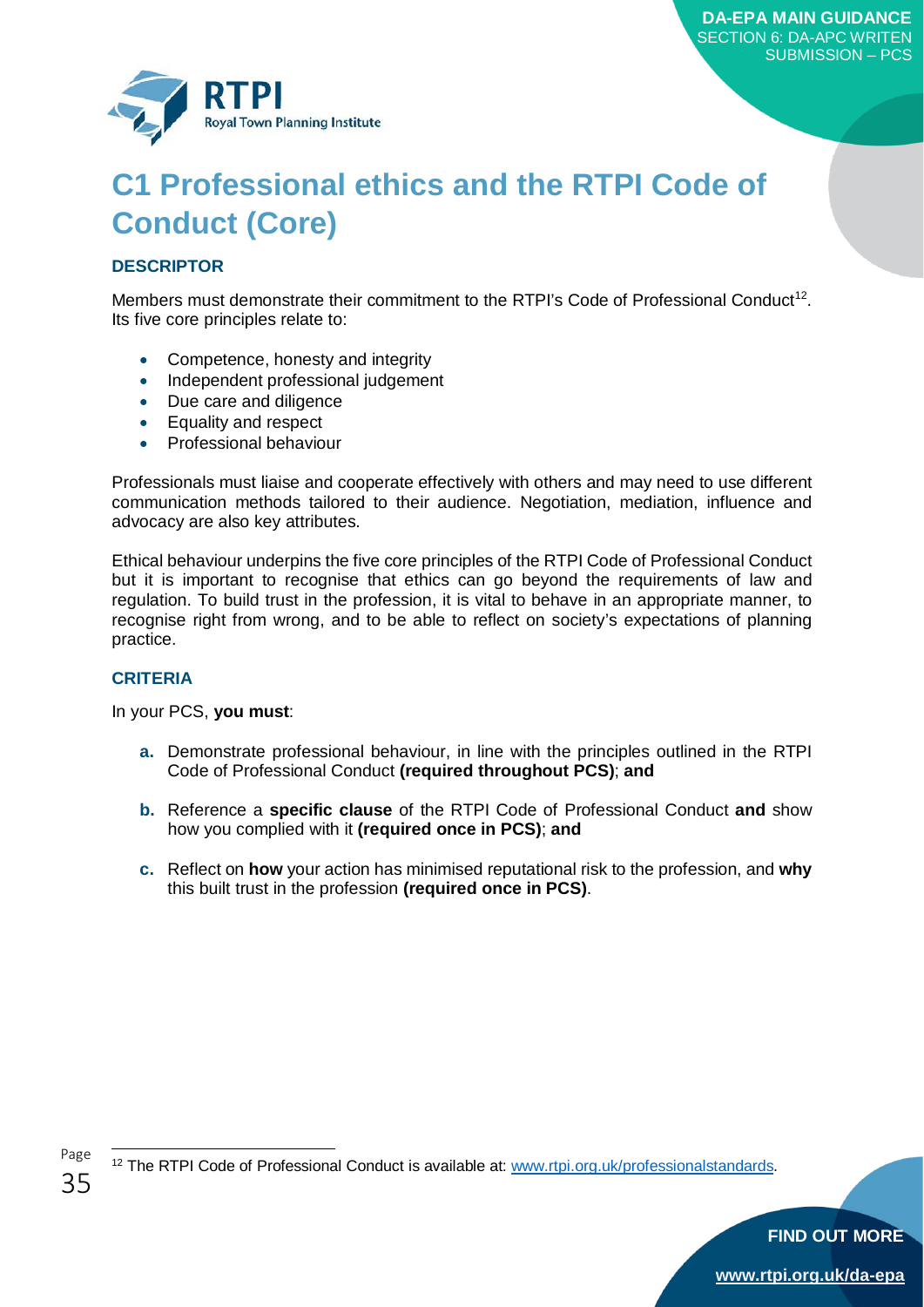![](_page_35_Picture_1.jpeg)

| <b>EXAMPLES OF COMPETENCY C1 AT CORE EVIDENCE TYPE</b>                                                                                                                                                                                                                                                                                                                                                                                                                        | <b>COULD</b><br><b>DEMONSTRATE</b><br><b>CRITERIA</b> |
|-------------------------------------------------------------------------------------------------------------------------------------------------------------------------------------------------------------------------------------------------------------------------------------------------------------------------------------------------------------------------------------------------------------------------------------------------------------------------------|-------------------------------------------------------|
| Show how you navigated difficult professional situations and reflect on<br>why you believe you followed an appropriate approach. Situations could<br>include; a request to represent the council at an appeal following a<br>refusal against your recommendation, standing by your professional<br>judgement when under challenge, or reflecting on the approach you<br>take when a client insists you follow a particular course of action that<br>goes against your advice. | a, c                                                  |
| Reflect on how you dealt with a real or perceived conflict of interest and<br>why it was or was not appropriate to continue with the task.                                                                                                                                                                                                                                                                                                                                    | a, c                                                  |
| Consider how and why you took an informed and balanced approach in<br>a situation which presented moral tensions.                                                                                                                                                                                                                                                                                                                                                             | a, c                                                  |
| Reflect on the steps you took to ensure sensitive information was not<br>inappropriately disclosed and why it was important for you to act.                                                                                                                                                                                                                                                                                                                                   | a, c                                                  |
| Evidence how you have managed pressures from stakeholders; or<br>reflect on how you dealt with personal criticism when undertaking work.                                                                                                                                                                                                                                                                                                                                      | a, c                                                  |
| Reflect on how you dealt with the provision of gifts by clients,<br>consultants or other stakeholders.                                                                                                                                                                                                                                                                                                                                                                        | a, c                                                  |
| Evidence your compliance with relevant employer procedures in relation<br>to behavioural standards.                                                                                                                                                                                                                                                                                                                                                                           | a                                                     |
| Show through action how you have acted professionally within your<br>case study.                                                                                                                                                                                                                                                                                                                                                                                              | a                                                     |
| Explain the steps you took to guard against the abuse of elected<br>officials' interests and reflect on why you took the relevant action.                                                                                                                                                                                                                                                                                                                                     | a                                                     |
| Demonstrate quality customer, stakeholder or client care when faced<br>with challenge.                                                                                                                                                                                                                                                                                                                                                                                        | a                                                     |

Page 36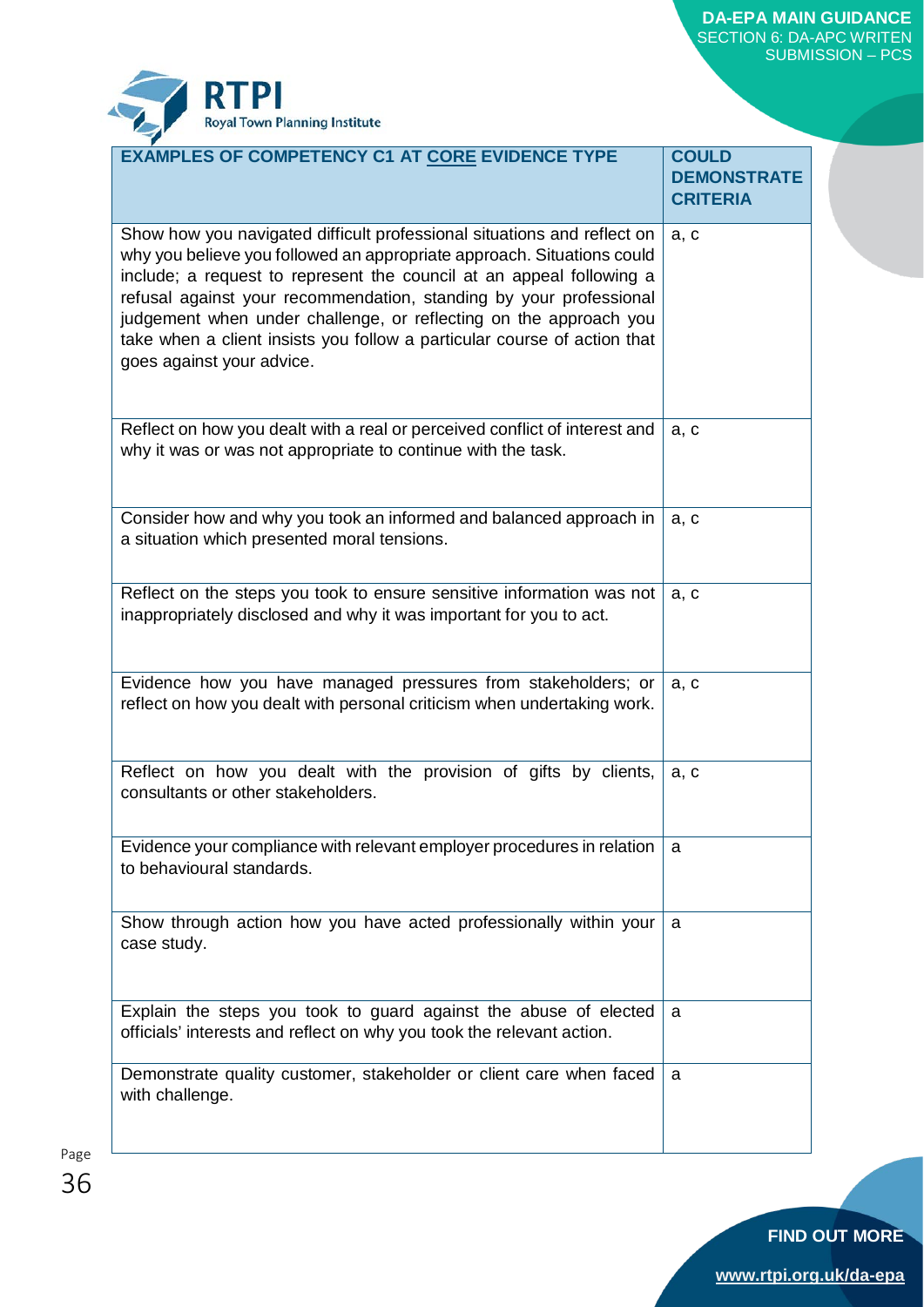

| <b>EXAMPLES OF COMPETENCY C1 AT CORE EVIDENCE TYPE</b>                                                                                                                                                                                                                          | <b>COULD</b><br><b>DEMONSTRATE</b><br><b>CRITERIA</b> |
|---------------------------------------------------------------------------------------------------------------------------------------------------------------------------------------------------------------------------------------------------------------------------------|-------------------------------------------------------|
| Refer to a specific clause of the RTPI Code of Professional Conduct<br>and explain what you did. Clauses cover areas such as; exercising<br>independent and impartial professional judgement, conflicts of interest,<br>disclosure, issues of discrimination, setting out fees. | b                                                     |
| Reflect on how you acted to help safeguard the profession or the public<br>and the consequences if you had not taken action.                                                                                                                                                    | C                                                     |

### **Top tips for this competency**

Ξ

**#1** Criterion (b) requires reference to a **specific clause** of the RTPI Code of Professional Conduct. Your application will be deferred if you fail to do this, or do so without explaining the context and its implications i.e. how it impacted on your course of action.

**#2** For criterion (c) you should consider how your actions look from the outside and whether you are acting in the public interest. Historically, acting in the public interest has been defined in terms of protecting public health, public amenity and the environment from 'harm'. Nowadays RTPI Members serve a range of interests. Acting in the public interest involves having regard to the expectations of clients, employers, the local community and politicians as well as future generations (RTPI Practice Advice: Ethics and Professional Standards, 2017).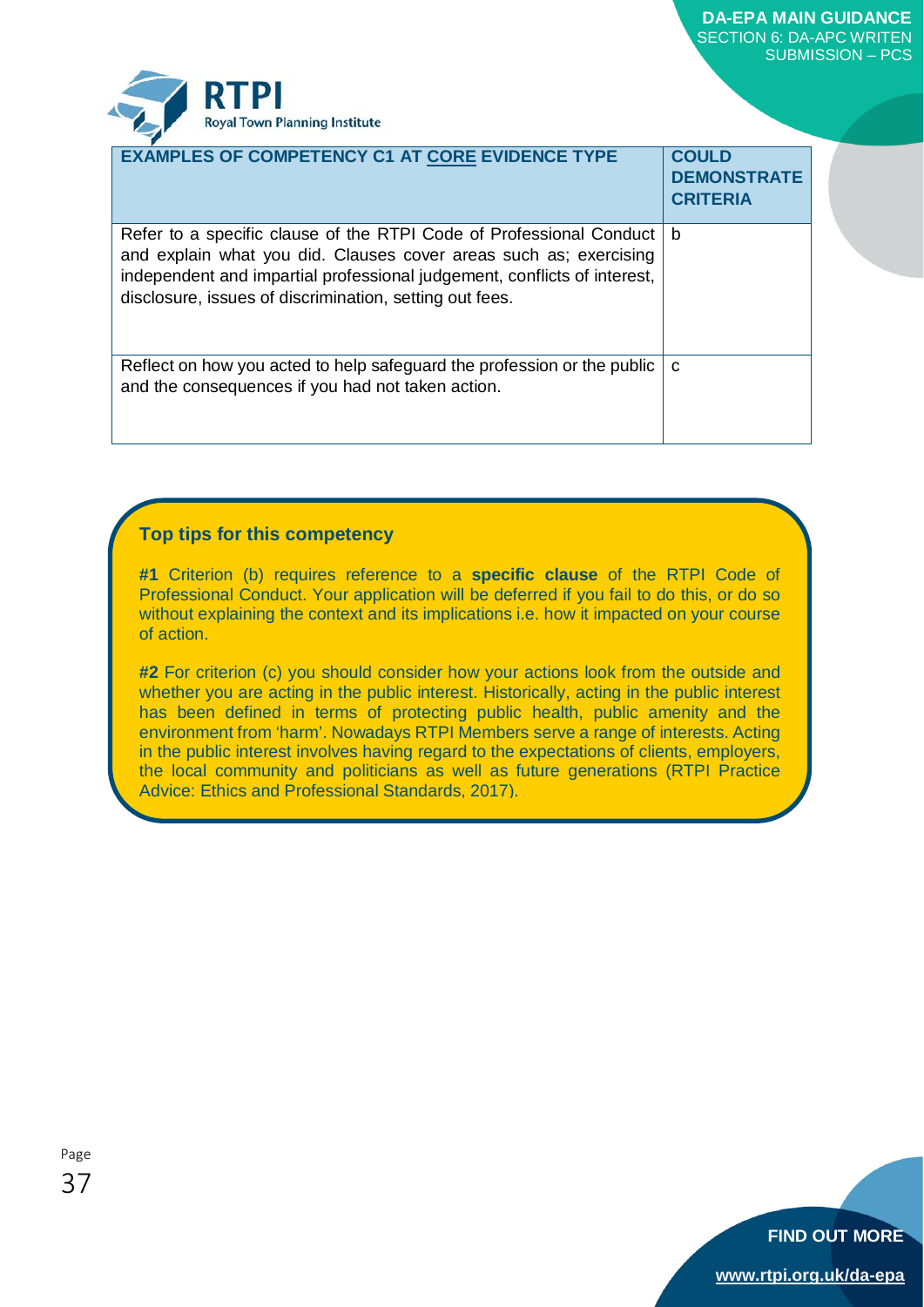

# **C2 Spatial planning context (Application)**

### **DESCRIPTOR**

The work planners do will impact on other professionals, have wider spatial implications and will affect a number of stakeholders. Professional planners need to have an understanding of the broader environment in which they work and an appreciation of the frameworks within which they operate. Planners also need to understand the inter-relationships that operate across national, regional, sub-regional and local spatial scales; as well as an ability to focus on site specific issues where appropriate.

Spatial planning (i.e. managing competing uses for space and creating places valued by people) embraces regeneration, urban design, community or neighbourhood planning, transport planning, environmental planning, economic development and many more specialist planning activities.

#### **CRITERIA**

In your case study, you **must**:

- **a.** Set out the policy context and other relevant background information; **and**
- **b.** Identify stakeholders **and** show how you took into account their views or how they would be impacted by your decisions; **and**
- **c.** Show how you took into account broader spatial planning issues **or** differing spatial scales.

| <b>EXAMPLES OF COMPETENCY C2 AT APPLICATION EVIDENCE</b><br><b>TYPE</b>                                                                                                                                                             | <b>COULD</b><br><b>DEMONSTRATE</b><br><b>CRITERIA</b> |
|-------------------------------------------------------------------------------------------------------------------------------------------------------------------------------------------------------------------------------------|-------------------------------------------------------|
| Describe the physical setting of a site in relation to its surroundings and<br>outline the policy context.                                                                                                                          | a                                                     |
| Explain how community input, or specific consultee input, affected your<br>approach.                                                                                                                                                | b                                                     |
| Analyse the impact your decisions had for stakeholders and the local<br>community, and how that informed your engagement with them.                                                                                                 | <sub>b</sub>                                          |
| Explain how environmental, social, economic, design or inclusive<br>planning issues informed your approach to a project.                                                                                                            | $\mathbf C$                                           |
| Analyse the spatial context, planning history and setting; and explain<br>how you advised in relation to wider issues such as inequalities in<br>health, education and access, energy policy, urban design or the rural<br>economy. | $\mathbf{C}$                                          |

Page 38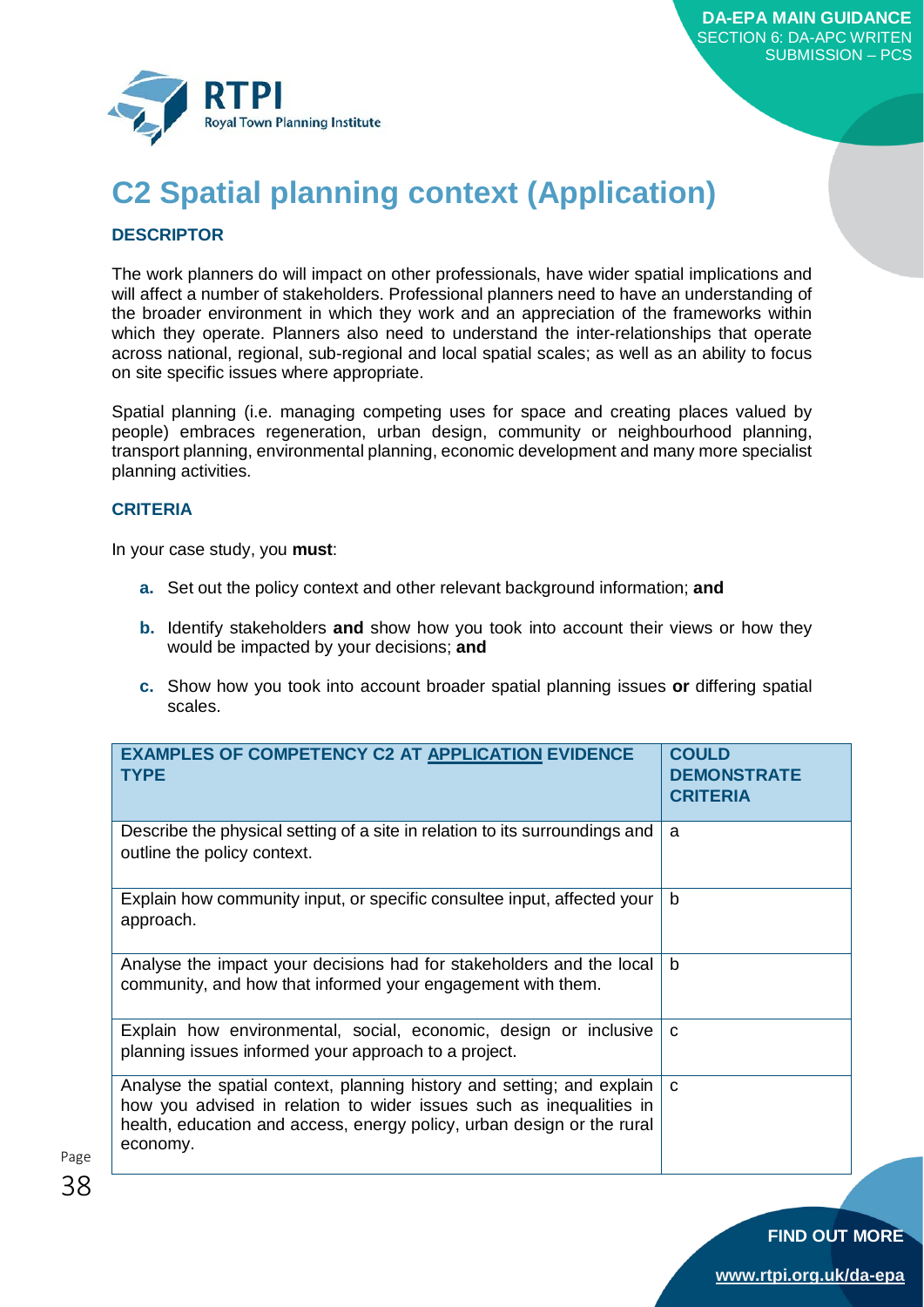

# **C3 Identifying and analysing issues (Application)**

### **DESCRIPTOR**

A professional planner is often presented with complex projects or problems, which requires them to extract and define issues and challenges. Planners therefore need to identify and analyse issues themselves rather than under instruction from others.

#### **CRITERIA**

In your case study, you **must**:

- **a.** Identify **more than one** relevant issue; **and**
- **b.** Explain your thought process in examining these relevant issues **and** how you reflected on the implications; **and**
- **c.** Demonstrate your ability to reach appropriate, evidence based decisions.

| <b>EXAMPLES OF COMPETENCY C3 AT APPLICATION</b><br><b>EVIDENCE TYPE</b>                                                                                                                                                              | <b>COULD</b><br><b>DEMONSTRATE</b><br><b>CRITERIA</b> |
|--------------------------------------------------------------------------------------------------------------------------------------------------------------------------------------------------------------------------------------|-------------------------------------------------------|
| Explain how you analysed issues to reach appropriate, evidence<br>based decisions. This may be technical, administrative /<br>procedural, political, legal, ethical or other factors.                                                | a, b, c                                               |
| Explain how you prioritise issues in your day-to-day practice and<br>on what basis you assign those priorities.                                                                                                                      | a, b, c                                               |
| Discuss and reach conclusions on: spatial matters (such as site<br>constraints and planning history), engagement (such as conflict<br>consultees), client concerns, timescales, financial<br>with<br>implications, political issues. | a, b, c                                               |
| Explain how you personally weighed up issues or critically<br>assessed a problem.                                                                                                                                                    | a, b, c                                               |

### **Top tips for this competency**

**#1** It is vital that you **explain your thinking** here and do not rely simply on a narrative of what the team or department did during a project. If you are using a team example, provide a critical analysis of how the project was undertaken, how you approached **your role** in this and what factors you personally considered.

**#2** There is a common thread of analysis required for *C3 Identifying and analysing issues*, *C4 Gathering appropriate information*, *C5 Identifying and assessing alternative courses of action* and *C6 Initiating and implementing a course of action*. These competencies broadly cover the steps a planner would take to complete a project or task (analyse issues, undertake research, propose solutions and

Page 39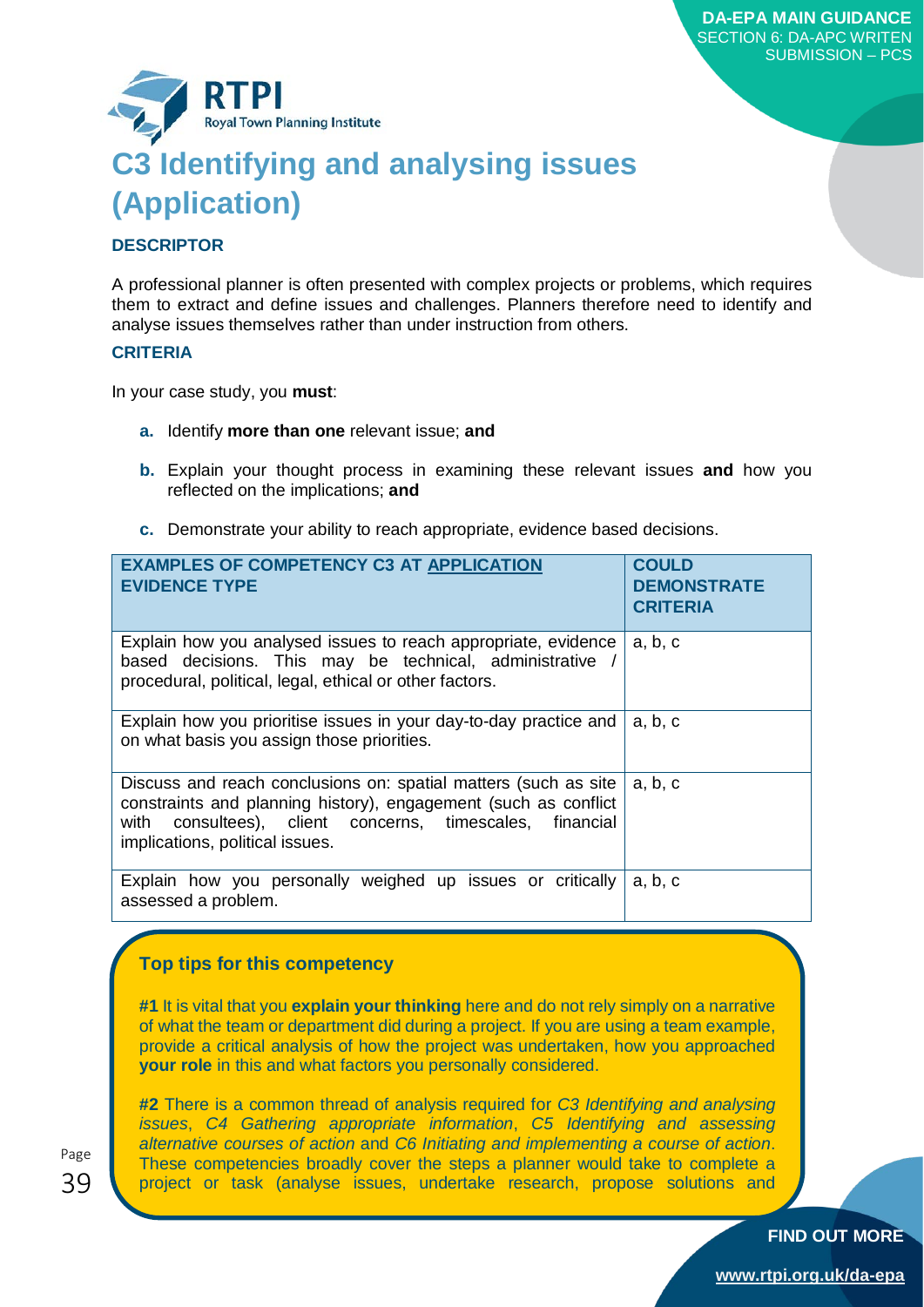

# **C4 Gathering appropriate information (Application)**

### **DESCRIPTOR**

The decisions a professional planner makes can have a significant impact on individuals and whole communities. To make good decisions, planners need to have the right information to hand and a robust evidence base to draw on.

#### **CRITERIA**

In your case study, you **must**:

- **a.** Identify **more than one** information gathering strategy; **and**
- **b.** Explain how **and** why you chose the particular information gathering strategies used; **and**
- **c.** Demonstrate how you weighed up and evaluated information **and** the impact this approach had.

| <b>EXAMPLES OF COMPETENCY C4 AT APPLICATION EVIDENCE</b><br><b>TYPE</b>                                                                                                                                                                                                                   | <b>COULD</b><br><b>DEMONSTRATE</b><br><b>CRITERIA</b> |
|-------------------------------------------------------------------------------------------------------------------------------------------------------------------------------------------------------------------------------------------------------------------------------------------|-------------------------------------------------------|
| Discuss challenges you faced in obtaining data and how this influenced<br>your approach or advice and, where the information did not provide the<br>necessary evidence, what other approaches could have been used.                                                                       | a, b, c                                               |
| Explain why you used particular research methods in your case study,<br>and reflect on their value or lack of value. This could be desk or site<br>based and include data sources such as; plans, statistics,<br>demographics, site visits, and public consultations or desktop research. | a.b                                                   |
| Explain how you interrogated data authenticity and validity.                                                                                                                                                                                                                              | a, c                                                  |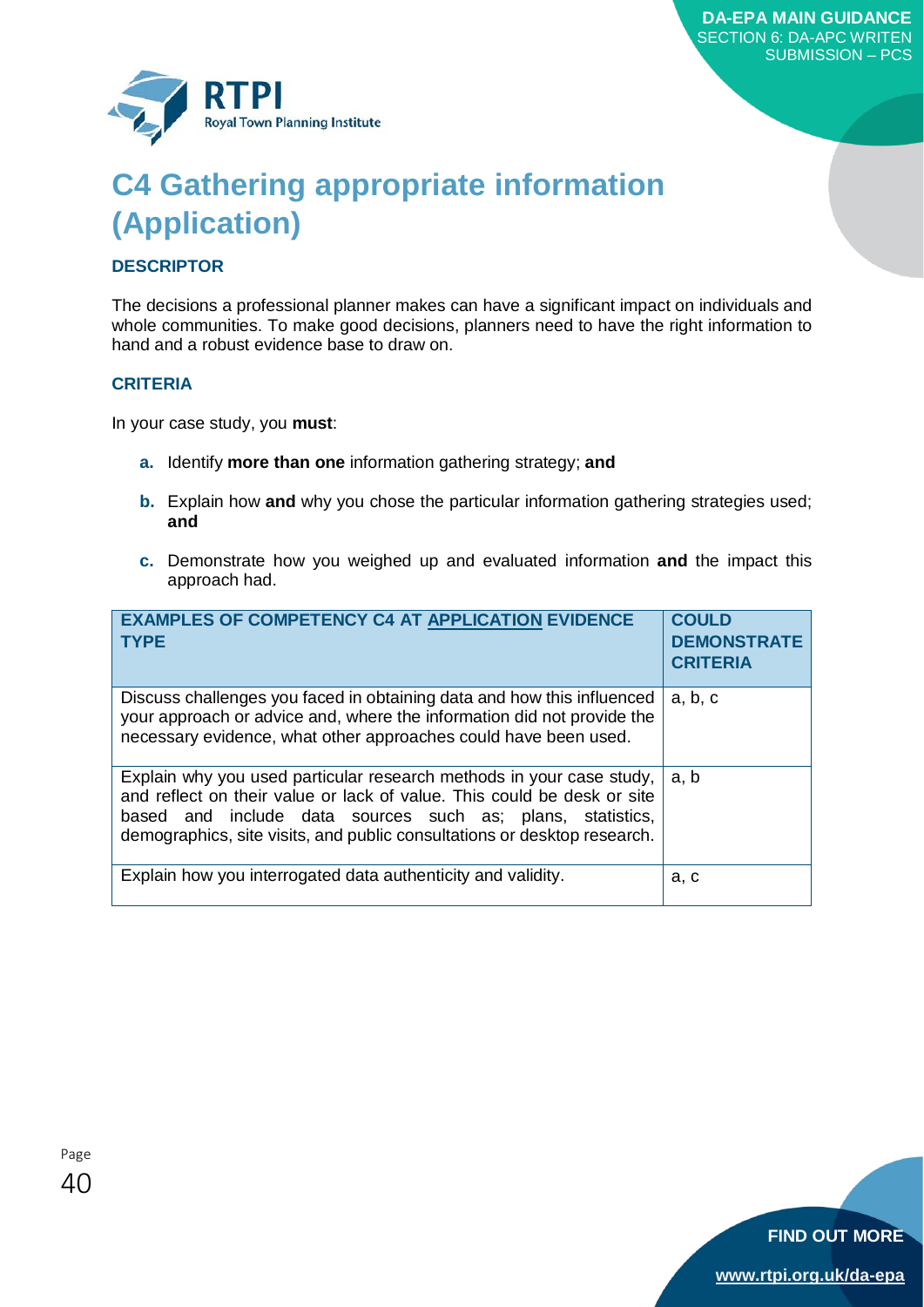

# **C5 Identifying and assessing alternative courses of action (Application)**

### **DESCRIPTOR**

Resolving planning issues is rarely straightforward and planners typically have to consider a range of different options and solutions based on professional analysis and experience. It is therefore important that a professional planner has the ability to reach appropriate, evidence based decisions and to appraise all options with potential viable solutions in mind. Once planners have a full understanding of a project, supported by appropriate information, they will begin to develop plans or recommendations to address the issues and to achieve the outcomes they are looking for.

#### **CRITERIA**

In your case study, you **must**:

- **a.** Identify **more than one** possible course of action in a planning context; **and**
- **b.** Explain the advantages and disadvantages of each course of action; **and**
- **c.** Justify why you chose a particular course of action **and** why you rejected the alternative(s).

| <b>EXAMPLES OF COMPETENCY C5 AT APPLICATION EVIDENCE TYPE</b>                                                                                                                                                                                                                                                                                          | <b>COULD</b><br><b>DEMONSTRATE</b><br><b>CRITERIA</b> |
|--------------------------------------------------------------------------------------------------------------------------------------------------------------------------------------------------------------------------------------------------------------------------------------------------------------------------------------------------------|-------------------------------------------------------|
| Explain how you assessed a situation where planning policy had not been<br>complied with. Outline how you identified the possible routes to achieve a<br>resolution and then how you evaluated each alternative option before deciding<br>on a course of action. Explain why your chosen course of action was the best<br>option in the circumstances. | a, b, c                                               |
| Discuss how you evaluated different methods of communicating an important<br>planning issue to an applicant, colleague client or manager, and which one<br>you chose and why.                                                                                                                                                                          | a, b, c                                               |
| Discuss how you considered different design solutions to satisfy policy criteria,<br>explain what alternatives were discounted and why.                                                                                                                                                                                                                | a, b, c                                               |
| Explain how you evaluated more than one course of action, which could<br>include; weighing up the different types of applications you could submit for a<br>project or options to recommend refusal, approval or another solution.                                                                                                                     | a, b                                                  |
| Discuss the benefits and disadvantages of various draft policies or national<br>guidance in achieving a specific planning outcome.                                                                                                                                                                                                                     | b                                                     |

### **Top tip for this competency**

Ideally you should choose case studies where you were responsible for the overall direction of the project. However, if this is not possible you should demonstrate how the tasks that were directly in your control contributed to the overall outcome or how you contributed to the development of the various options and their relative advantages or disadvantages and final decision.

Page 41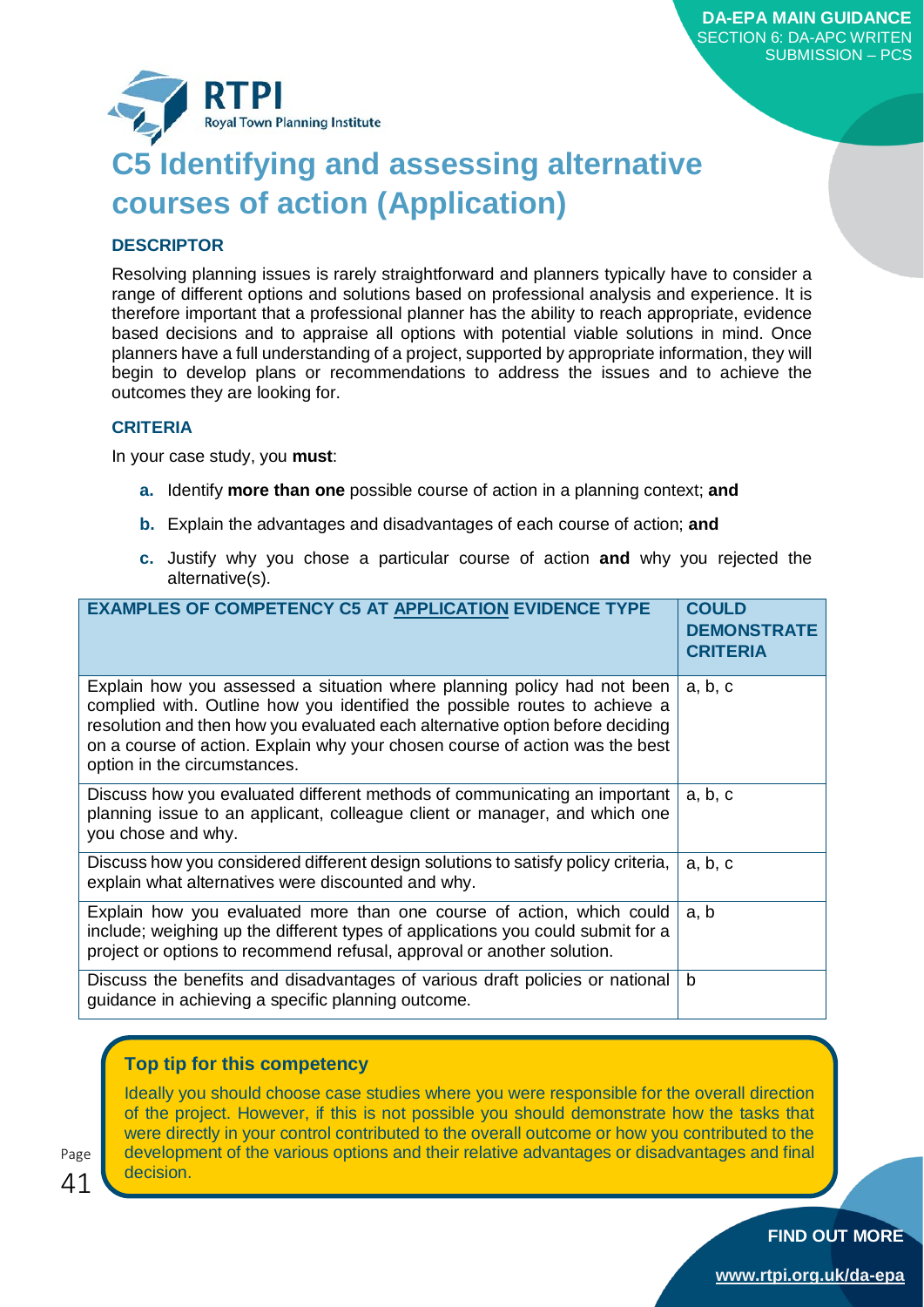

# **C6 Initiating and implementing a course of action (Application)**

#### **DESCRIPTOR**

The practice of good planning requires clear thinking, reflection on the available evidence base, determination of appropriate solutions and strong project management skills to ensure delivery. For practitioners, this includes the ability to understand and communicate the link from researching and evaluating options, to implementing solutions in a proactive and professional manner.

#### **CRITERIA** (for **all applicants**, excluding planning academics)

In your case study, **you must**:

- **a.** Show personal responsibility for implementing a project or activity, articulating why the action was necessary; **and**
- **b.** Demonstrate how you communicated effectively with others during implementation; **and**
- **c.** Explain how your involvement was critical to the delivery of a project or activity, **or** met relevant project objectives

| <b>EXAMPLES OF COMPETENCY C6 AT APPLICATION EVIDENCE</b><br><b>TYPE</b>                                                                                     | <b>COULD</b><br><b>DEMONSTRATE</b><br><b>CRITERIA</b> |
|-------------------------------------------------------------------------------------------------------------------------------------------------------------|-------------------------------------------------------|
| Reflect on how you negotiated agreements or mediated between<br>stakeholders to progress the application / project or realise delivery.                     | a, b, c                                               |
| Reflect on challenges, barriers or constraints to delivery within the case<br>study and how you overcame these.                                             | a, b, c                                               |
| Explain how you engaged with other built environment professionals to<br>seek their input and to move the project forward.                                  | b, c                                                  |
| Explain a situation where you made recommendations to a client or<br>colleague, explained the implications, and took the project forward in<br>some way.    | b, c                                                  |
| Reflect on the method(s) you used to keep track of activities and ensure<br>critical paths were achieved.                                                   | b, c                                                  |
| Explain how you developed relationships with colleagues, applicants<br>etc. or responded to issues arising from consultation to put ideas into<br>practice. | $\mathsf{b}$                                          |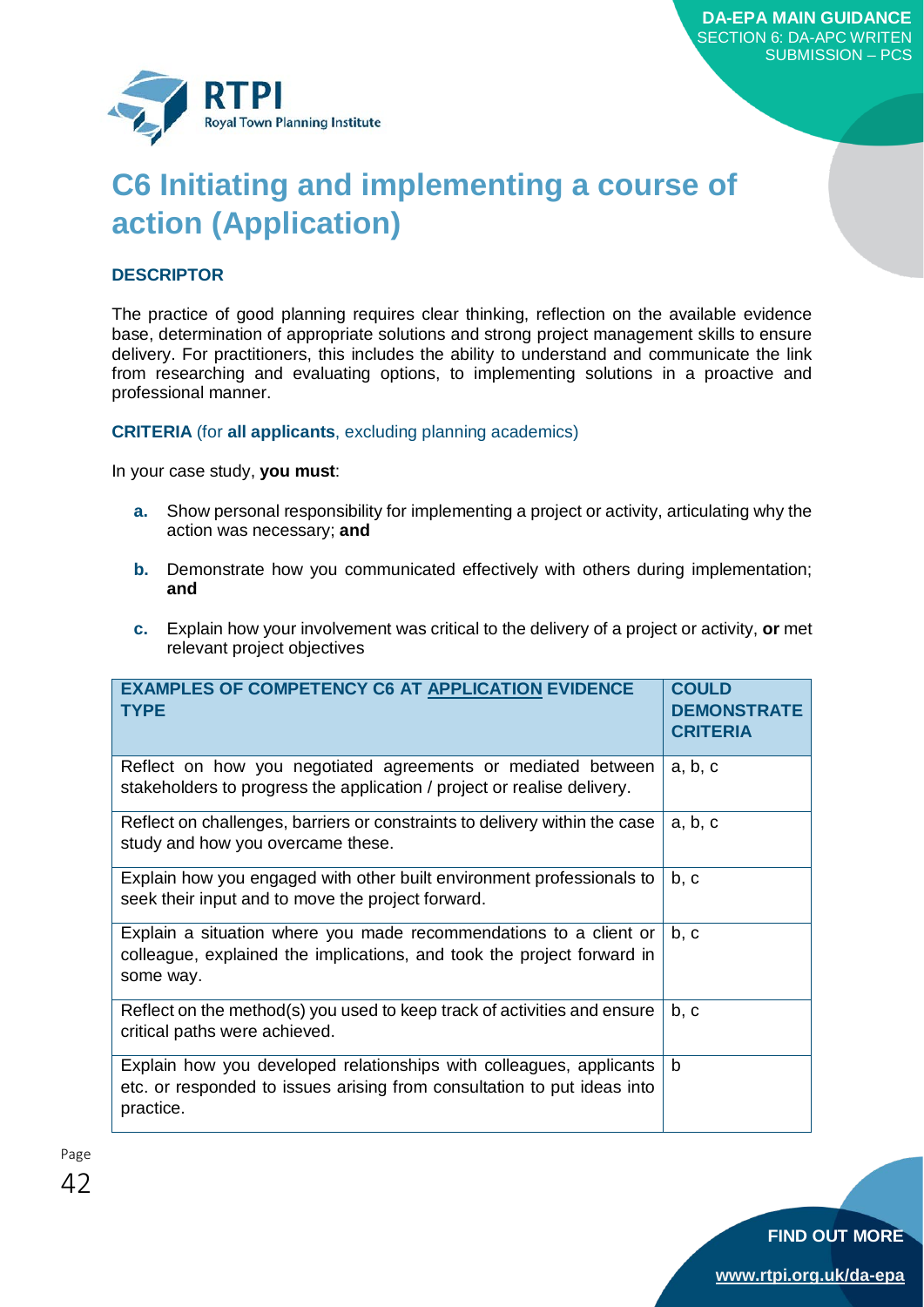



### **Top tips for this competency**

**#1** The particular course of action or strategic direction could have been determined by senior management, politicians or a client. What we are seeking, however, is your role in actually implementing a project or activity.

**#2** *C5 Identifying and assessing alternative courses of action* and *C6 Initiating and implementing a course of action* link closely together – you may find that one example within your case study can demonstrate both competencies.

**FIND OUT MORE**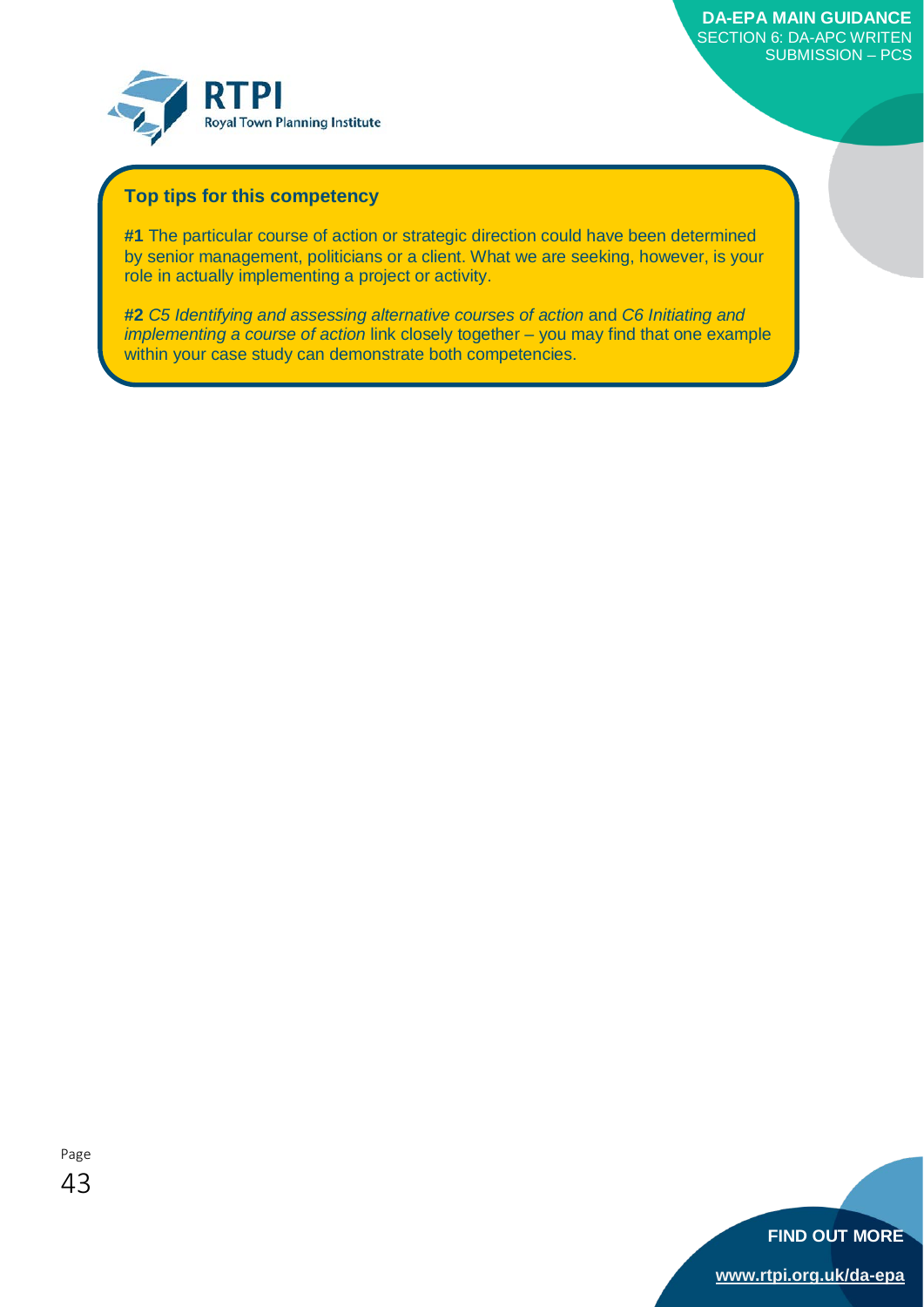

## **C7 Legal framework (Understanding)**

### **DESCRIPTOR**

Planning operates in a highly regulated environment. Over time, there have been different proposals for reform to planning in different administrations within the UK and beyond. However, even when Planning Acts have been passed, it is often the case that changes happen on an incremental basis, such as when legal judgements are made by the courts and secondary legislation is made or amended. Beyond the national level, international treaties and agreements can also affect planning. A successful planner must therefore ensure they have a good understanding of the relevant legal framework which underpins planning.

#### **CRITERIA**

In your case study, **you must**:

- **a.** Explain how at least one decision or action taken in your work, complies with the relevant legal framework in relation to planning; **and**
- **b.** Explain the purpose of at least one specific aspect of the legal framework **or** legal process **and** its impact on your work.

| <b>EXAMPLES OF COMPETENCY C7 AT UNDERSTANDING</b><br><b>EVIDENCE TYPE</b>                                                                                              | <b>COULD</b><br><b>DEMONSTRATE</b><br><b>CRITERIA</b> |
|------------------------------------------------------------------------------------------------------------------------------------------------------------------------|-------------------------------------------------------|
| Explain how relevant legislation informed the planning advice or<br>recommendations given within the case study.                                                       | a, b                                                  |
| Reflect on how a planning solution was delivered to meet statutory and<br>regulatory requirements in your case study.                                                  | a, b                                                  |
| Reflect on the impact of compliance and non-compliance with specific<br>aspects of the legal framework within your case study.                                         | a, b                                                  |
| Evidence an ability to translate legal requirements and interpret their<br>implications competently, including any changes that need to be made<br>as a result.        | a, b                                                  |
| Reflect on the implications of recent interpretations of the legal<br>framework such as legal judgements handed down by the courts or<br>decisions received at appeal. | b                                                     |

### **Top tips for this competency**

**#1** It is not sufficient to simply state the title of a relevant Act or other statute in your submission. To demonstrate this competency your understanding behind the legislation must be apparent.

**#2** It is important to recognise the distinction between the legal framework and planning policy when addressing this competency.

Page 44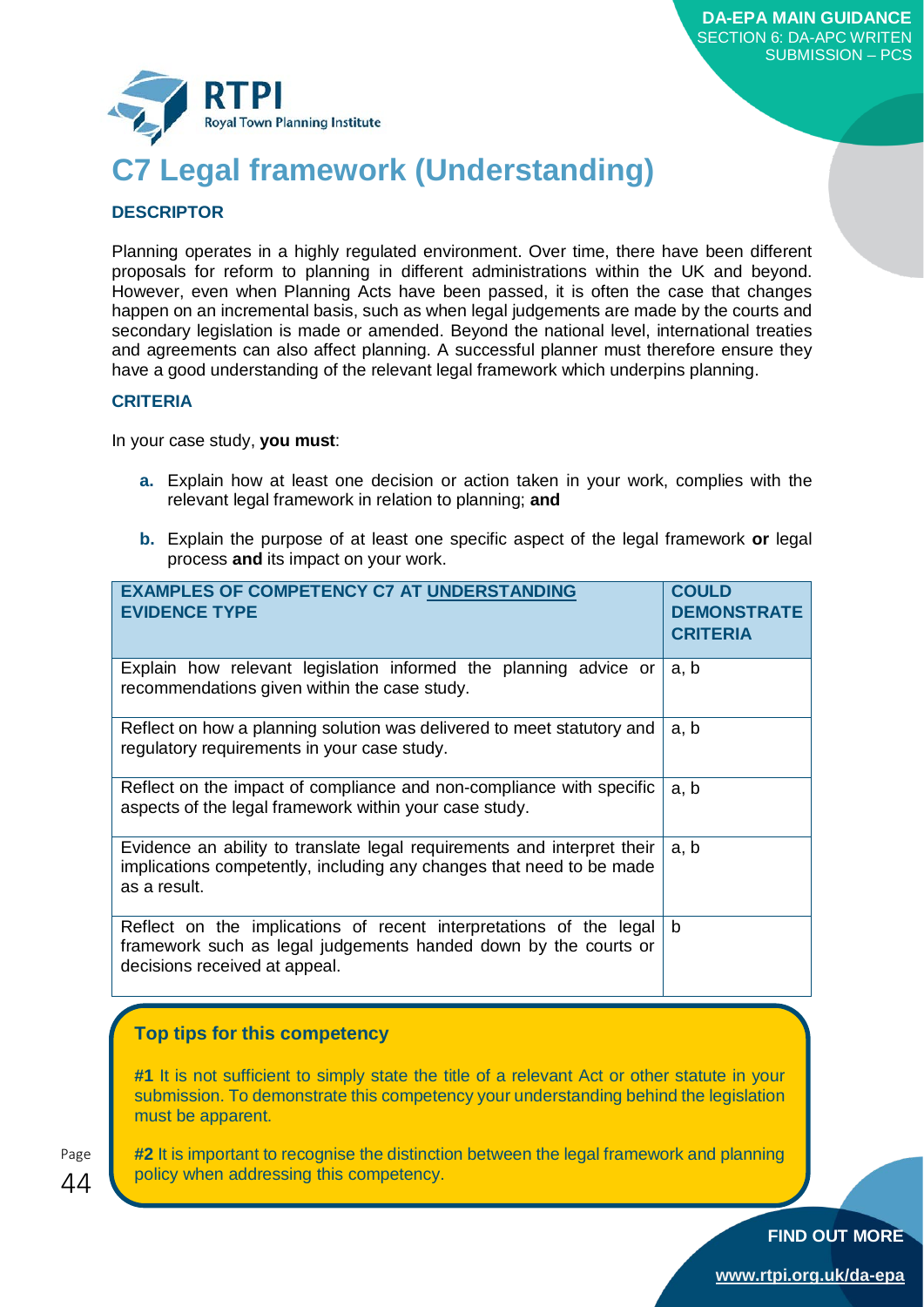

# **C8 Politics in planning (Understanding)**

### **DESCRIPTOR**

The planning process and planning decisions often come under scrutiny, nationally and locally in the UK and abroad, on account of the level and range of impact and what it can achieve. New jobs, additional housing, or an alternative use for a plot of land whose openness is valued by members of a community are examples of this.

Whilst professional planners apply technical skills to inform judgements, ultimately, they have to balance a range of conflicting demands in the use of land, including differences between varying public opinions and the political influence that this brings. Consequently, any practitioner involved in planning should see the need for a clear and ongoing appreciation of the political system in which planning operates and the potential for politics to influence different outcomes.

#### **CRITERIA**

In your case study, **you must**:

- **a.** Explain how the political system you operate in, influences a planning process **or** planning outcome; **and**
- **b.** Reflect on why the political system has implications for your work.

| <b>EXAMPLES OF COMPETENCY C8 AT UNDERSTANDING</b><br><b>EVIDENCE TYPE</b>                                                                | <b>COULD</b><br><b>DEMONSTRATE</b><br><b>CRITERIA</b> |
|------------------------------------------------------------------------------------------------------------------------------------------|-------------------------------------------------------|
| Explain the political nature of the area of planning in which you work<br>and how this affected, or could have affected, the case study. | a, b                                                  |
| Discuss a situation where local concerns or reservations were weighed<br>up, perhaps contrary to wider national or regional policy.      | a, b                                                  |
| Explain how you might adapt an argument to suit a particular political<br>audience within your case study.                               | a, b                                                  |
| Discuss why engagement with elected officials may be necessary in the<br>case study.                                                     | a                                                     |
| Discuss why elected officials may<br>have overturned<br>planners'<br>recommendations in your case study.                                 | b                                                     |

### **Top tip for this competency**

This competency is not simply about engaging with elected officials. While it is not always possible to anticipate the role that politics plays in the planning process, you should show an ability to learn from, and adapt to, such situations.

Page 45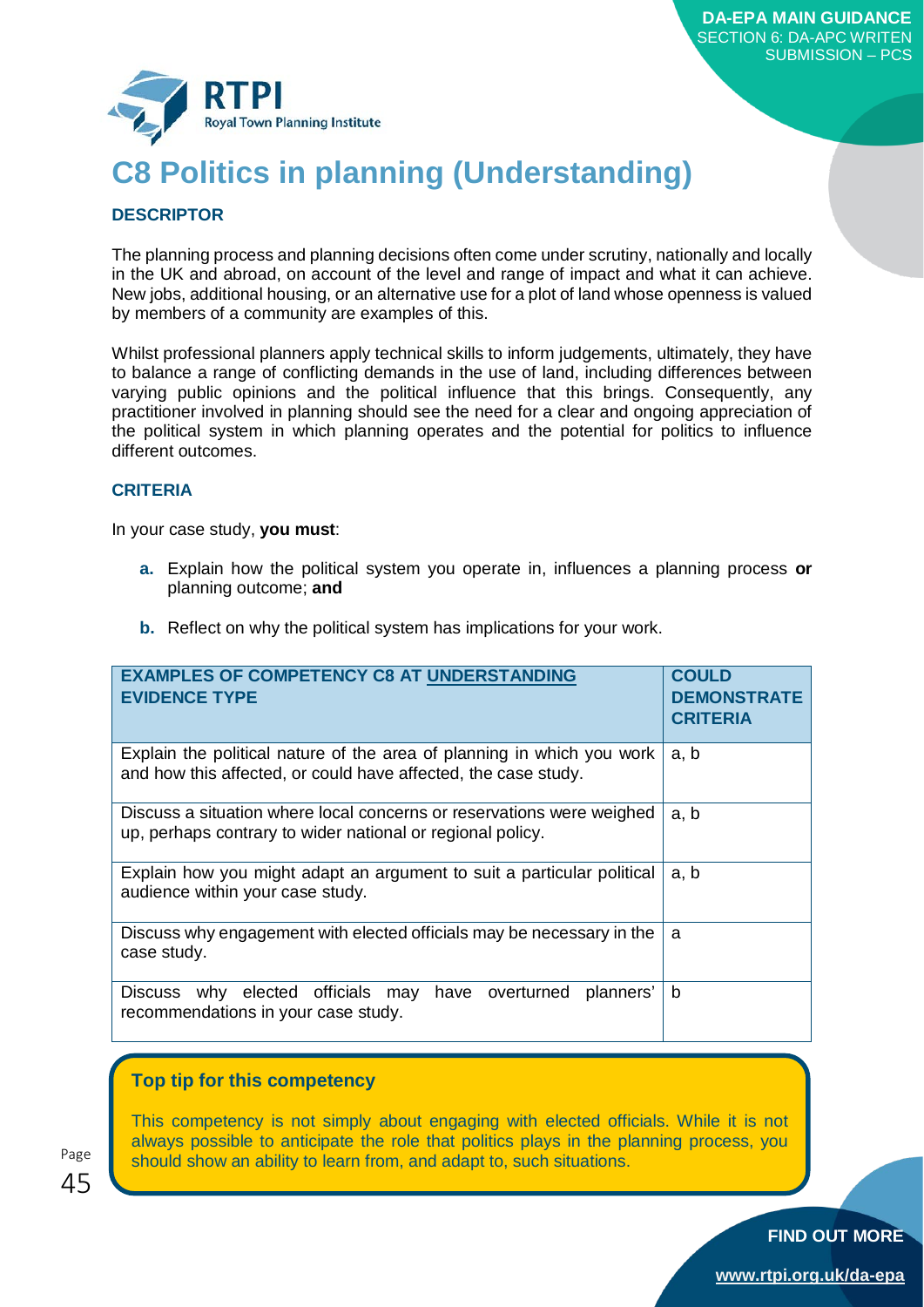

# **C9 Economics in planning (Understanding)**

### **DESCRIPTOR**

In order to deliver social and environmental objectives, the 21<sup>st</sup> century planner needs to understand the economic context of planning decisions. Professional planners need to recognise the range of ways in which they can add value to development activity and other planning decisions. Planners thus use their knowledge of how markets operate, including the economics and financing of development, to ensure that development adds value by being economically sustainable.

The financial implications for public, private and other sectors thus need to be taken into account to avoid raising local expectations or forming unachievable planning strategies; and to maximise the value from investments whilst balancing this against wider sustainability objectives. This is not the same as always being 'pro-development' or prioritising development interests. The ultimate aim should be to generate added value for the whole community by looking at the long term contribution of planning options as well as at their immediate impacts.

#### **CRITERION**

In your case study, **you must**:

**a.** Reflect on how a planning outcome influences economic factors **or** how economic factors impact on a planning outcome.

| <b>EXAMPLES OF COMPETENCY C9 AT UNDERSTANDING</b><br><b>EVIDENCE TYPE</b>                                                                                                                                                   | <b>COULD</b><br><b>DEMONSTRATE</b><br><b>CRITERIA</b> |
|-----------------------------------------------------------------------------------------------------------------------------------------------------------------------------------------------------------------------------|-------------------------------------------------------|
| Reflect on the impact of economics for planning, such as how density<br>or design requirements affect the viability of a development scheme, or<br>the implications of specific infrastructure being required up-front.     | a                                                     |
| Discuss the economic consequences of a potential planning decision or<br>development proposal within the case study.                                                                                                        | a                                                     |
| Explain how different planning approaches can affect affordability,<br>deliverability and / or viability within a case study.                                                                                               | a                                                     |
| Explain the economic implications relating to a small scale extension<br>such as; assessing the cost benefit for an applicant or the implications<br>of requiring more expensive design materials on small scale proposals. | a                                                     |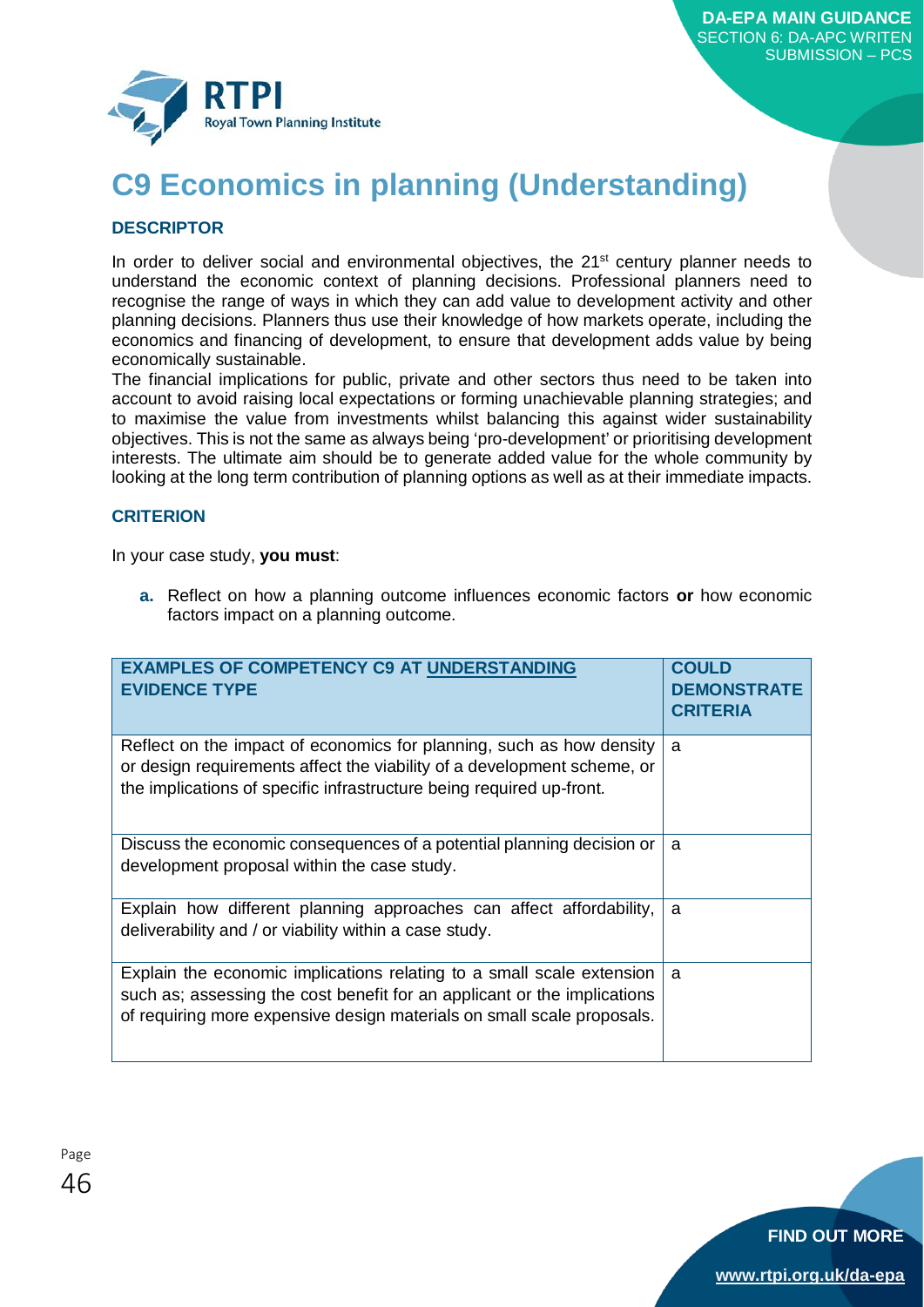

| <b>EXAMPLES OF COMPETENCY C9 AT UNDERSTANDING</b><br><b>EVIDENCE TYPE</b>                                                        | <b>COULD</b><br><b>DEMONSTRATE</b><br><b>CRITERIA</b> |
|----------------------------------------------------------------------------------------------------------------------------------|-------------------------------------------------------|
| Explain how economics were taken into consideration when preparing<br>planning policy.                                           | a                                                     |
| Discuss the economic implications of delays in obtaining planning<br>permission.                                                 | a                                                     |
| Explain the benefits and disadvantages of a specific economic<br>investment in relation to social and / or environmental issues. | a                                                     |

### **Top tip for this competency**

This competency is about economics *within* the planning process – not service or budget cuts within the planning profession.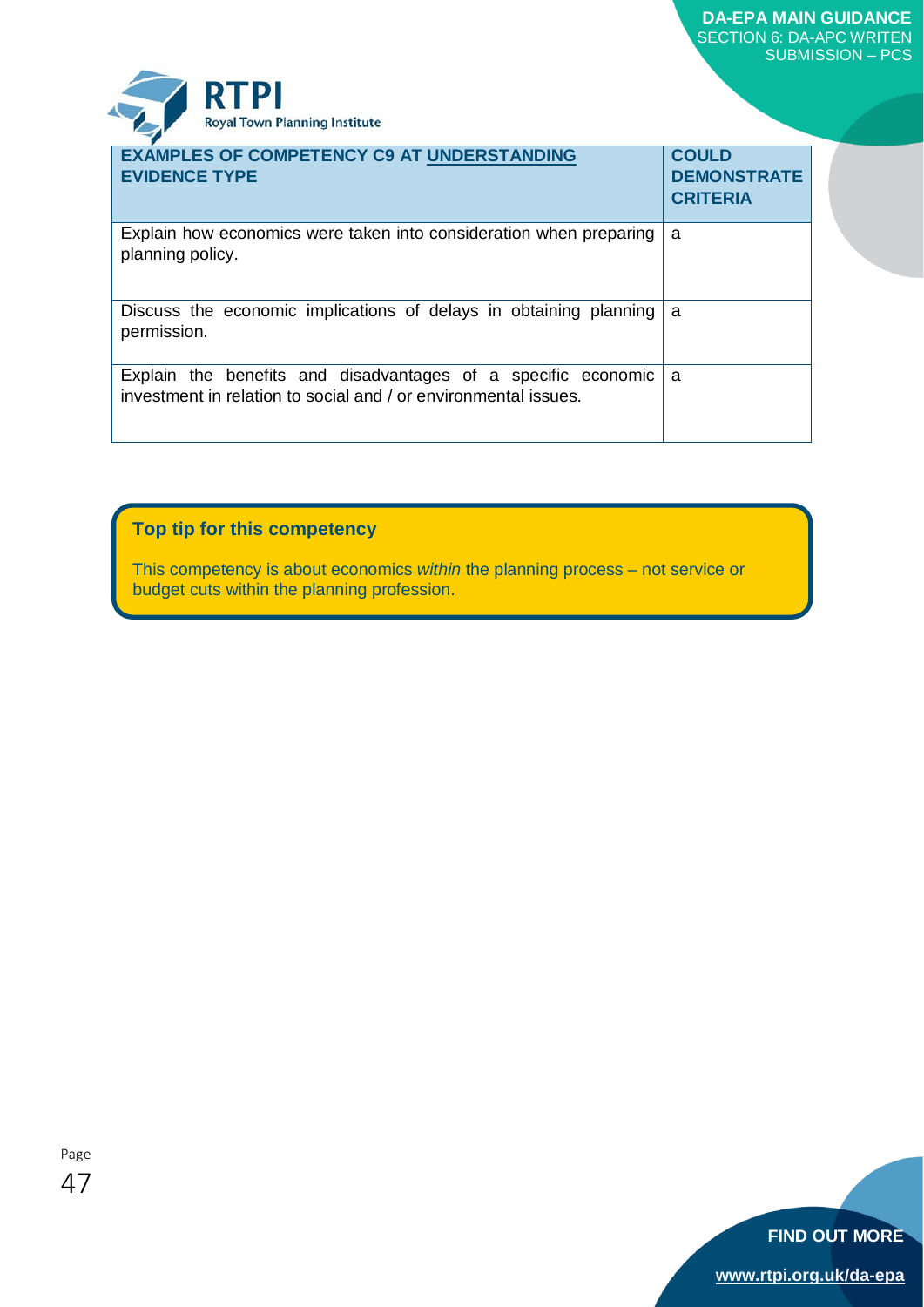

# **C10 Reflection and review (Core)**

### **DESCRIPTOR**

Reflective practice is a distinguishing feature of a professional and is defined as "the capacity to reflect on action so as to engage in a process of continuous learning"[13.](#page-47-0) A process of reflection and review ensures that professionals evaluate their work outcomes, are aware of how their work can be affected by external changes; and use that reflection to influence the success of future practice. It also means taking a critical look at your own learning as well as performance. The RTPI requires members to regularly reflect on learning through the Code of Professional Conduct and its continuing professional development (CPD) requirements.

#### **CRITERIA**

In your PCS, **you must**:

- **a.** Reflect on what you did well and how you could improve your performance **(required throughout PCS)**; **and**
- **b.** Analyse how your performance impacted on your subsequent practice, or how you would do things differently in the future **(required throughout PCS)**; **and**
- **c.** Identify your areas for professional development of knowledge **and / or** skills based on your prior performance **(required throughout PCS)**.

| <b>EXAMPLES OF COMPETENCY C10 AT CORE EVIDENCE TYPE</b>                                                                                                                                                                                                                                            | <b>COULD</b><br><b>DEMONSTRATE</b><br><b>CRITERIA</b> |
|----------------------------------------------------------------------------------------------------------------------------------------------------------------------------------------------------------------------------------------------------------------------------------------------------|-------------------------------------------------------|
| Consistent reflection on areas for improvement in relation to procedures<br>you adopted such as; recognising that there were other strategies or<br>information, which could have been used to achieve a better planning<br>outcome.                                                               | a, c                                                  |
| Consistent reflection on your areas for development such as; the need<br>to develop your stakeholder management skills, improve your<br>knowledge of specific policies, increase your understanding of project<br>management following challenges that arose during the course of your<br>project. | b, c                                                  |
| Consistent reflection on how your approach in a case study was<br>affected by your previous experience.                                                                                                                                                                                            | b                                                     |

<span id="page-47-0"></span>Page 48 **.** <sup>13</sup> Schon, D., (1983). The Reflective Practitioner. Basic Books: New York.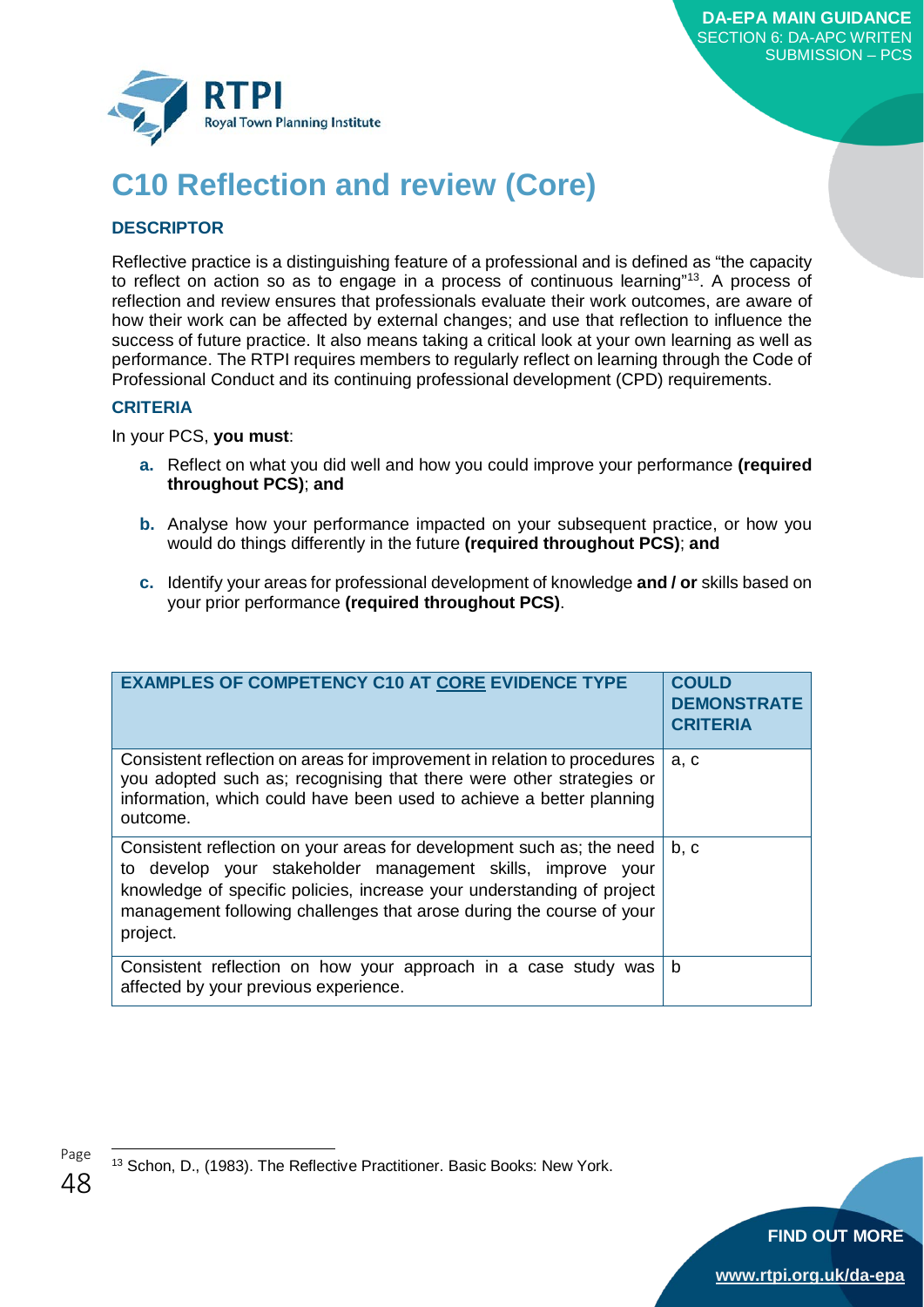**DA-EPA MAIN GUIDANCE** SECTION 6: DA-APC WRITEN SUBMISSION – PCS



### **6.3 Selecting case studies**

### **WHAT IS A CASE STUDY?**

A case study is an example of work which you have been a part of – it must allow you to drill down into the details of your practice. A case study will therefore focus on a **specific** application, proposal, scheme, policy document, research report or project. If the project was of a large scale, you may wish to focus on **one aspect, stage or phase** of the project as your case study.

Selecting an area of work or a process e.g. 'appeals', 'planning applications' or 'research programme' is usually too broad. Instead, you are advised to focus on a specific appeal, application or piece of research.

### **What if the project is unfinished?**

You can use a project that is unfinished or undetermined as your case study if you feel it best demonstrates the competencies. Within the case study, let your assessors know what stage the project has progressed to.

#### **IDENTIFYING CASE STUDIES**

The PCS is not simply an extended PES. When you are identifying a case study with your employer you should:

- Think of a case where you will be **personally challenged**. It is easier to show reflective thinking when something went wrong. For example, when the application was not approved or not as you anticipated, where design proposals were not accepted during consultation or your research / proposals for mitigation were not considered sufficient. The assessors are not judging you on the outcome of the case study but on your discussion of it.
- Use your **Reflective Journal** to record the case studies which you undertake to demonstrate the competencies. Your Reflective Journal should provide valuable analysis.
- Determine how you will **divide the section word limit**. In some projects, you may have had a major role in researching and monitoring and in another you may have dealt extensively with other professionals or with a complex group of stakeholders. Alternatively, you may have been involved in one project which demonstrates all the competencies.
- Case studies must be undertaken post-Gateway, however, there may be an element of a larger project that you may have started pre-Gateway which you can undertake as a case study.

Page 49

**FIND OUT MORE**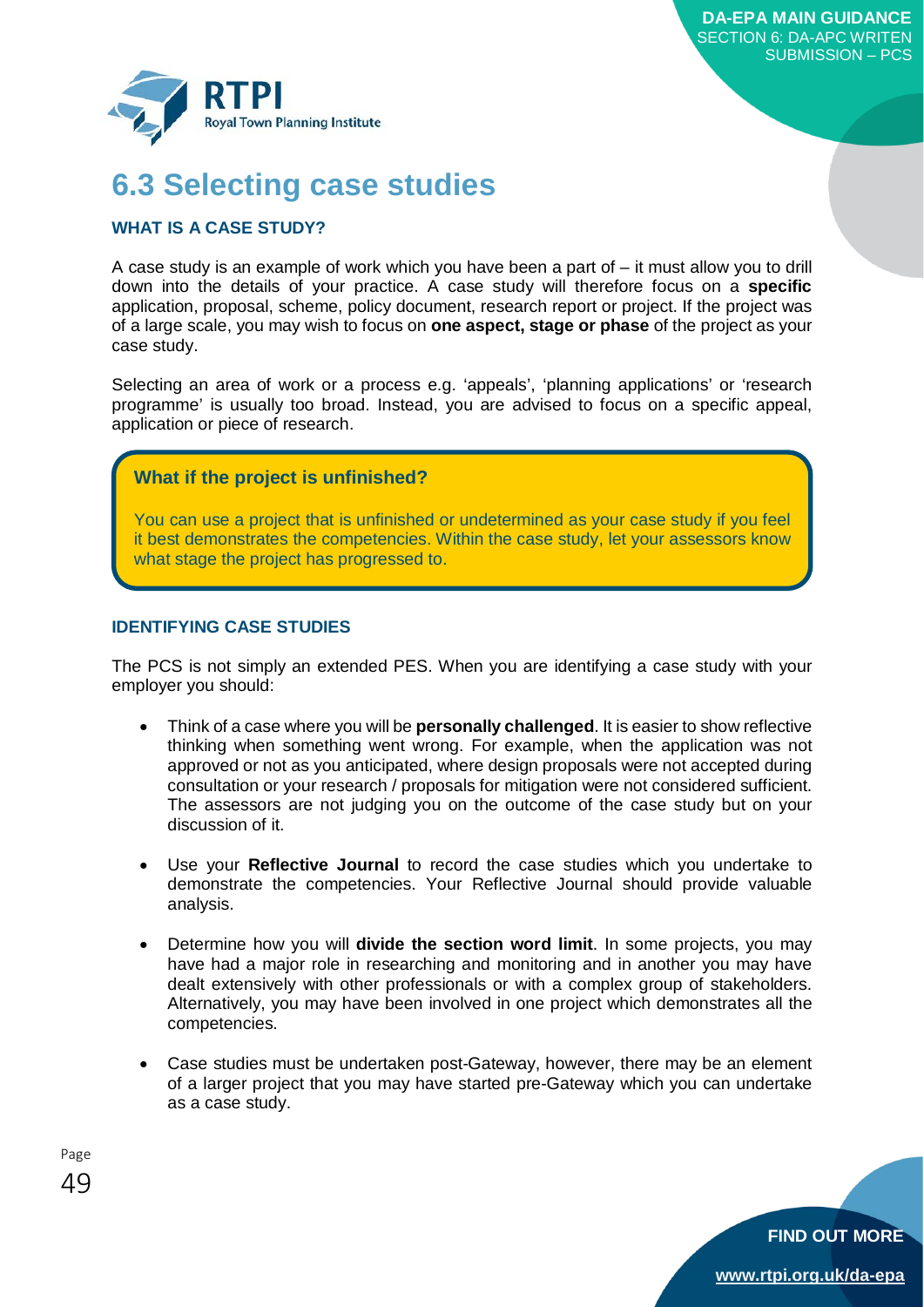

### **Think about confidentiality**

You should ensure your submission only refers to information in the public domain and does not breach professional or commercial confidentiality. Your submission should not refer to individuals by name or make references which could make individuals easily identifiable.

### **6.4 Using case studies to demonstrate the competencies**

### **HOW TO STRUCTURE A CASE STUDY**

One way to structure a case study is to include the following elements:

- problem definition briefly describe the issue and provide enough background to provide the assessors with the context of the situation;
- the challenges and issues that arose and how you considered and addressed them; and
- a conclusion which summarises what you learned from the experience and how it relates to the competencies.

The RTPI also provides an indicative outline to help you structure your case study see: [www.rtpi.org.uk/apc.](http://www.rtpi.org.uk/apc)

### **WRITING STYLE FOR CASE STUDIES**

To demonstrate the competencies, it is important that you explain how you used your professional judgement in your case study to demonstrate your personal contribution. You should not expect the assessors to presume anything from the tasks you describe in your PCS. Consider your decision making process and how you approached the task in question. The PCS is not only about what you did, but about also why and how you achieved it.

You should therefore use language that shows your contribution such as:

- "I contributed to this by..."
- "I was responsible for..."
- "this project helped me to understand…"
- "the tensions resulted in the need for me to…"
- "this was a challenge for me because…"
- "as a result of changing circumstances, I..."<br>• "I did this because "
- "I did this because…"
- "I did this in order to…"

Page 50 Please note that the use of language such as "we decided…" or "the project team agreed…" or "the decision agreed in the meeting was…" **does not** demonstrate your own role.

**FIND OUT MORE**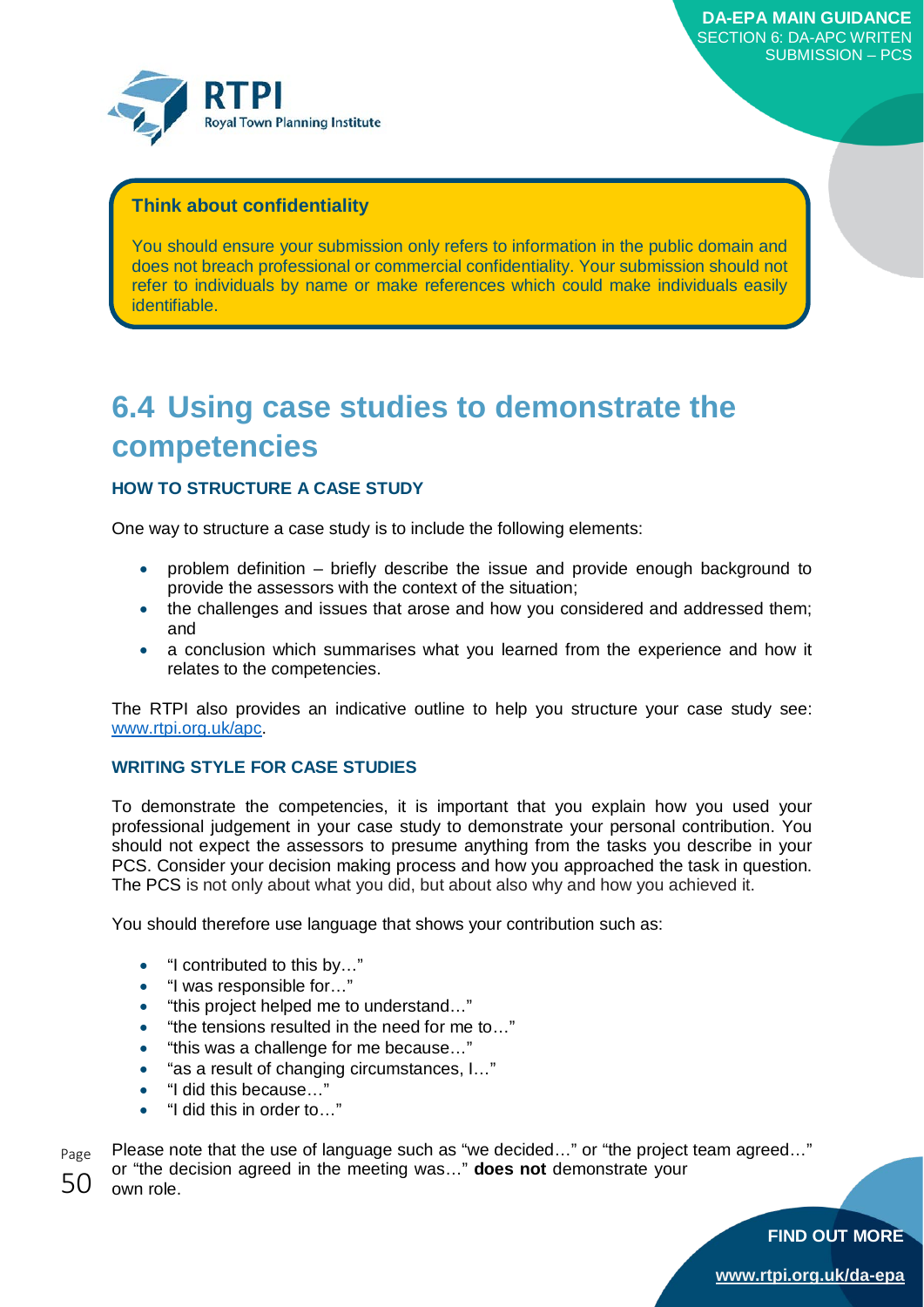

### **Analyse and evidence – what, why, how?**

The PCS is about not only what you did, but also **why you did it** in a particular way and **how you went about it**. The main error you could make in this section is to be too descriptive and not sufficiently analytical and reflective.

### **WRITING STYLE FOR CASE STUDIES – EXAMPLES**

| <b>Poor examples</b>                                                                                                                   | <b>Improved examples</b>                                                                                                                                                                                                                            |
|----------------------------------------------------------------------------------------------------------------------------------------|-----------------------------------------------------------------------------------------------------------------------------------------------------------------------------------------------------------------------------------------------------|
| $\mathbf{u}$<br>with<br>communicated<br>effectively<br>all<br>stakeholders and secured their<br>agreement for the proposal."           | $\mathbf{u}$<br>decided<br>to communicate X to<br>the<br>stakeholders through Z method, as this<br>would ensure A. This ultimately secured their<br>agreement for the proposal."                                                                    |
| "We implemented the strategy by doing X, Y<br>and Z. I then revised the plans to achieve B."                                           | "I was responsible for implementing X, Y and<br>Z elements of the strategy. To do this, I<br>prepared a timetable for A and circulated it<br>to B to ensure X."                                                                                     |
| "I worked with expert X to understand how Y<br>construction<br>methods<br>would<br>deliver<br>outcome."                                | "Expert X explained Y, I therefore concluded<br>that Z construction method would deliver B<br>outcome."                                                                                                                                             |
| "Throughout this project I demonstrated due<br>care and diligence in accordance with the<br><b>RTPI Code of Professional Conduct."</b> | "When the costs of the project escalated, I<br>revised the fee proposal and sent it to the<br>client in accordance with clause X of the<br>RTPI Code of Professional Conduct (due<br>care and diligence); the client confirmed their<br>agreement." |

**FIND OUT MORE**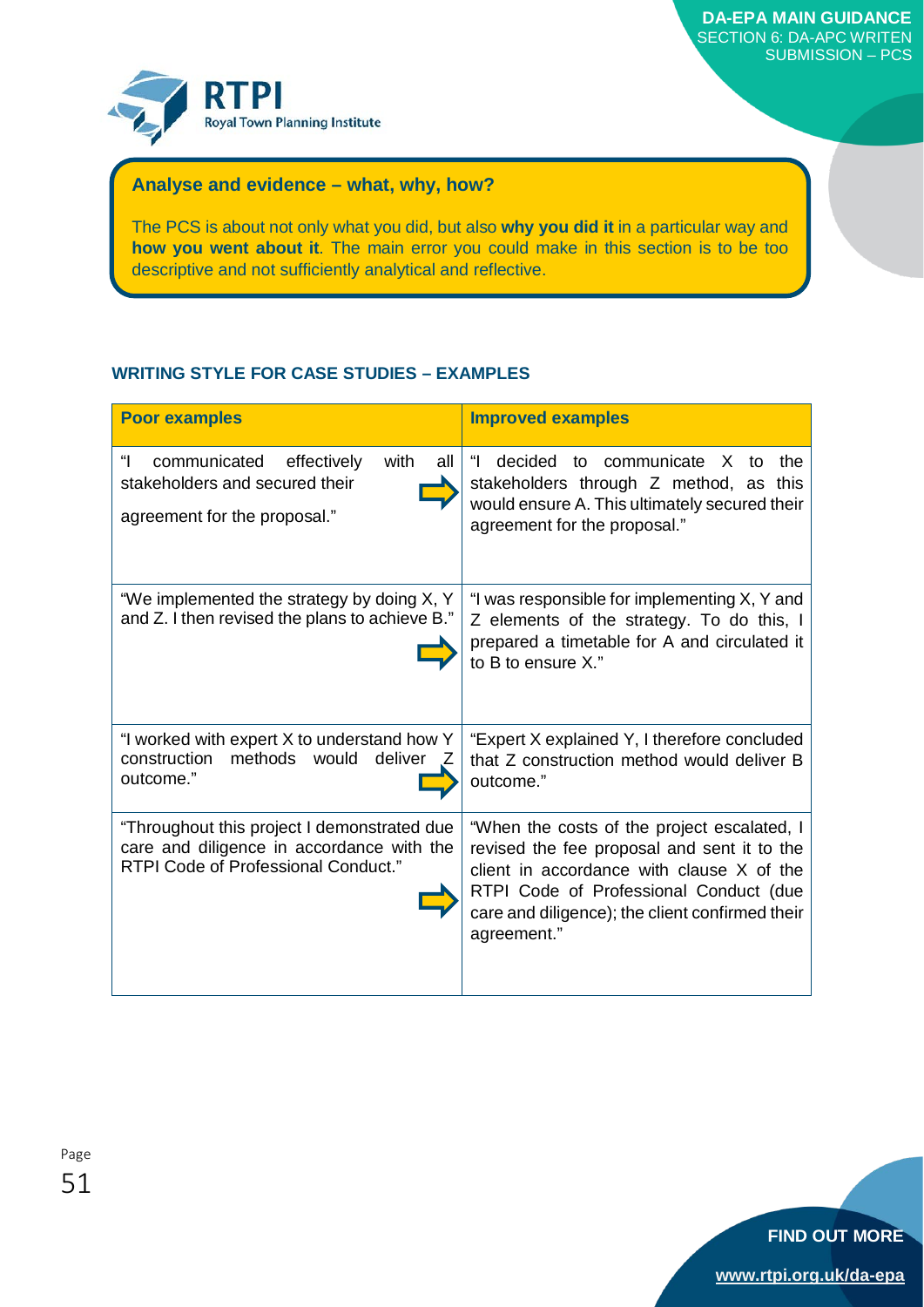

### **Use your Reflective Journal**

While your case studies should be self-sufficient and self-explanatory, you should also cross-reference your case studies to the relevant entries in your Reflective Journal, for example by using footnotes, see section 7. This provides the assessors with more information should they wish to clarify something in your case study. There should be strong linkage between all the elements of the submission.

**FIND OUT MORE**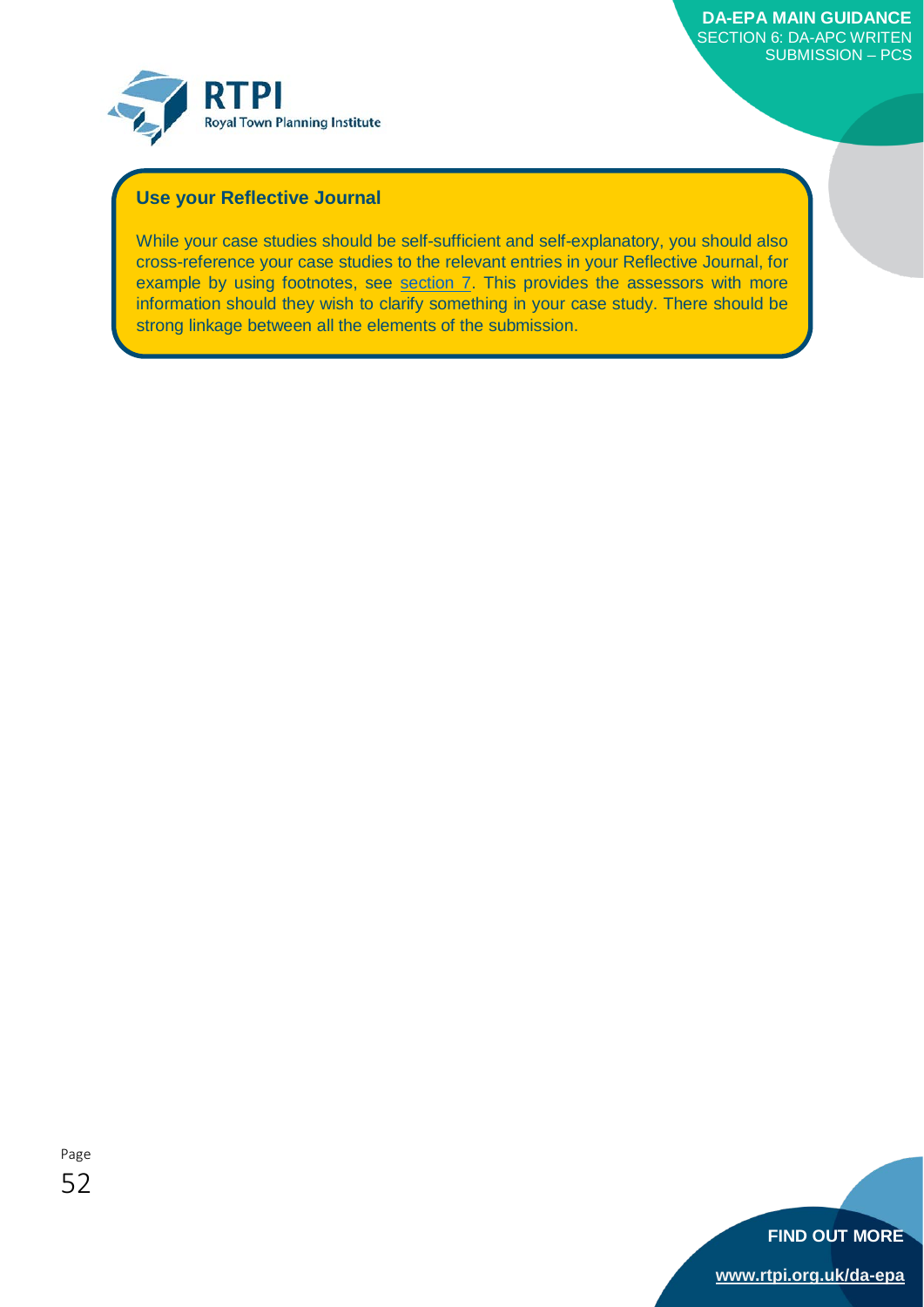

# **7. DA-APC Written submission: Professional Development Plan (PDP)**

### **7.1 What is the PDP?**

The PDP is the third section of the written submission; it is a **detailed plan**, which sets out how you are going to meet your professional development needs in the two years after your submission. It answers the important question: **what next?** You are required to maintain a PDP as part of your membership and the assessors are looking to see that you understand this process.

# **7.2 Why is the PDP important?**

All members entering the profession are required to begin a habit of lifelong learning and continuing professional development (CPD). Qualifying to enter a profession does not mean that you remain competent to practice for the rest of your life. All professions change, requiring all practitioners to continue to learn, debate, discuss and update skills or knowledge on an ongoing basis.

The PDP represents the planning stage of the CPD cycle<sup>14</sup>.

The RTPI Code of Professional Conduct states that members must:

- **a)** at least once a year prepare a PDP for the next two years identifying their personal professional development needs;
- **b)** in any two year period undertake a minimum of 50 hours' CPD activity related to the undertaking or managing of planning; and
- **c)** maintain a written record of their CPD activity.

It is a requirement to continue the reflective practice of preparing a PDP throughout your membership and the assessors are looking to see that you understand this process.

Please note that every year the RTPI carries out an audit of PDP and CPD records from a randomly selected sample of its membership. For more information on CPD monitoring please visit the RTPI website: [www.rtpi.org.uk/cpd.](http://www.rtpi.org.uk/cpd)

<span id="page-52-0"></span>Page 53 **.** <sup>14</sup> See [section 7.8](#page-59-0) for a list of types of CPD.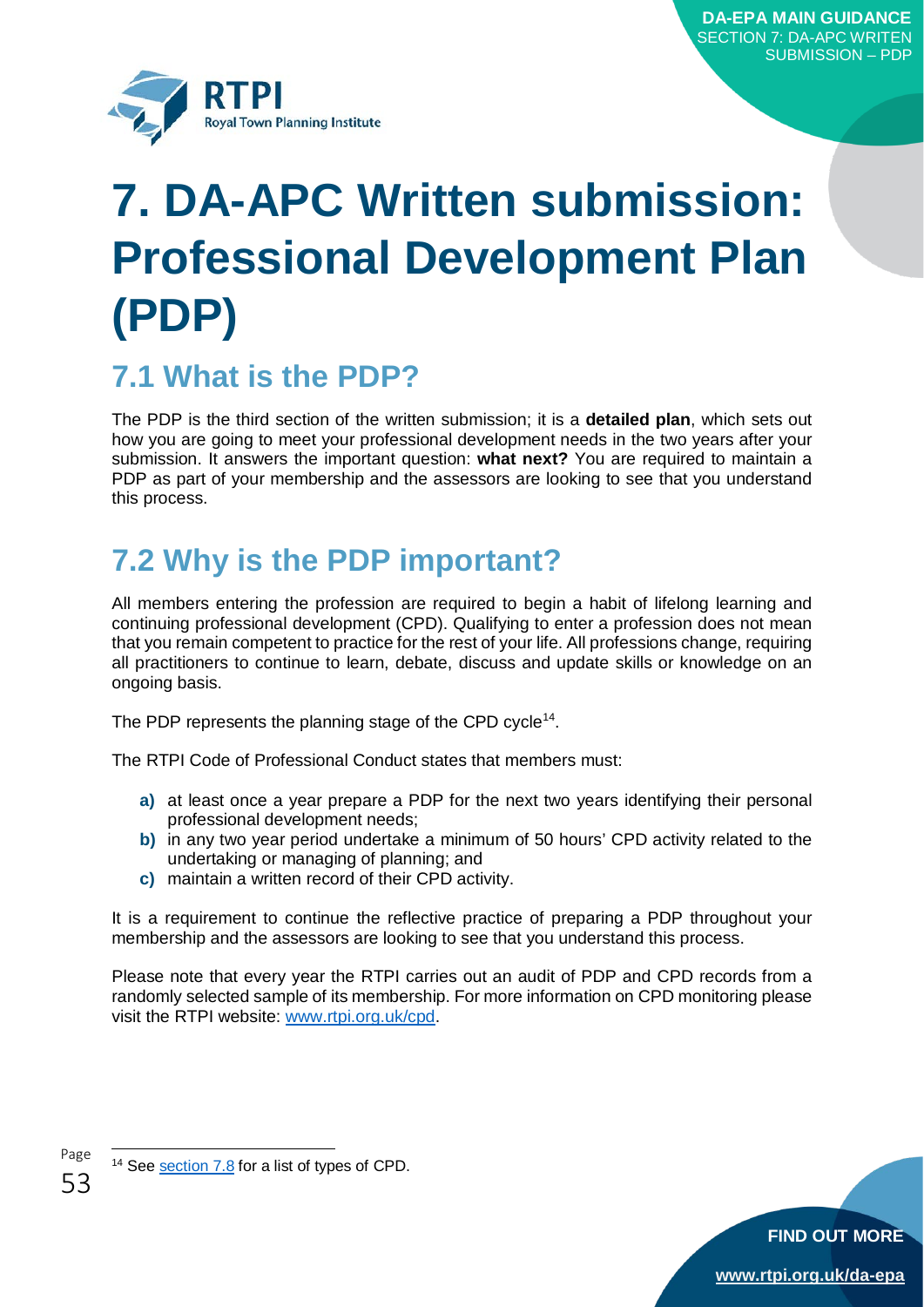**DA-EPA MAIN GUIDANCE** SECTION 7: DA-APC WRITEN SUBMISSION – PDP



### **7.3 Scope and structure**

The PDP consists of:

- **SWOT (Strengths, Weaknesses, Opportunities, Threats) analysis**: The SWOT analyses your current personal strengths and weaknesses as well as the opportunities and threats that could impact on your ability to meet your career goals. It should clearly link to the PES and / or PCS, and inform your approach to the goal, objectives and actions.
- **Goal(s)**: A goal should be a high-level strategic statement of what you want to achieve. Each goal should be clearly set in the context of furthering your planning skills and knowledge. It should specify the end result i.e. what you will be able to do or be as a professional in two years' time, as a result of carrying out your plan. You must identify **one or two goals within your PDP**.
- **Objectives**: The objectives are sub-goals that narrow down and identify the developmental areas of knowledge and skills you will need to gain to achieve your goal. They are therefore a way of breaking down your longer term goals so that you can begin to work towards or prepare for it. You must identify **two to four objectives for each goal**.
- **Action plan**: The actions are the specific details of the CPD activities you will carry out to gain the skills and knowledge needed to meet your objectives. They need to include what you will do, where, when, why and how, what you will gain from it and how you will measure that development (meeting the SMART model<sup>[15](#page-53-0)</sup>). You must draft **two to four SMART actions for each objective**.

The RTPI provides a **compulsory template** for the PDP that reflects this structure. When writing your PDP you should use the PDP checklist<sup>[16](#page-53-1)</sup>. Additional PDP resources are also available at: [www.rtpi.org.uk/pdpresources.](http://www.rtpi.org.uk/pdpresources)

Your PDP is not inflexible and should not prevent you from taking advantage of (and recording) valuable but unexpected CPD opportunities. However, it does allow you to plan your professional development in a structured way and evaluate all your CPD activities against carefully identified needs.

### **Personal or business development?**

Your PDP must focus on your own personal professional development – what are **you** getting out of the plan? Your PDP is likely to be unsuccessful if it benefits an employer, business or organisation but does not clearly benefit or develop you. For example, whilst developing networking skills might be an appropriate objective, growing your professional network is not.

<span id="page-53-1"></span><span id="page-53-0"></span>Page 54

1

<sup>15</sup> See [section 7.7.](#page-57-0) <sup>16</sup> See [section 7.9.](#page-60-0)

**FIND OUT MORE**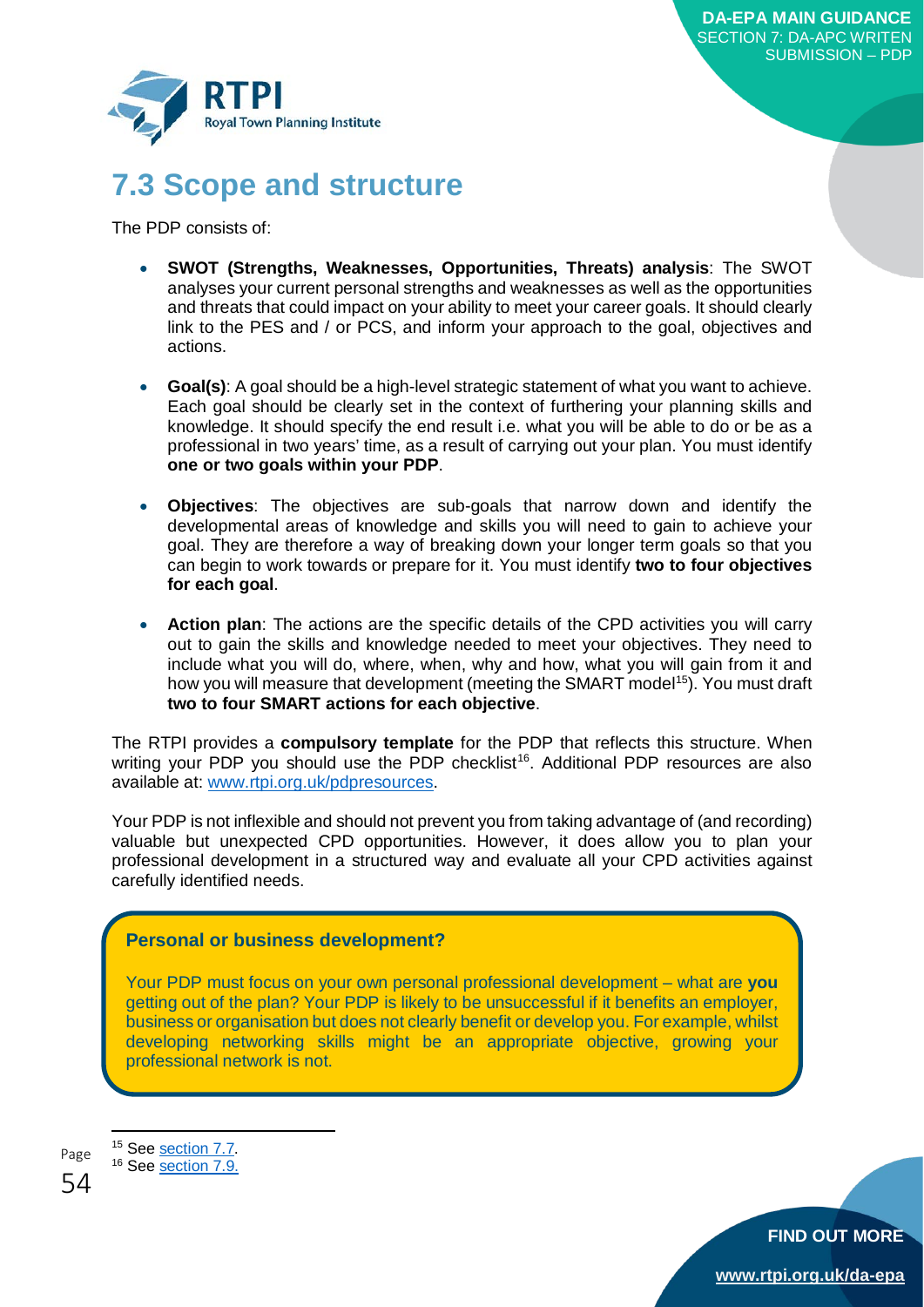**DA-EPA MAIN GUIDANCE** SECTION 7: DA-APC WRITEN SUBMISSION – PDP



## **7.4 SWOT analysis**

Your SWOT analysis is presented in a grid so that you can easily assess your current circumstances.

### **EXAMPLE SWOT ANALYSIS**

| <b>Strengths</b>                                                                                                                                                                                                                                                                                                   | Weaknesses                                                                                                                                                                                                                                                                                                      |
|--------------------------------------------------------------------------------------------------------------------------------------------------------------------------------------------------------------------------------------------------------------------------------------------------------------------|-----------------------------------------------------------------------------------------------------------------------------------------------------------------------------------------------------------------------------------------------------------------------------------------------------------------|
| For strengths, you might include:                                                                                                                                                                                                                                                                                  | For weaknesses, you might include:                                                                                                                                                                                                                                                                              |
| areas of strong planning knowledge<br>٠<br>and understanding<br>strong transferable skills and<br>competencies, such as<br>communication skills<br>Be confident about what you are good at $-$<br>use your strengths to inform your goal.                                                                          | areas of weakness in planning<br>$\bullet$<br>knowledge and understanding<br>underdeveloped transferable skills<br>$\bullet$<br>and competencies, such as<br>presentation skills<br>understanding that there is more to<br>planning than your current<br>experience<br>Your weaknesses should be used to inform |
|                                                                                                                                                                                                                                                                                                                    | the goals, objectives and actions for your<br>plan. You are expected to address the<br>majority of the weaknesses you have<br>identified.                                                                                                                                                                       |
| Opportunities<br>For opportunities, you might include:                                                                                                                                                                                                                                                             | <b>Threats</b><br>For threats, you might include:                                                                                                                                                                                                                                                               |
| opportunities within the industry<br>opportunities within your<br>organisation<br>training and professional<br>$\bullet$<br>development opportunities<br>support of RTPI (Nations and<br>Regions, Networks etc.)<br>opportunities to volunteer<br>Consider what opportunities can be<br>integrated into your goal. | industry downturns<br>negative changes within the<br>organisation e.g. downsizing or<br>restructuring<br>better qualified competitors<br>limited training opportunities<br>What threats could affect your ability to<br>meet your goals?                                                                        |
|                                                                                                                                                                                                                                                                                                                    |                                                                                                                                                                                                                                                                                                                 |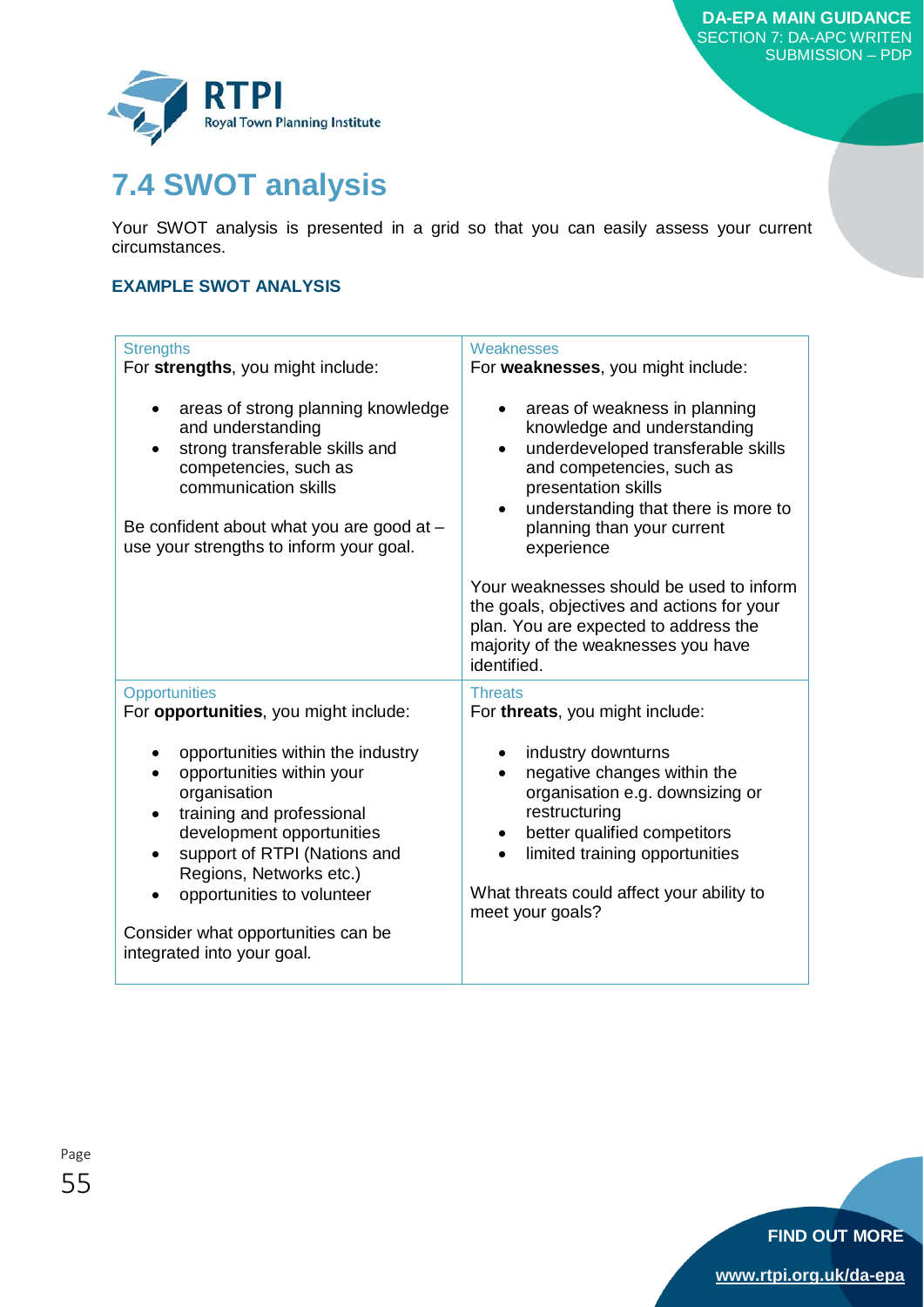

### **Watch out for weaknesses**

There should be a clear link between your "weaknesses" and the goals, objectives and actions identified. The majority should be based around planning knowledge, skills or experience.

You do not need to list more than five weaknesses (at least three are required). Your PES and PCS should support and help to explain which weaknesses you are taking forward and why.

# **7.5 Writing goals**

You must identify **one or two goals within your PDP**.

For a goal, you might like to think about:

- where you would like to be working (perhaps in terms of organisation, sector or even country);
- the nature of the work you would like to be doing (e.g. types of spatial planning role or specialism);
- what challenges will you face at work;
- the level you would like to be working at; and / or
- any gaps in your knowledge or skills or any emerging trends that you need to be aware of (bear in mind that this would need to be strategic enough so it can be broken down further in the latter parts of the plan).

Goals can be career aspirations, like developing a specialism, moving sector or gaining a promotion, as long as the planning context is clearly explained and the associated objectives are focused on furthering skills and knowledge.

Be aware that a goal such as 'to obtain a promotion' is, by itself, too broad. Instead, identify what type and level of work you will be doing.

#### **EXAMPLE GOAL: I will be working as a senior planner within Organisation X dealing with large-scale residential planning applications with minimum support.**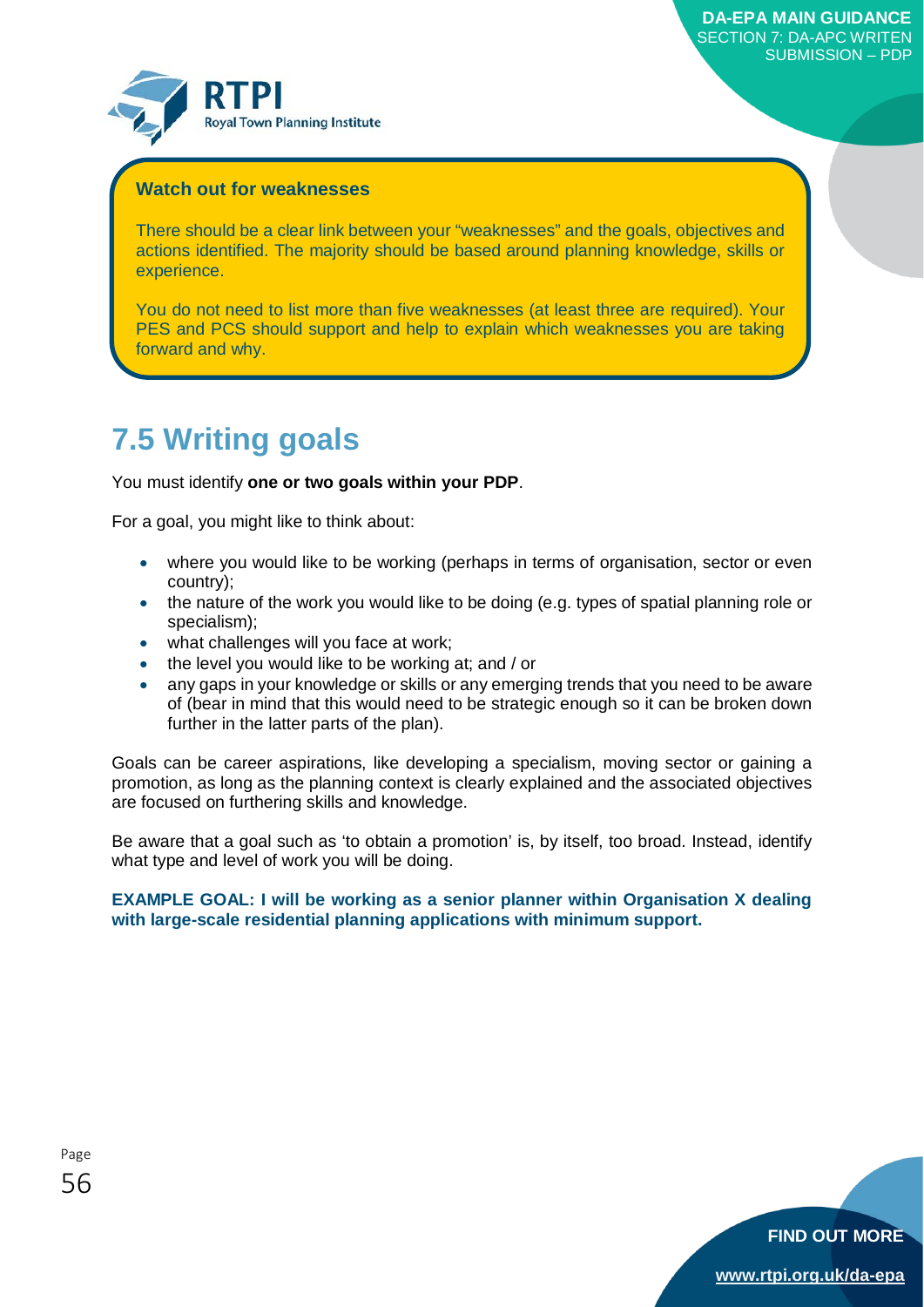

### **Keep your goal focused and strategic**

Your goal does not need to include a lengthy explanation – one or two sentences will do. Consider the question: as a professional planner, where do you want to be in two years? You should take time to carefully consider your goals, as a reliance on vague or generalised statements will result in the PDP being deferred.

Goals that should generally be **avoided** include:

- 'To become a Chartered / Associate / Legal Associate Member'. This goal is not very meaningful. The whole process leads up to this, and once an application is submitted it is essentially out of your control. It also provides no indication as to how you would like to develop professionally in terms of knowledge and skills.
- 'To progress my career'. This goal is too vague to be meaningful. With this kind of goal you should consider what direction your progress will take, in what time frame, or indeed what you mean by 'progress'?
- 'To gain a promotion'. This goal is, in itself, too vague and would need to be broken down to explain the planning context. What type of promotion are you aiming for? What specific knowledge and skills will you need to gain, to be in such a role? This should lead to the setting of other, shorter-term objectives focussed on CPD activity."

## **7.6 Writing objectives (sub-goals)**

You must identify **two to four objectives for each goal**.

Objectives can be:

- focused on a specific area of knowledge or skill, relating to the goal;
- shorter-term than your goal, and are likely to be addressed in the next 6-18 months.

They do not have to be SMART<sup>[17](#page-56-0)</sup> or measurable.

Improvements in professional skills such as negotiation, presentation or management are acceptable objectives as long as these are within the context of your planning career aspirations and the overarching goal(s).

<span id="page-56-0"></span>Page 57 **.** <sup>17</sup> See [section 7.7](#page-57-0) for a definition of the SMART model.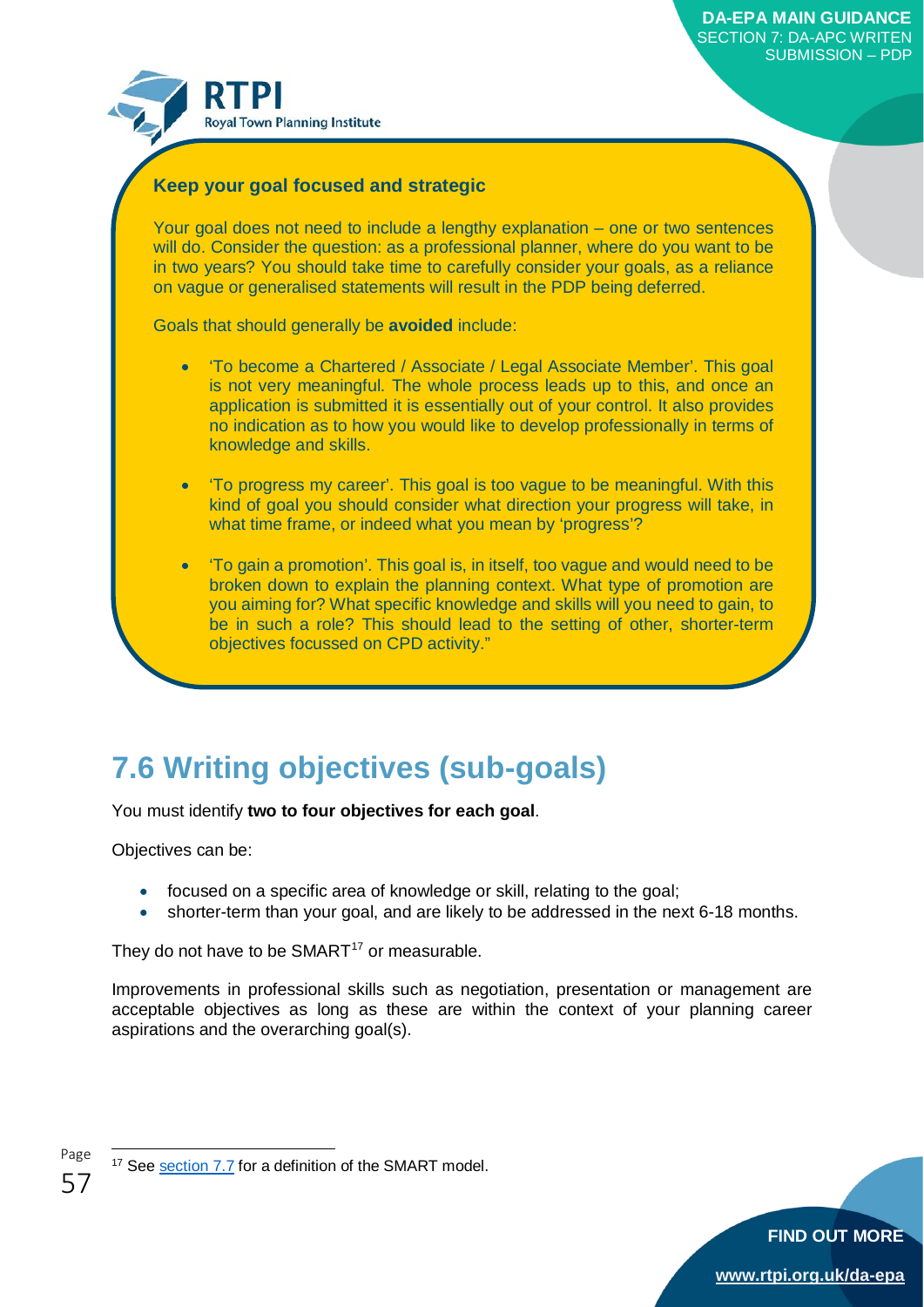

### **EXAMPLE OBJECTIVE: Develop my presentation skills.**

### **Need help identifying your development areas?**

The RTPI provides a Core CPD Framework, developed with input from members, employers and the wider profession, which highlights the skills and knowledge areas members need to meet the planning challenges of today and the future, see: [www.rtpi.org.uk/cpdframework.](http://www.rtpi.org.uk/cpdframework)

### <span id="page-57-0"></span>**7.7 Writing an action plan**

You must draft **two to four SMART actions for each objective**.

Your Actions **must** meet the SMART model:

- **Specific:** identify the specific CPD activity<sup>[18](#page-57-1)</sup> to be undertaken e.g. what reading, research, work-based learning or training course will you do?.
- **M**easurable: identify your learning objectives and consider key performance indicators, or ways in which to consolidate your learning.
- **A**chievable: show you have funding, approval, time off to undertake the activity. If you cannot show that the action is achievable, you need to have a back-up plan in place.
- **R**elevant: to you in your work setting and objective.
- **T**ime-based: specify the dates the action will begin and end all actions need to take place within the plan period.

Activities and tasks do not need to be sequential. You can carry out two or more activities concurrently. While your PDP is a two-year plan, the majority of actions can take place within the first year of the plan, if appropriate.

A good action plan should be detailed enough for someone else to implement. It should answer questions such as:

- What will be done?
- How will it be done?
- Who will do it?
- When will it happen?
- Do you need senior colleague or line manager approval?

<span id="page-57-1"></span>Page **.** <sup>18</sup> See [section 7.8](#page-59-0) for acceptable forms of CPD.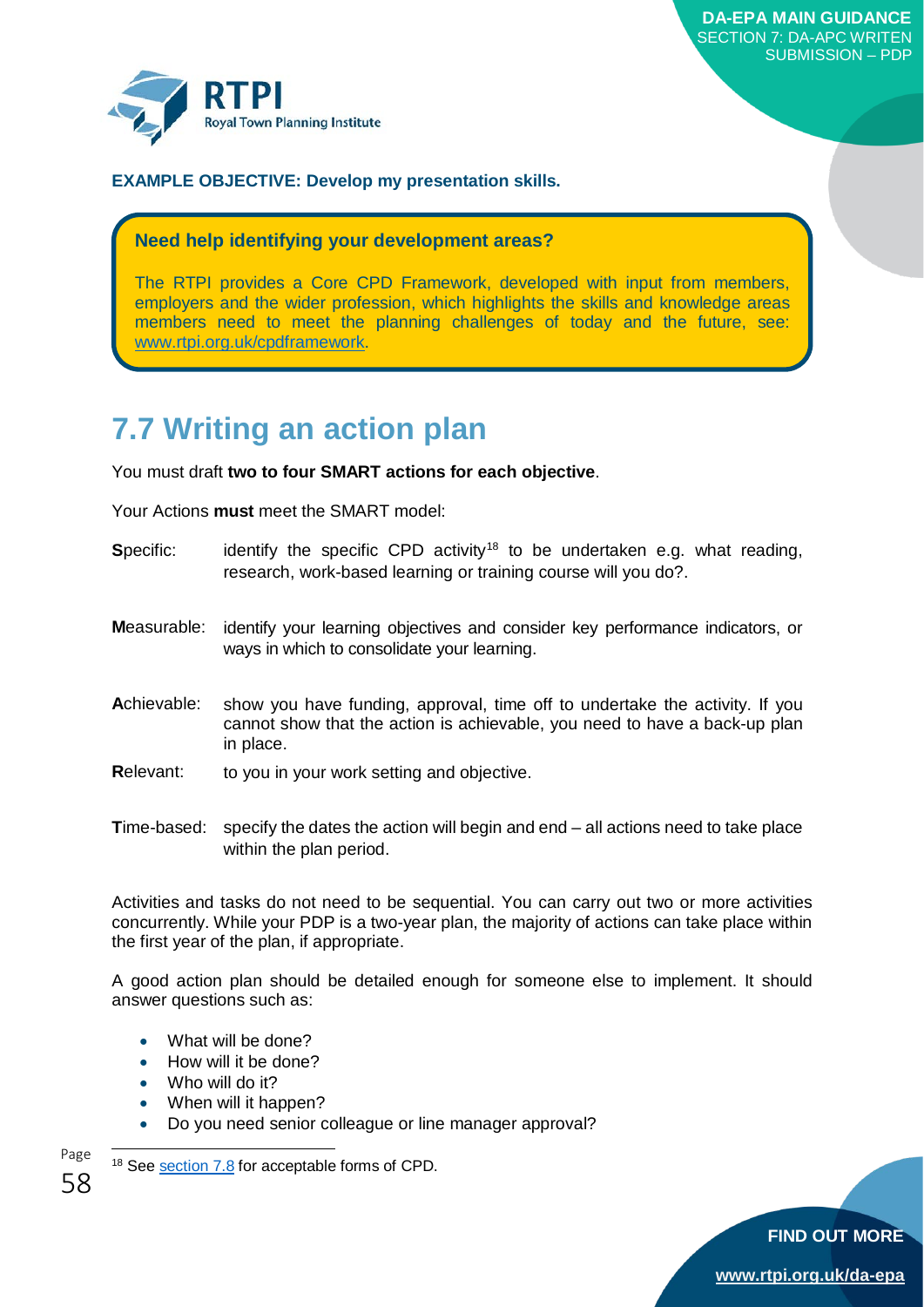

- Is there a budget for this training?
- Do you have permission to work shadow someone?
- Does it impact on your existing role?

The PDP template has columns to help you to ensure your action plan is SMART.

### **EXAMPLE ACTIONS**

| <b>Action</b>                                                                                                                               | How will you measure your<br>learning?                                                    | <b>Start date and</b><br>end date |
|---------------------------------------------------------------------------------------------------------------------------------------------|-------------------------------------------------------------------------------------------|-----------------------------------|
| (Specific, Achievable and Relevant<br>to an objective on environmental<br>regulations within planning)                                      | (Measurable)                                                                              | (Time-based)                      |
| Agreed with my manager to give a<br>presentation on changes to<br>environmental regulations within<br>planning at our staff CPD event.      | Feedback forms will show that<br>my colleagues understood and<br>learnt from the session. | 14 July 2020                      |
| I will review the following free<br>resources on environmental<br>regulations within planning:<br><b>XXXX</b><br><b>XXXX</b><br><b>XXXX</b> | I will note down my learning<br>and incorporate them into<br>future projects on X and Y.  | April – August<br>2021            |

| <b>Action</b>                                                                                                                                                                          | How will you measure your<br>learning?                                                                                           | <b>Start date and</b><br>end date                           |
|----------------------------------------------------------------------------------------------------------------------------------------------------------------------------------------|----------------------------------------------------------------------------------------------------------------------------------|-------------------------------------------------------------|
| (Specific, Achievable and Relevant<br>to an objective on leadership skills)                                                                                                            | (Measurable)                                                                                                                     | (Time-based)                                                |
| Attend XXX Leadership Skills course.<br>This will be self-funded and completed<br>in my own time as I am a sole<br>practitioner.                                                       | My increased confidence in<br>speaking with be noted<br>bv<br>clients and stakeholders at<br>relevant meetings.                  | 5 November 2020                                             |
| I will mentor a junior planner to<br>improve my coaching and leadership<br>skills. If no junior planner is available<br>to mentor, my back-up plan is to read<br>X book on leadership. | I will seek feedback from the<br>junior planner to determine<br>how I have performed and<br>how I could improve my<br>mentoring. | December $2020 -$<br>April 2021,<br>fortnightly<br>meetings |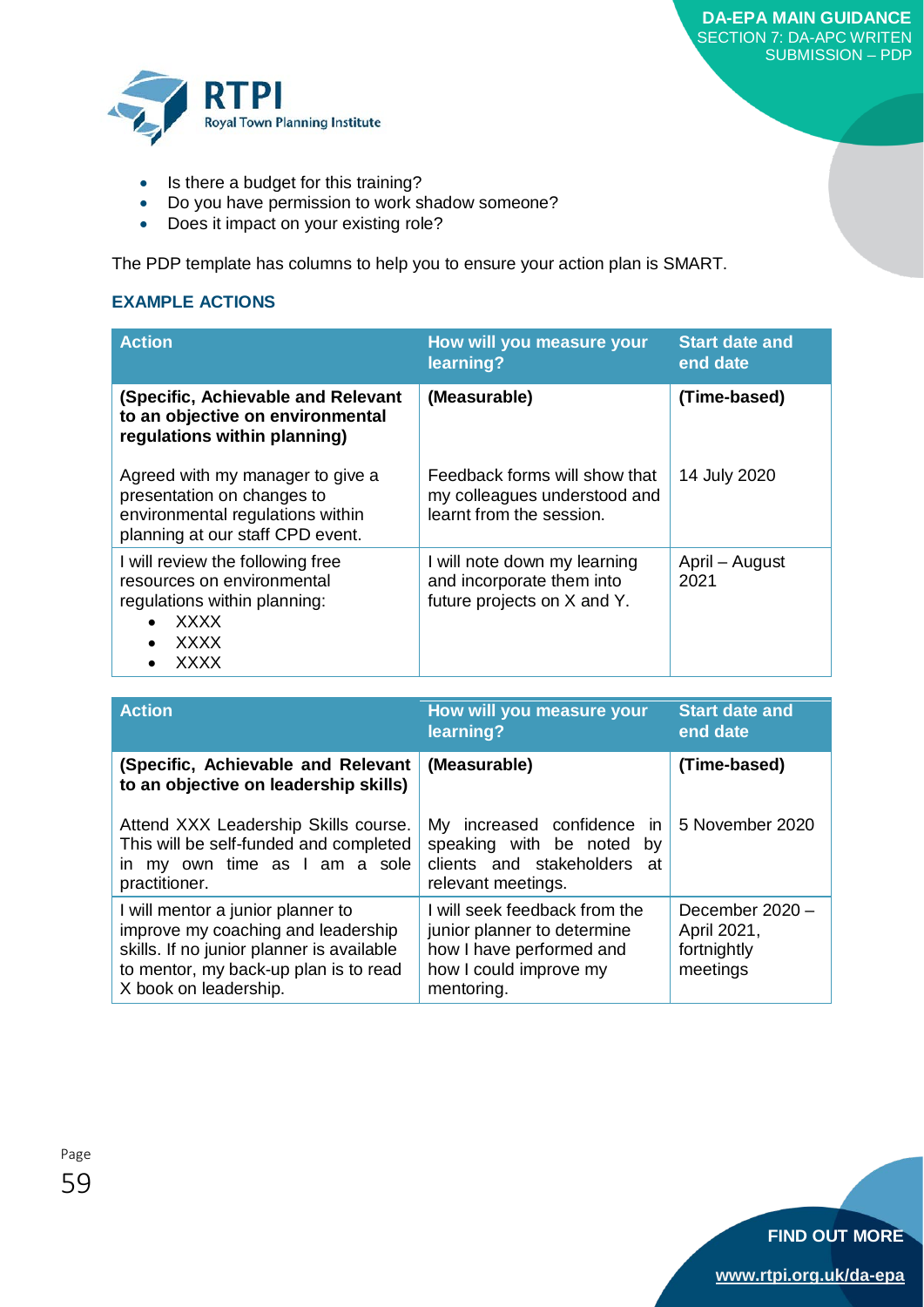

### <span id="page-59-0"></span>**7.8 Sources of CPD**

The RTPI accepts an extensive range of activities as appropriate CPD, which can be free or very low cost. This means you have a great opportunity to select activities that are appropriate to your needs. Some examples of valid development activities include:

- online learning modules;
- attending planning inquiries or hearings;
- formal events such as conferences, seminars or workshops;
- short courses:
- formal qualifications;
- structured targeted reading on a particular topic e.g. journals, online, policy papers;
- volunteering:
- work-shadowing or placement:
- mentoring or coaching;
- supervised academic research;
- preparation of materials for training courses, technical meetings or the technical press;
- involvement in a professional group:
- secondments:
- project work (beyond your day-to-day work);
- involvement in RTPI Nation or Region, chapter or network.

See also: [www.rtpi.org.uk/cpdframework.](http://www.rtpi.org.uk/cpdframework)

### **What actions are appropriate for a PDP?**

Your Action Plan should **only** contain activities that are developmental for you e.g. reading or research, work shadowing, attending courses, work-based learning etc.

Actions that focus on doing your day job, applying for jobs or achieving professional membership are not usually developmental and should be avoided. Work based learning is acceptable, but you must highlight what you will learn from it (e.g. how taking on a new area of work will develop specific knowledge and skills).

Business development activity is also unlikely to form a SMART action, unless it is clearly linked to a personal development objective.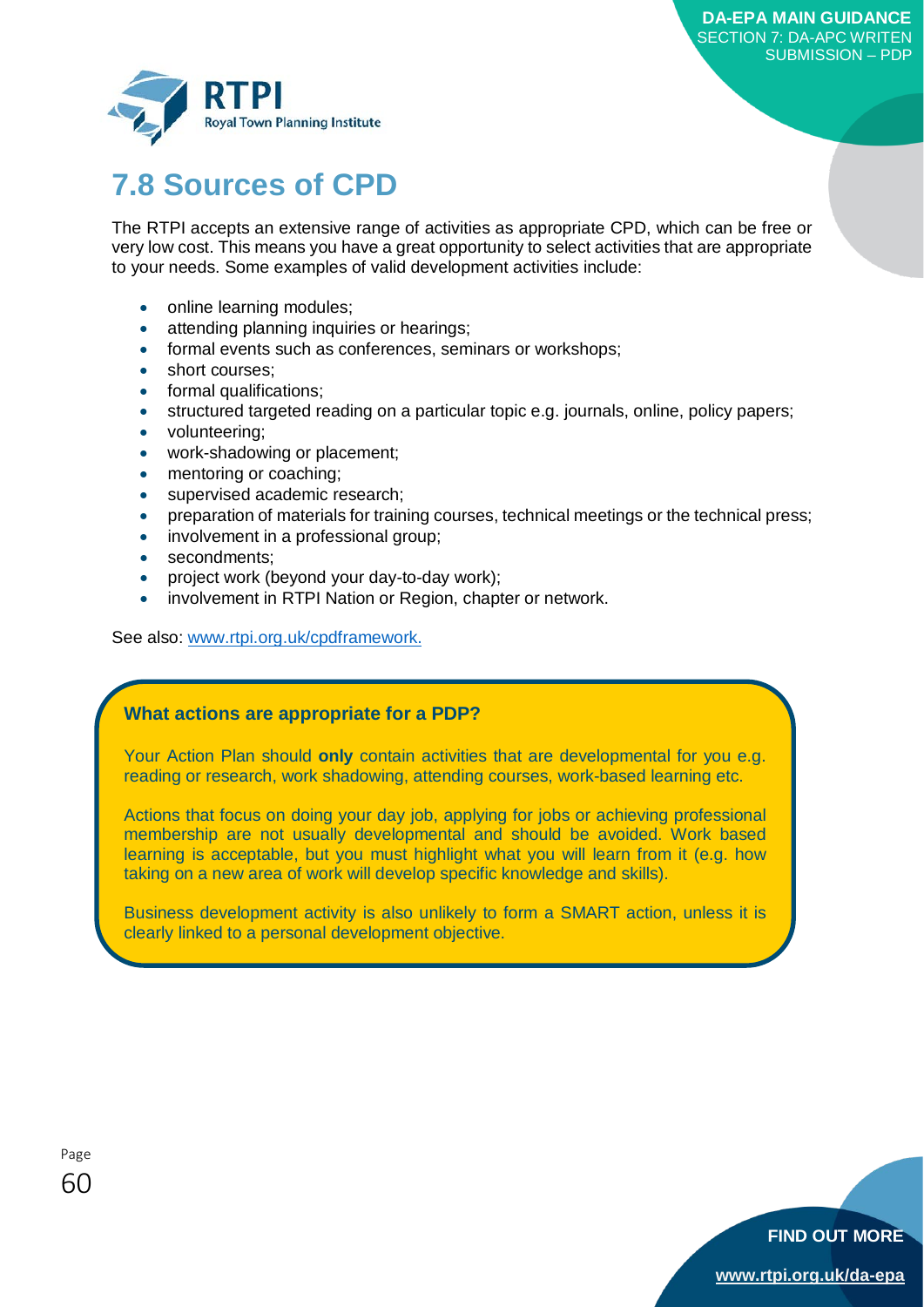

## <span id="page-60-0"></span>**7.9 PDP checklist for success**

Your PDP will be assessed against the following checklist:

- $\Box$  Your PDP must be on the template prescribed by the RTPI and available on the RTPI website: [www.rtpi.org.uk/apc](http://www.rtpi.org.uk/apc)
- Your **SWOT links** to your PES and / or PCS (either partially or in its entirety).
- Your Action Plan addresses the **majority of weaknesses** identified in the SWOT.
- You have identified **one or two goals**.
- For **each goal** identified, you have **two to four objectives** which focus on skills and knowledge.
- For **each objective** identified, you have **two to four SMART actions[19](#page-60-1)**.
- $\Box$  Your PDP focuses on at least 50% planning related skills or knowledge. It is acceptable for other professional skills to make up the remainder of the plan.
- Your PDP covers the two-year period **after** the date of your submission. For example, if you submitted in January 2020 your PDP would run from January 2020 to January 2022.
- $\Box$  Your PDP is within the word limit for the written submission (quide of 1,500 words)<sup>20</sup>.

### **These points must be met for the PDP to be successful.**

### **Does the PDP need to be corroborated?**

You are not required to have your PDP corroborated although you should indicate that you have the relevant support for any actions which require it (e.g. budget in place for attendance on a training course).

1

<span id="page-60-1"></span>Page <sup>19</sup> See [section 7.7](#page-57-0) for an explanation of the SMART model.

<span id="page-60-2"></span><sup>61</sup> <sup>20</sup> The word count for the PDP **only** includes the text you enter into the template.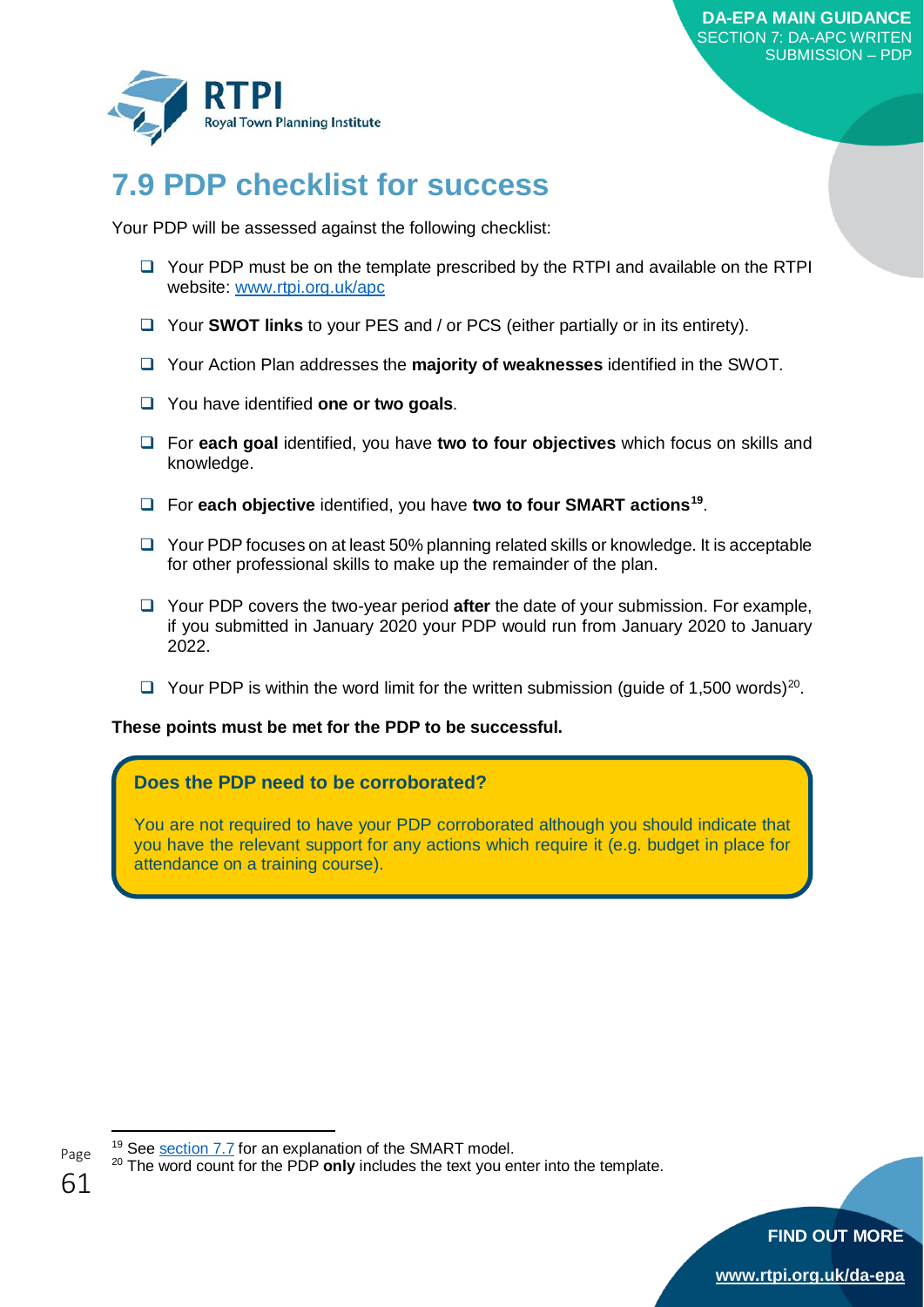

# **8. Reflective Journal**

### <span id="page-61-1"></span>**8.1 What is the Reflective Journal?**

You must submit a Reflective Journal that critically reflects on your work, highlighting key tasks, activities, milestones and projects. The Reflective Journal is a stand-alone document excluded from the word limit of the written submission. It is not assessed but it supports your submission, and you should cross reference to specific experiences and projects mentioned in the PES and PCS. It should not include extraneous materials such as cuttings, plans etc.

The RTPI provides a template for the Reflective Journal, which you can amend to meet your preferred style of writing. For further information on the Reflective Journal, see the Reflective Journal Advice Note at: [www.rtpi.org.uk/apc.](http://www.rtpi.org.uk/apc)

The relevant employer(s) or supervisor(s) must corroborate<sup>[21](#page-61-0)</sup> all experience within the Reflective Journal.

### **8.2 Why is the Reflective Journal important?**

Your Reflective Journal forms a fundamental part of the learning and reflection that will develop your competence as a professional planner. While it is not formally assessed, the Reflective Journal will form the foundation of both your Professional Discussion and your DA-APC written submission. The Reflective Journal can provide additional insight for the assessors to understand the context of your experience and help reinforce demonstration of competencies where the PCS may be considered marginal.

The Professional Discussion assessor will review your Reflective Journal for evidence of the relevant skills and behaviours and use this to structure the Professional Discussion. You will be expected to draw on examples from the Reflective Journal to answer the assessor's questions. You should use the Reflective Journal to highlight examples that demonstrate the skills and behaviours assessed through the Professional Discussion.

The Reflective Journal will make your written submission easier to prepare as you do the required critical thinking when gaining the experience, rather than at the end of the period. You should use your Reflective Journal to highlight any particular experience that goes towards demonstrating the competencies (and to identify competencies you are not meeting). This will assist you when you come to select appropriate case studies to use in your submission.

<span id="page-61-0"></span>Page 62 **.** <sup>21</sup> See [section 10.3.](#page-69-0)

**FIND OUT MORE**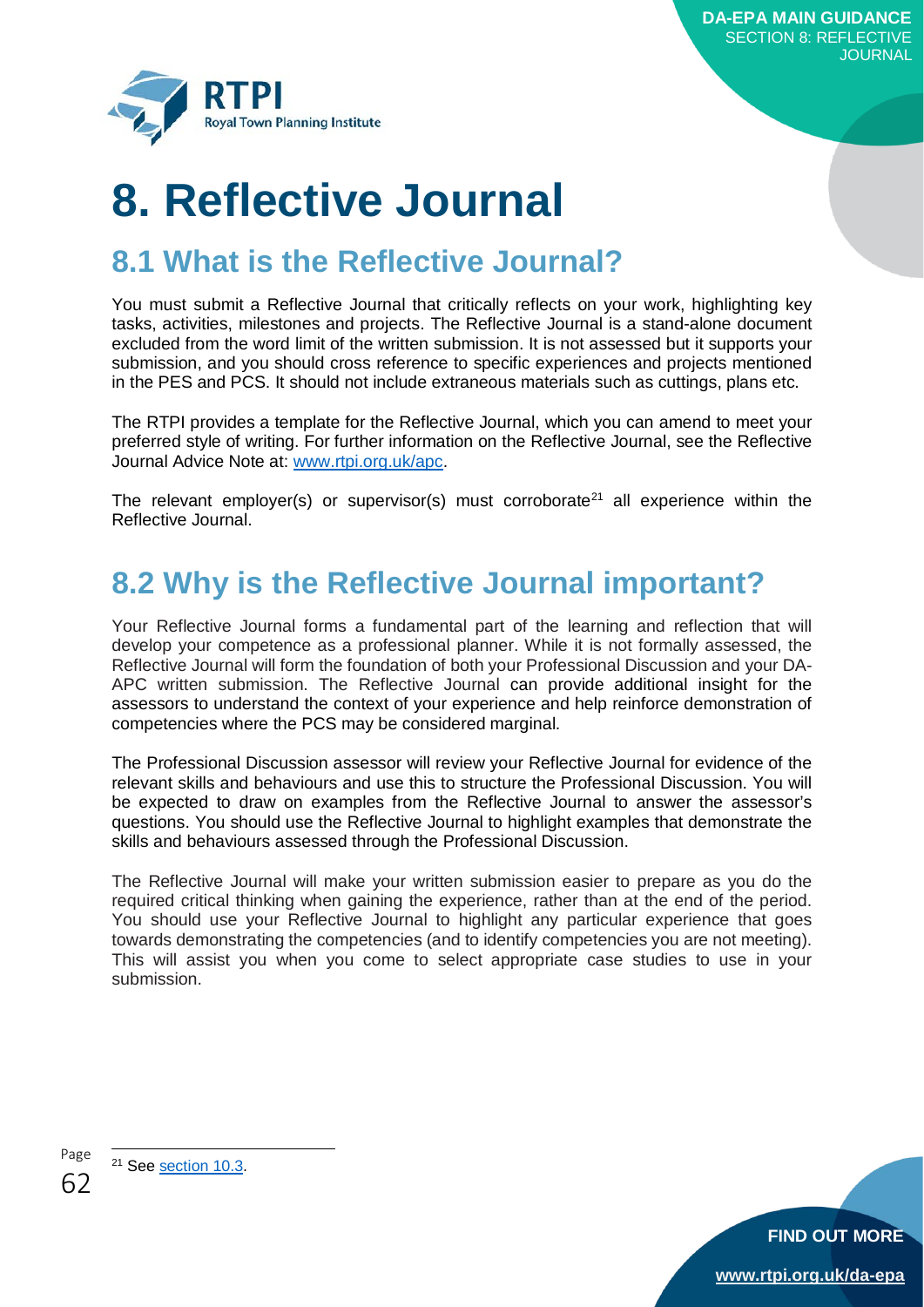

### **The Reflective Journal – look beyond your apprenticeship**

The Reflective Journal is a valuable career development tool and you are encouraged to view it within this context (rather than as just a tool to support your End Point Assessment). If detailed, the Reflective Journal functions as a work portfolio, which can be shared at appraisals, with your employer and when applying for jobs.

### **8.3 Scope and structure**

Your Reflective Journal must cover a minimum of **1 year of professional planning experience during your apprenticeship (full-time equivalent so 15 months whilst you are studying)**. It is important that the Reflective Journal is recent, so that you are demonstrating your competence at the point you make your submission.

You **must** continue your Reflective Journal once you have passed through gateway as you will be required to submit it again as part of your DA-APC written submission.

You are encouraged to focus on the quality of content of your Reflective Journal rather than quantity. There is no minimum or maximum word limit for the Reflective Journal but you would generally be expected to complete at least two entries a month, with each entry focusing on a specific task or activity you have undertaken.

Reflective Journal entries which were completed prior to your apprenticeship do not count towards the experience requirements of the Chartered Town Planner Apprenticeship but may be included.

#### **KEY ELEMENTS OF A REFLECTIVE JOURNAL**

Your Reflective Journal should be completed regularly and entries should contain **four key elements**:

- description of the nature of professional work / task you undertook;
- skills and behaviours that you developed;
- knowledge / understanding you gained;
- future development of your skills / knowledge/behaviours.

'Knowledge / understanding' refers to learning concepts, principles and information. 'Behaviours' are how you act as a professional planner. 'Skills' refers to the ability of using that information and applying it in a context. **Skills + behaviours + knowledge = competence**.

You may prefer to complete the Reflective Journal fortnightly or monthly, or to update your Reflective Journal after completion of a task or project. Updating the Reflective Journal after a large task can make it more difficult to manage and you may be in danger of missing out important sections of your work that you may want to refer to in your submission.

Page 63 Your Reflective Journal can either be process-led where you include an overview of all your workload with some examples in detail. Alternatively, it can be project-led where you cover one or two larger projects in detail.

**FIND OUT MORE**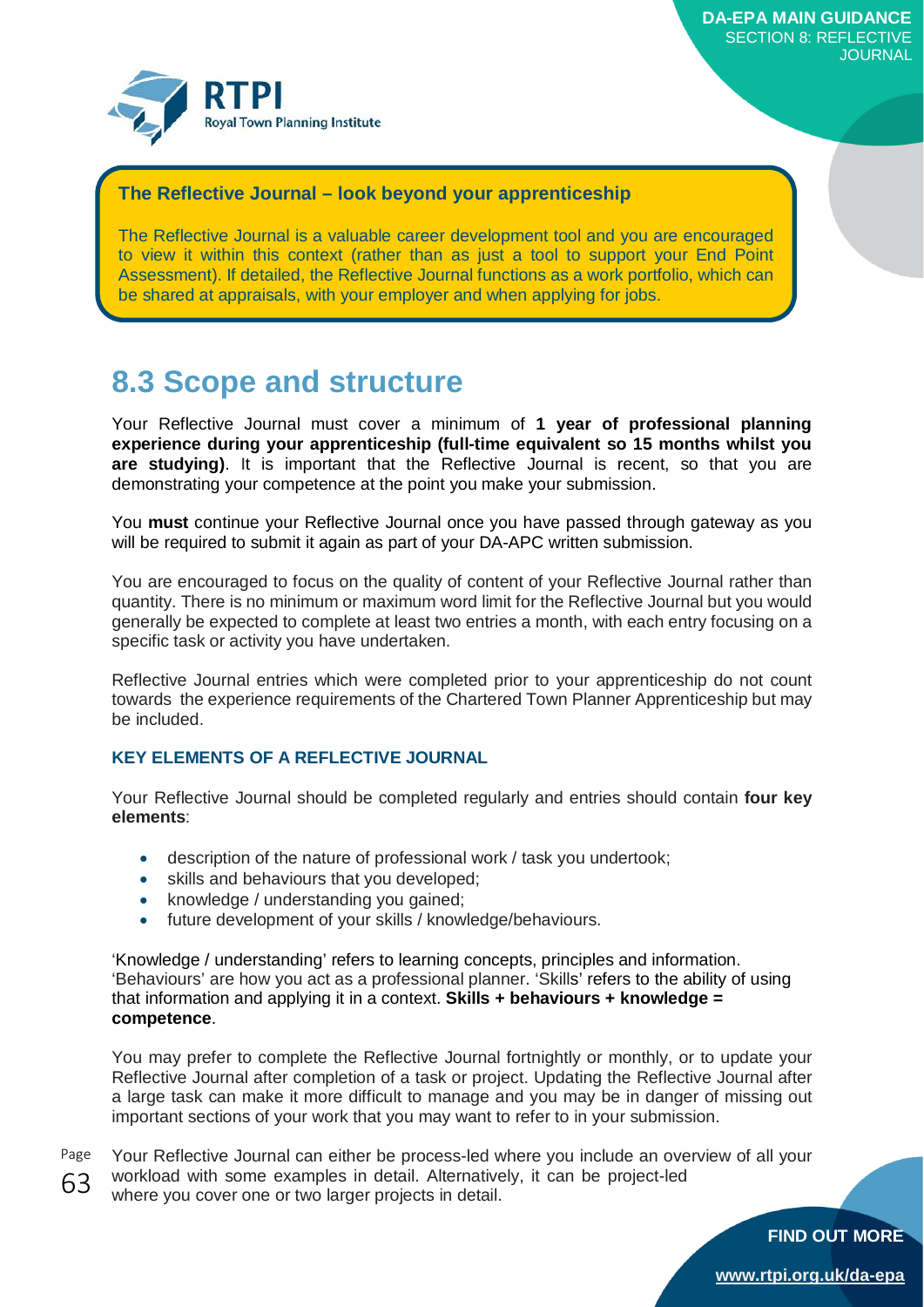

### **GETTING THE MOST OUT OF YOUR REFLECTIVE JOURNAL**

The Reflective Journal is more than just a work log or timesheet. It should highlight key learning milestones and achievements from your experience. Repetition is an indication that the Reflective Journal is not being completed effectively.

You can avoid repetitive entries by reviewing the 'Nature of professional work / task undertaken' column and ensuring entries are sufficiently rooted in real, specific examples of your work.

For further information on the Reflective Journal, see the Reflective Journal Advice Note.

### **8.4 Referring to your Reflective Journal in your Professional Discussion**

The assessor will review the Reflective Journal before the Professional Discussion and will use this to structure the questions that they ask you. During your Professional Discussion you should refer to examples from your Reflective Journal to show how you have demonstrated the relevant skills and behaviours.

You may take the Reflective Journal to the Professional Discussion but this should only be used as an aide memoire and you should not be reading from the Reflective Journal.

Your Reflective Journal should be of the same standard as the rest of the submission, including standards of presentation and the level of English used. Pages of your Reflective Journal must be numbered.

### **8.5 Referring to your Reflective Journal within the DA-APC written submission**

Within your PES and PCS, you should refer to entries in your Reflective Journal to emphasise, clarify or elaborate upon an area of experience; however, you must fully demonstrate all the competencies in your submission. The Reflective Journal should provide background information only – the key information and / or argument showing how you satisfy the relevant competency must be fully contained in the submission (e.g. in the PCS) itself.

When referring to your Reflective Journal, clearly indicate where the assessors can find the reference, for example, by using footnotes.

Where you make reference to the Reflective Journal, you should ensure the information is of the same standard as the rest of the submission, including standards of presentation and English language. Pages of your Reflective Journal must be numbered.

**FIND OUT MORE**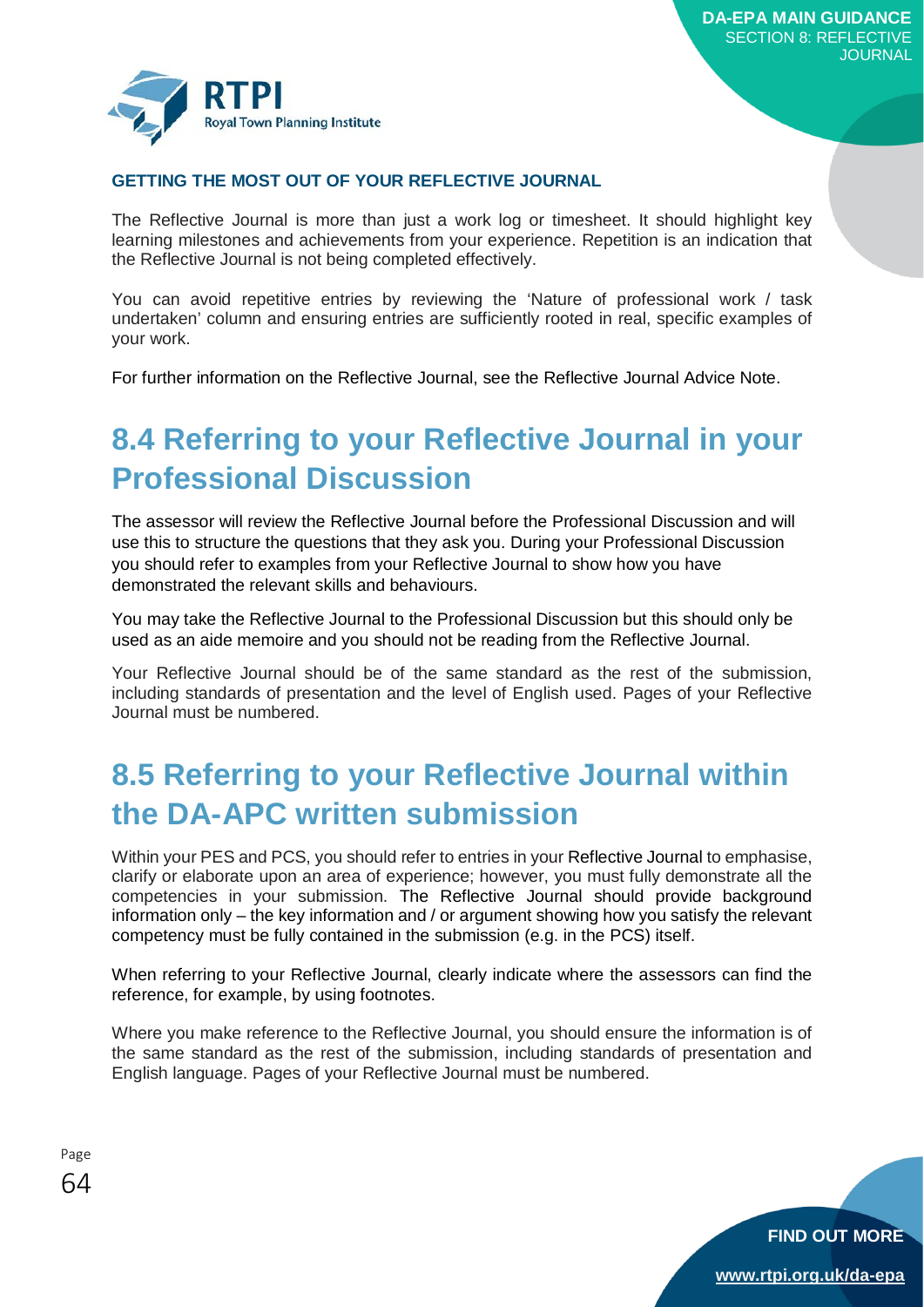

# **9. Presenting your DA-APC written submission**

### **9.1 General presentation**

The submission is a demonstration of your professionalism and a reflection of the standard of your work. Your application will therefore also be assessed on its presentation and may be deferred if it:

- contains spelling mistakes;
- uses incorrect grammar and punctuation;
- is poorly laid out and / or not professionally presented.

In addition to the above, for your application to pass the RTPI's validation checks, the submission **must**; be in English, be within the word limit, the PES and PCS must have page and paragraph numbers and the [PDP template](https://www.rtpi.org.uk/media/1201280/rtpi_pdp_template_feb_2018.docx) must be used.

This is a professional qualification and submissions that include inappropriate information, or breach confidentiality, are likely to be unsuccessful.

### **9.2 Recommended format**

The following format for the written submission is recommended:

- word processed in Arial 11pt font;
- double spaced for easier reading and assessment;
- your membership or contact reference number is on each page;
- referencing, where required, should be to the Harvard style (i.e. author, date).

Details on how to submit your application can be found online at[: www.rtpi.org.uk/membership](http://www.rtpi.org.uk/membership-submit)[submit.](http://www.rtpi.org.uk/membership-submit)

### **Do not forget to proof read**

Build time into your application preparation to ask someone to read your submission. It may help to ask a non-planner to read your submission to see if they can understand what you do.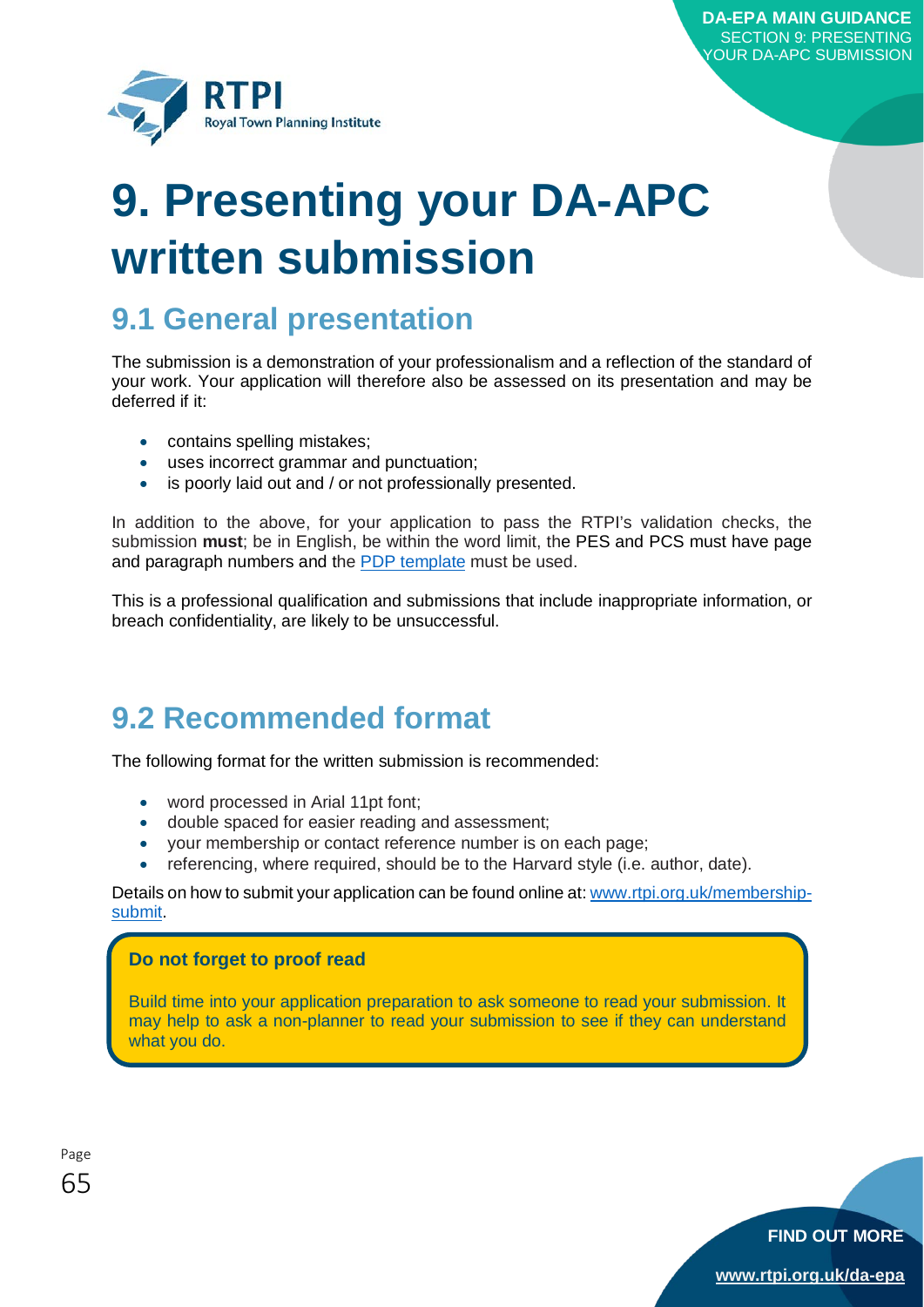**DA-EPA MAIN GUIDANCE** SECTION 9: PRESENTING YOUR DA-APC SUBMISSION



## **9.3 Diagrams, illustrations and additional materials**

You are permitted to include illustrations in your written submission, though this is not a requirement. It is unlikely that more than two illustrations would be needed in the main body of the submission.

Appendices, including any additional materials including reports, cuttings or diagrams, are not permitted to accompany the written submission. Assessors will base their decision on the work described and reflected upon within your written submission and will not take into account opinions of a third party (appraisals, references, performance reports etc.).

## **9.4 Confidentiality, plagiarism and ethical considerations**

Your written submission should be written in the spirit of the RTPI Code of Professional Conduct. This means that you need to:

- maintain professional confidentiality (for example, when referring to material that may be considered professionally sensitive you may wish to anonymise names and locations);
- avoid specifically naming colleagues or other professionals, regardless of whether this is in a positive or negative light;
- ensure the submission is entirely your own work and appropriately reference other sources of material (if applicable).

If that proves to be difficult, please contact the RTPI Membership Team to seek advice.

The RTPI will investigate all suspected instances of plagiarism by candidates and take disciplinary action if necessary; and you may be asked to adhere to administration procedures which seek to address plagiarism.

### **Your submission is confidential**

All submissions are treated as confidential and our assessors are bound by a confidentiality agreement.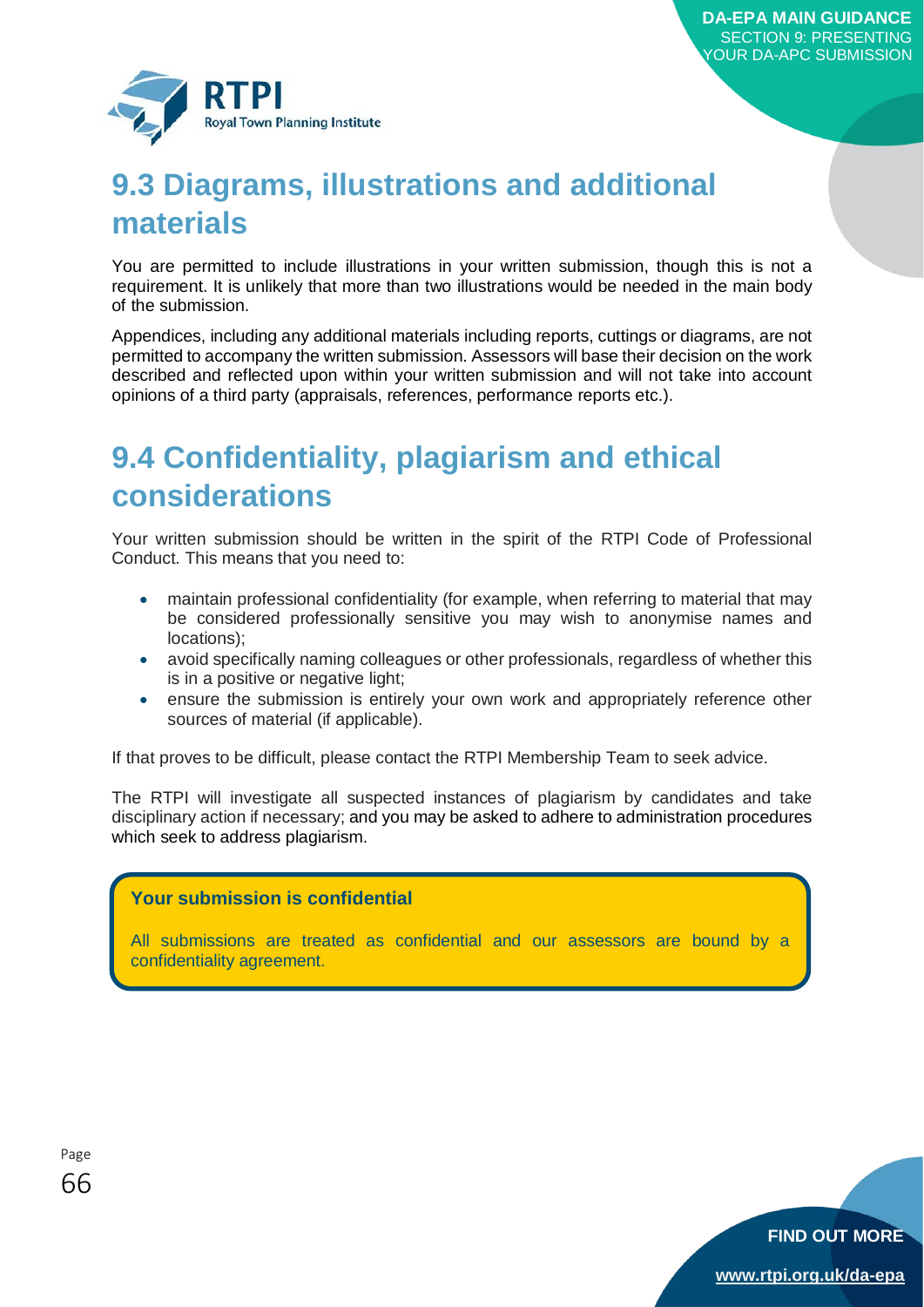

### **9.5 Word limit for written submission**

The word limit for the written submission is  $5,500$  words  $+/-10\%$  (i.e.  $4,950 - 6,050$  words). The submission itself is indicative of your research, analysis and report writing skills. The

Reflective Journal is excluded from the word limit, but separate guidance on its length is provided<sup>[22](#page-66-0)</sup>.

The submission should be divided, approximately, in the following proportions:

PES – 1,000 words PCS – 3,000 words  $PDP<sup>23</sup> - 1.500$  $PDP<sup>23</sup> - 1.500$  $PDP<sup>23</sup> - 1.500$  words

You must include a word count at the end of each section of the submission.

Exceeding the word limit will result in delay and possible rejection of your written submission.

### **9.6 Footnotes**

Footnotes must only be used for cross referencing (e.g. within your written submission or to other documents) or explaining abbreviations. Footnotes are not included in the word limit.

Excessive use of footnotes, or using footnotes to include additional information, and therefore increasing your word count, will result in you being asked to review your submission. Competencies or experience demonstrated only or predominantly in footnotes will not be deemed successful.



 $\overline{a}$ <sup>22</sup> See [section 8.1.](#page-61-1)

<span id="page-66-1"></span><span id="page-66-0"></span> $23$  The RTPI provides a template for the PDP which is compulsory to use. When calculating your word count, you should only count words which **you** add to the template.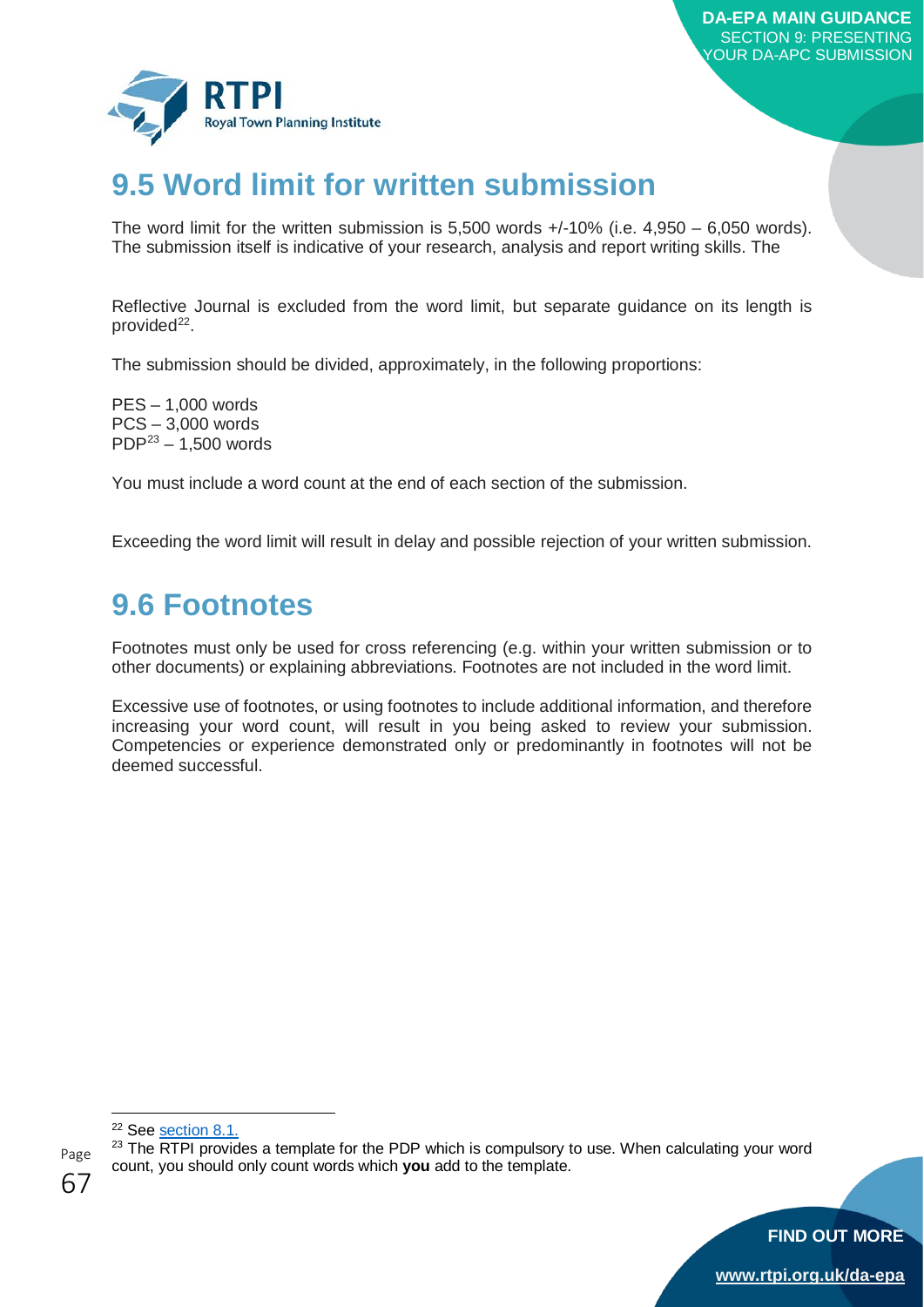

# **10. Corroboration, sponsorship and supporters**

### **10.1 The people involved**

Many people will assist you in the Chartered Town Planner Apprenticeship End Point Assessment process once you have completed your training and passed through gateway. The roles these people will play are explained below.

#### **THESE PEOPLE GET INVOLVED…**



**Employer:** Your employer supports you throughout the process, ensuring you can complete your off the job learning and gain experience in the work place.

At the Gateway your employer will provide you with case studies for you to undertake your DA-APC written submission.

**ASSESSMENT**

**DURING EPA**

Your employer will ensure you have access to the equipment and space you need to take your **Professional** Discussion.

**Mentor:** Critical friend who will help you throughout the process. Having a mentor is not compulsory. They can, however, be a useful tool and resource. Mentors can provide you with career advice, planning related advice and specific advice on competencies.

#### **Corroborator:**

Employer or supervisor who has first-hand experience of your work and will confirm the accuracy of your claims. You must get all the work experience in your DA-APC written submission corroborated.

#### **Sponsor:**

RTPI Chartered Member who **countersigns** your application declaring that they consider you a professional who reflects the values of the Institute.

**Assessors:** Trained and fully qualified RTPI members who assess your application. Assessors come from a range of different backgrounds and sectors. For details on how our assessors are trained and operate, see: [www.rtpi.org.uk/assessors.](http://www.rtpi.org.uk/assessors)

Page 68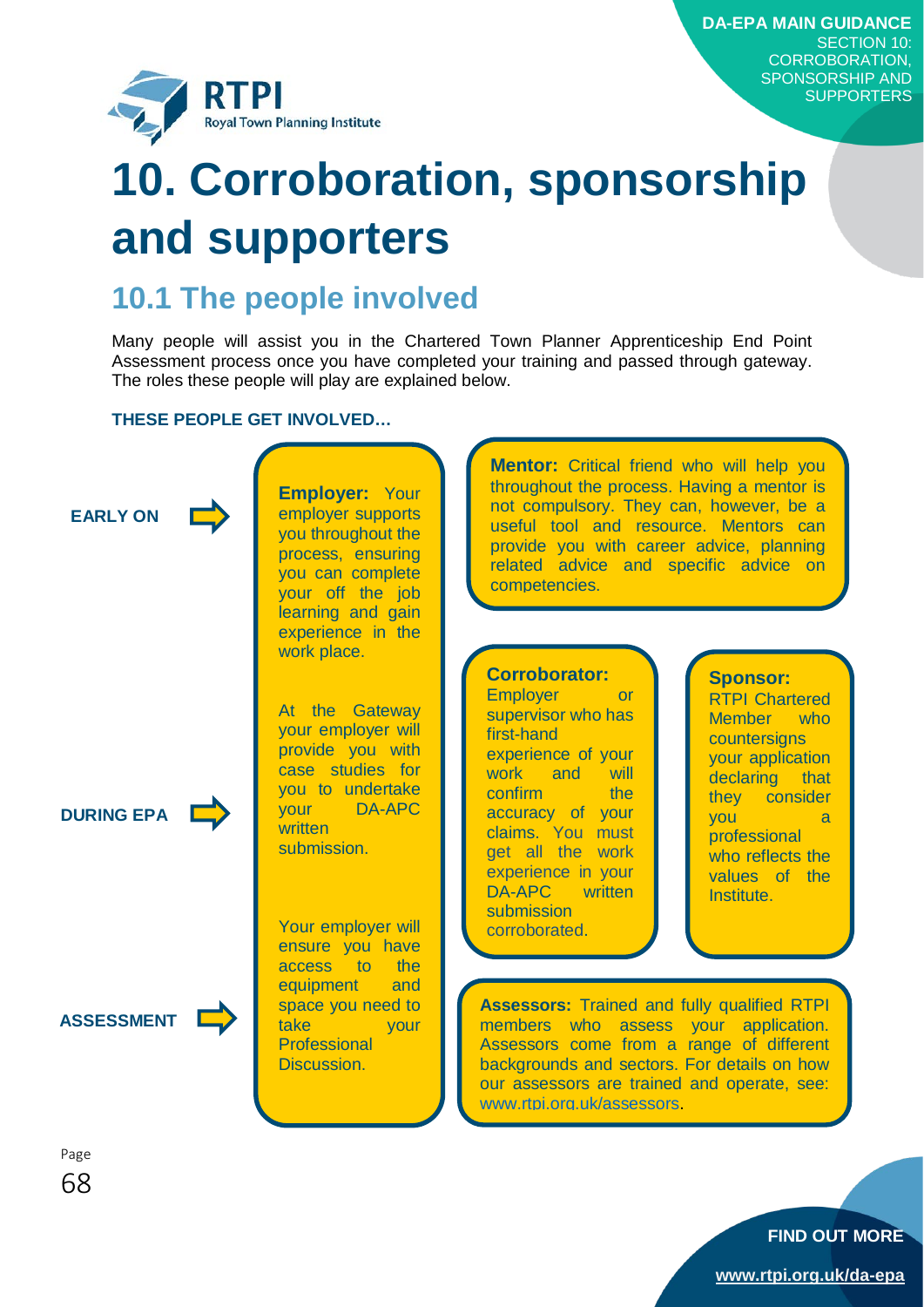

The RTPI Membership Team and Professional Development Team are available to support you from beginning to end. They can advise on queries about the process and regularly publish resources to assist you. The Professional Development Team will support you during your Chartered Town Planner Apprenticeship and can provide support if you are required to resubmit your Professional Discussion. The Membership Team will deliver RTPI membership events will offer advice and support you in becoming a Licentiate and during the DA-APC written submission. After you have submitted your DA-APC application, the Membership Team will complete relevant validation checks and can help if you are required to resubmit your DA-APC application or are considering an appeal.

#### **Can one person be my corroborator, sponsor and mentor?**

Your corroborator, sponsor and mentor could all be the same person if they can fulfil each of the roles defined above. They must complete the relevant form for each role.

### **10.2 Mentors**

Mentors are not compulsory and may fulfil a different role for those practitioners who have extensive experience. A mentor can help you get the most from the application process, provide you with additional support and help you with reflection. The RTPI therefore encourages all apprentices to consider working with a mentor.

### **THE MENTOR'S ROLE**

Mentors can fulfil a variety of different roles: a coach, a counsellor, a facilitator of networking opportunities, or simply a sounding board. However, mentors will generally:

- make themselves available to provide advice and support you either face-to-face, by email or over the phone;
- attend meetings with you at mutually agreed times:
- offer advice in setting specific and measurable objectives:
- offer quidance on the production of a PDP;
- offer advice, where appropriate, on the final written submission;
- guide you towards becoming more critically reflective of your own practice and progress; and
- give you support and advice on professional matters.

Confidentiality is central to the mentoring process and open discussions will strengthen the relationship and lead to better outcomes. It is not the role of the mentor to lead the application process, which will always be your responsibility.

**FIND OUT MORE**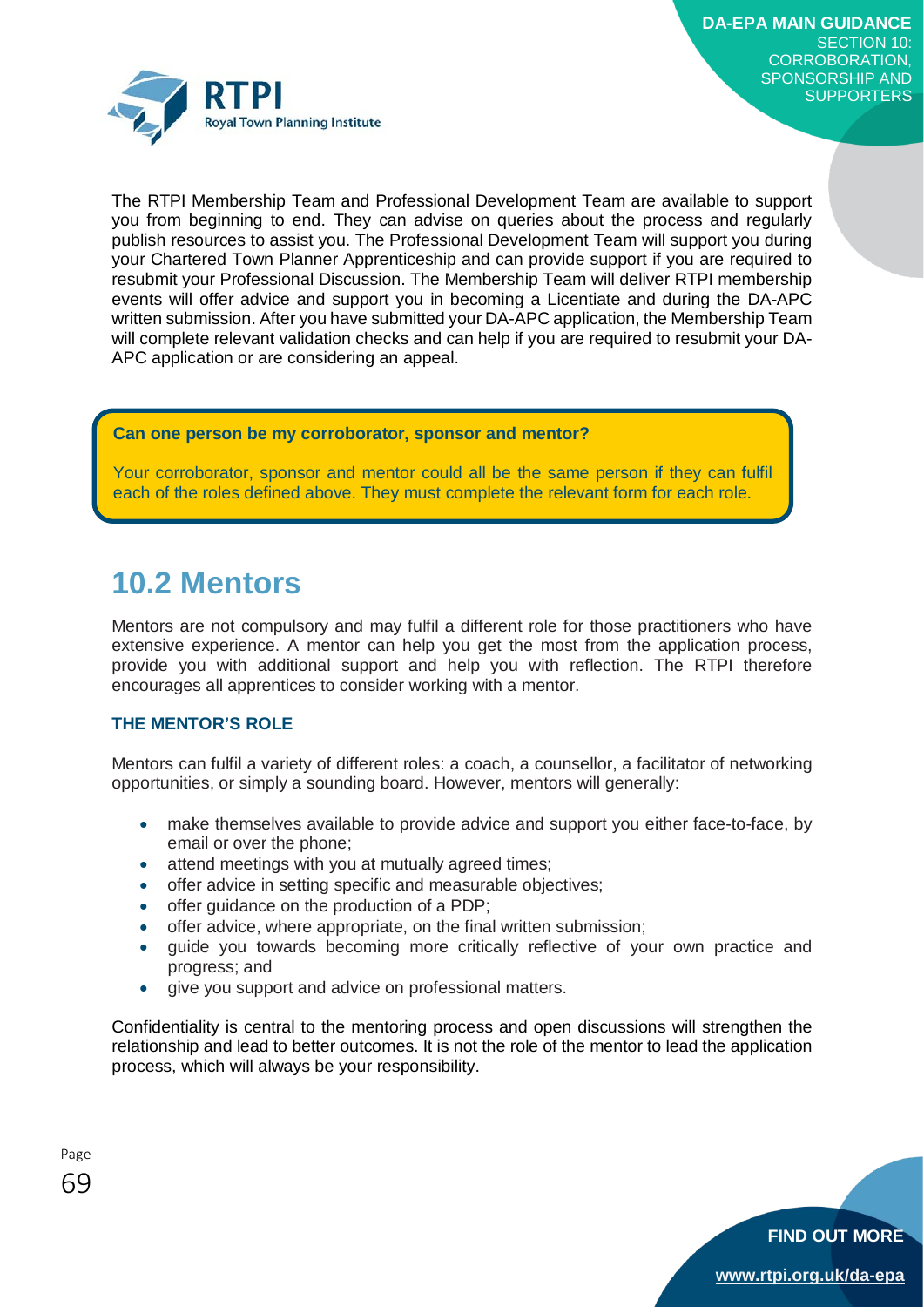

#### If you feel that you would benefit from having a mentor, it is your responsibility to find one as this is part of your professional development. Your mentor does not have to be a Chartered Town Planner, however, they do need to understand the Chartered Town Planner Apprenticeship assessment process (i.e. read this guidance). Your mentor could be someone you know already from your own professional networks; other avenues for finding a mentor include networking through RTPI networks or at RTPI regional or national events.

Current assessors are not able to act as mentors, nor comment on specific applications, though they can give general advice on the application process and principles.

The RTPI provides a Mentoring Advice Note to assist mentors.

### <span id="page-69-0"></span>**10.3 Corroborator Declaration Form**

Your DA-APC written submission **must** be accompanied by completed Corroborator Declaration Form(s), which are available on the RTPI website. Corroboration is a vital part of the application as it ensures the integrity of all submissions.

#### **WHO CAN CORROBORATE?**

The Corroborator Declaration Form must be completed by your supervisor(s) or employer(s). You cannot have your application corroborated by subordinates. Corroborators need to read your application (excluding the PDP) and confirm the accuracy of your

claims. They therefore must have first-hand experience of your work. Your corroborators do not have to be members of the RTPI.

Although you are likely to stay with the same employer for the duration of your apprenticeship, if you do change employers you should maintain relations with your previous employer. This will make it easier to obtain corroboration at a later stage, when you have finalised your DA-APC written submission.

### **CORROBORATOR DECLARATION FORM REQUIREMENTS**

Your corroborator **must** provide the following information in the Corroborator Declaration Form:

- your name;
- your role within the organisation;
- your relationship to the corroborator;
- $\bullet$  start and end dates of the corroborated time period<sup>24</sup>;
- details on the work you have undertaken during the corroboration period; and
- confirm that the corroborator has read the relevant parts of your application and that they agree with your claims.

1

**FIND OUT MORE**

<span id="page-69-1"></span>Page  $24$  If the corroborator is unable to verify the entire period of employment in a role, additional corroboration will be required.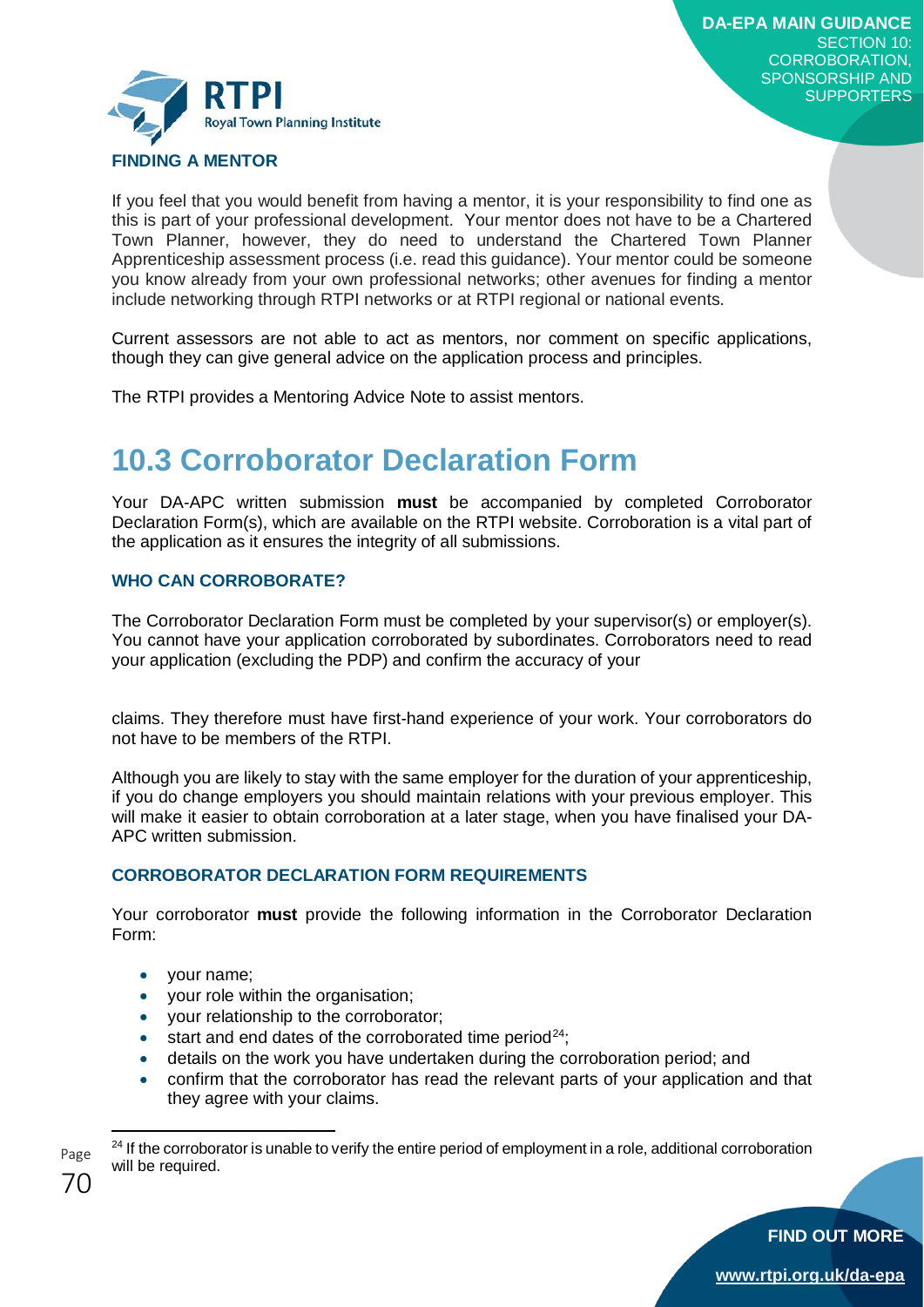

### **How many Corroborator Declaration Forms do I need?**

The number of Corroborator Declaration Forms you submit will be dependent on your work history. **All experience in your application must be supported by a Corroborator Declaration Form.** If you are unable to obtain corroboration for a certain time period, please see our Corroborating Your Submission Advice Note.

For further details on corroboration, see the Corroborating Your Submission Advice Note.

### **10.4 Sponsor Declaration Form**

Your DA-APC written submission **must** also be accompanied by a completed Sponsor Declaration Form, signed by a current Chartered Member of the RTPI. The Form is available on the RTPI website. Your sponsor must declare that they have read and support your application and that they consider you a professional who reflects the values of the RTPI.

You must have known your sponsor in a professional capacity for a minimum of six months.